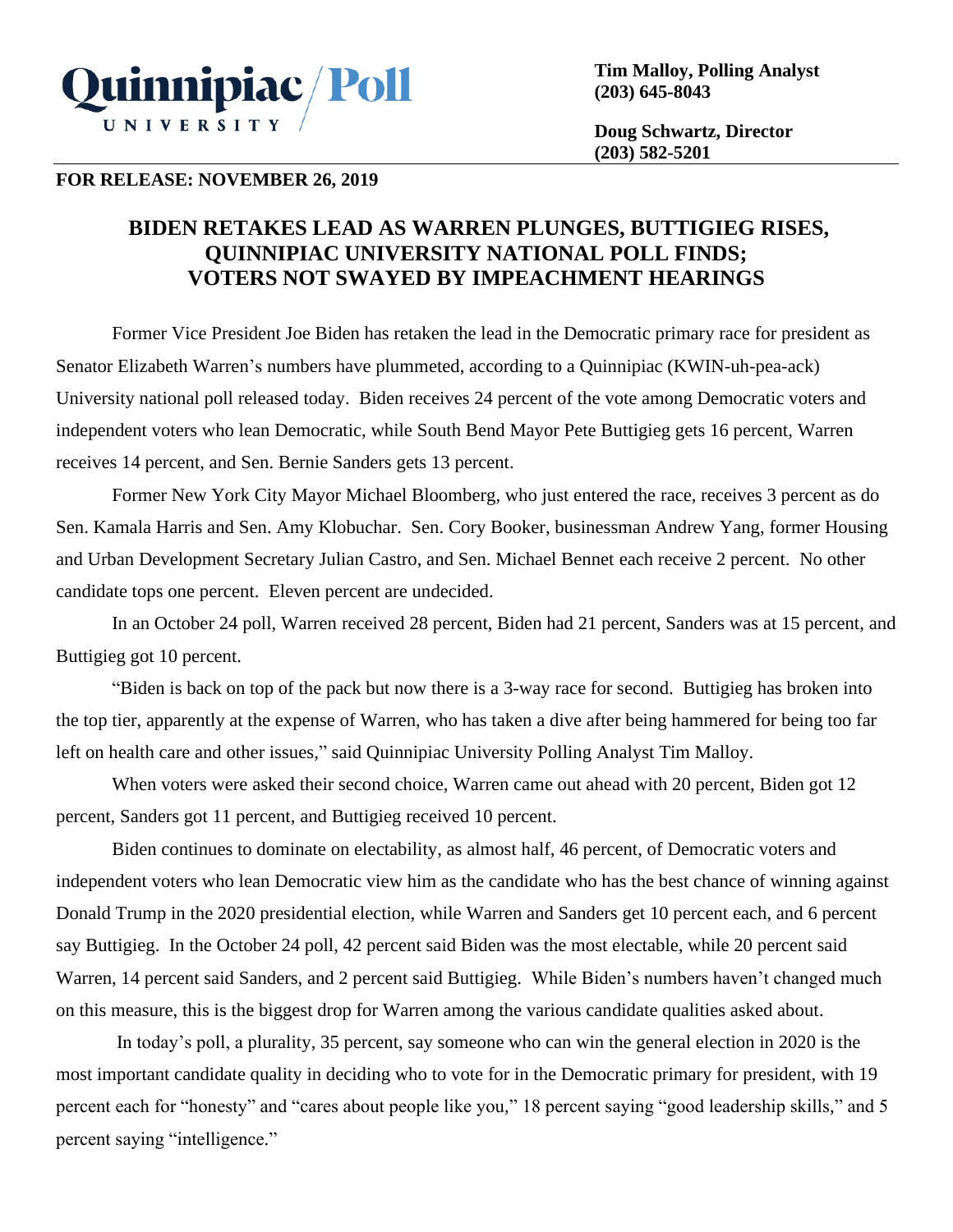A plurality, 26 percent, say health care is the most important issue to their vote, while 21 percent say climate change, and 14 percent say the economy. Health care is an issue which helps Biden, as he gets the vote of 27 percent of those who list health care as their most important issue, followed by Sanders at 19 percent and Warren and Buttigieg at 14 percent each. Climate change is a good issue for Buttigieg as he gets 27 percent of those who say climate change is their most important issue, while Warren gets 18 percent, Sanders has 15 percent, and Biden receives 13 percent.

There is more support among Democratic voters and independent voters who lean Democratic for allowing people to buy into Medicare than replacing the current system with Medicare for All, although both are popular among these voters. While 71 percent of Democrats and Democratic leaners think it is a good idea to allow all adults the option of buying into Medicare, 59 percent of Democrats and Democratic leaners think it is a good idea to remove the current health care system and replace it with a single payer system.

Medicare for All has grown increasingly unpopular among all American voters, as 36 percent say it is a good idea and 52 percent say it is a bad idea. In a March 26, 2019 poll, 43 percent said good idea, while 45 percent said bad idea. The highest support came in an August 3, 2017 poll when voters said it was a good idea 51 – 38 percent.

As the Democratic candidates debate over the direction of the party, only 14 percent of Democrats and independent voters who lean Democratic say that President Obama was "not liberal enough," while 80 percent say he was "about right."

## **President Trump and Impeachment**

Two weeks of public impeachment hearings in the news haven't hurt President Trump's popularity among American voters. While 40 percent of all registered voters approve of the job President Trump is doing, 54 percent disapprove. This compares to a 38 – 58 percent approval rating in an October 23 poll, and falls within the range of where his job approval rating has been over about the last two years.

The country remains closely divided on whether to impeach and remove President Trump from office. While 45 percent of American voters think President Trump should be impeached and removed from office, 48 percent don't think he should be. In an October 23 poll, 48 percent thought he should be impeached and removed and 46 percent didn't think so.

"The televised impeachment hearings haven't had much of an effect on the president's approval rating, or how voters feel about impeachment. The numbers still don't look good for Trump, but they definitely haven't gotten worse," Malloy added.

Voter opinion on impeachment will be difficult to move as 86 percent say their mind is made up, while only 13 percent say they might change their mind. Among those who think the president should be impeached and removed from office, 8 percent say they might change their mind, while among those who think the president should not be impeached and removed from office, 17 percent say they might change their mind.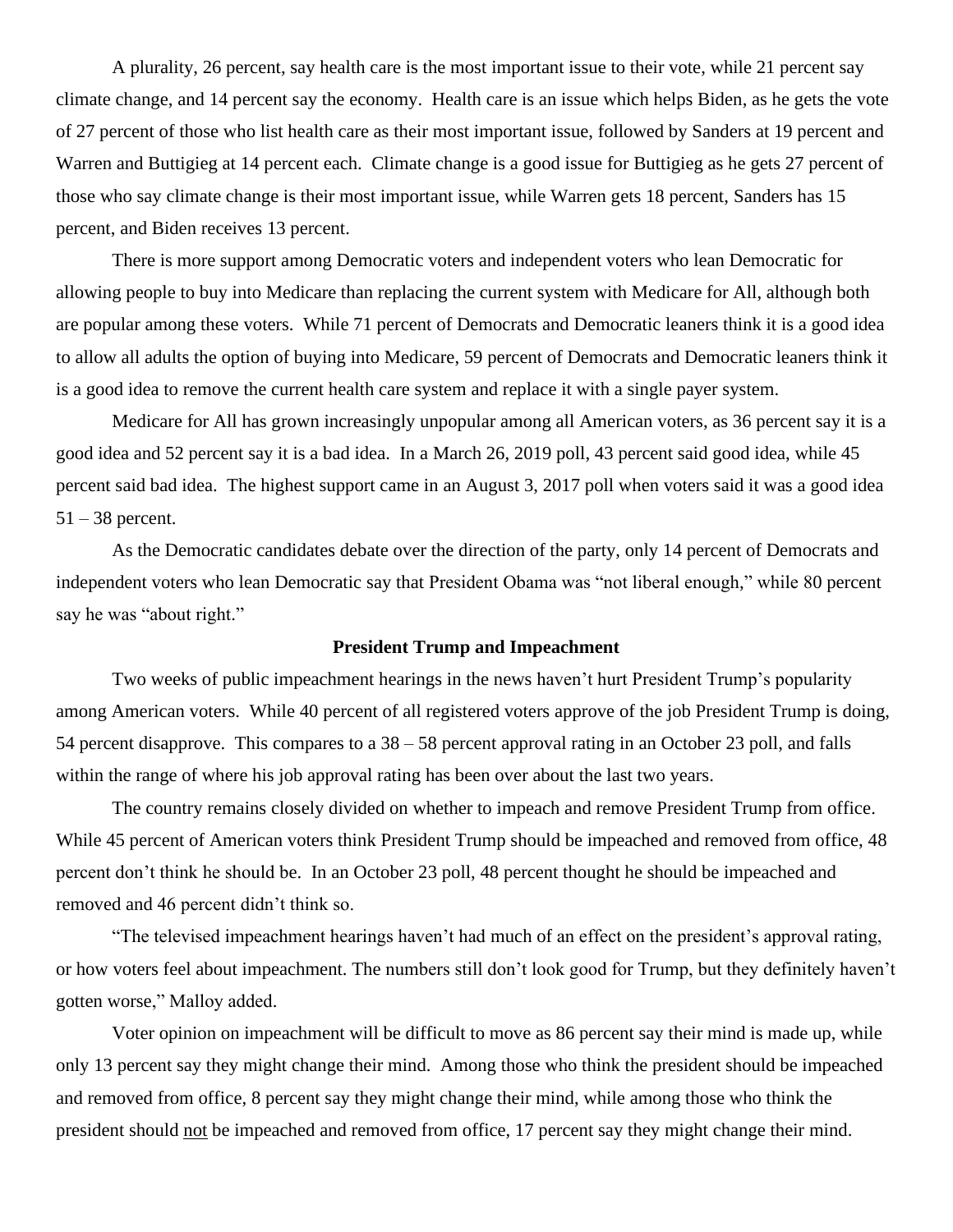While 50 percent think that the impeachment inquiry is a legitimate investigation, 43 percent think it is a political witch hunt. Nonetheless, 76 percent of American voters think that the Trump administration should fully cooperate with the impeachment inquiry, while 18 percent don't think so.

American voters are paying attention to the news about impeachment as 59 percent say they are paying a lot of attention and 27 percent say they are paying some attention, while only 14 percent say they are paying little or no attention.

Nearly half of American voters, 49 percent, believe that President Trump held up military aid to Ukraine because he wanted the Ukrainian president to announce investigations that would benefit Trump politically, while 40 percent don't believe that.

From November 21 – 25, Quinnipiac University surveyed 1,355 self-identified registered voters nationwide with a margin of error of  $+/- 3.2$  percentage points, including the design effect. The survey includes 574 Democratic voters and independent voters who lean Democratic with a margin of error of +/- 4.9 percentage points, including the design effect.

The Quinnipiac University Poll, directed by Douglas Schwartz, Ph.D., conducts gold standard surveys using random digit dialing with live interviewers calling landlines and cell phones. The Quinnipiac University Poll conducts nationwide surveys and polls in more than a dozen states on national and statewide elections, as well as public policy issues.

**Visit [poll.qu.edu](https://poll.qu.edu/) or [www.facebook.com/quinnipiacpoll](http://www.facebook.com/quinnipiacpoll)  Email poll@qu.edu, or follow us on [Twitter](http://twitter.com/QuinnipiacPoll) @QuinnipiacPoll.**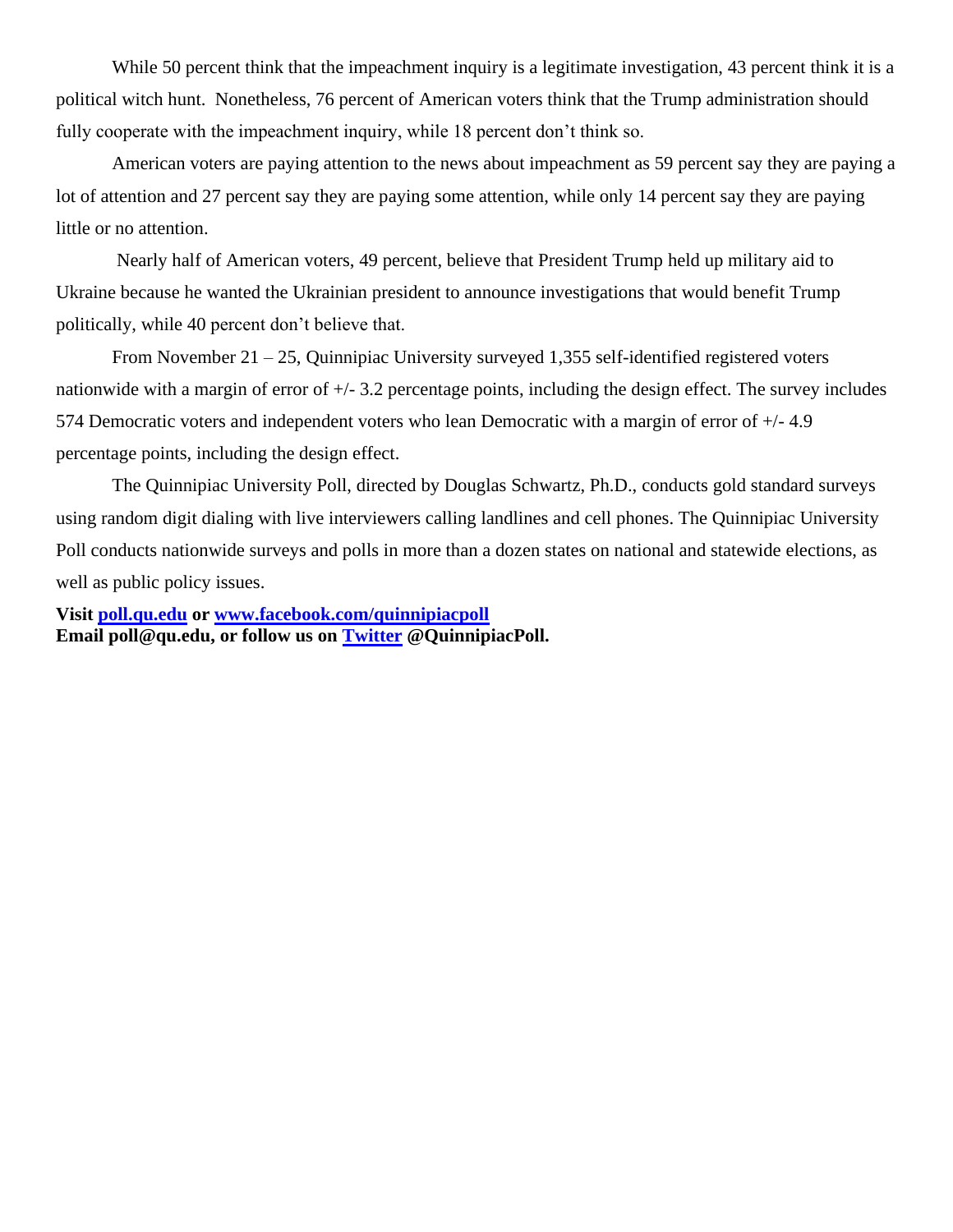1. How much attention have you been paying to the election campaign for president; a lot, some, only a little, or none at all?

|               |                         |                                         |                            |                          |                            |                          |                          | WHITE<br>COLLEGE DEG          |                          |                          |
|---------------|-------------------------|-----------------------------------------|----------------------------|--------------------------|----------------------------|--------------------------|--------------------------|-------------------------------|--------------------------|--------------------------|
|               | Tot                     | Rep                                     | Dem                        | Ind                      | Men                        | Wom                      | Yes                      | No                            |                          |                          |
| A lot         | 49%                     | 52%                                     | 52%                        | 45%                      | 50%                        | 48%                      | 56%                      | 49%                           |                          |                          |
| Some          | 29                      | 26                                      | 31                         | 29                       | 27                         | 30                       | 28                       | 29                            |                          |                          |
| Only a little | 15                      | 12                                      | 14                         | 17                       | 15                         | 14                       | 11                       | 14                            |                          |                          |
| None at all   |                         | 7 8 3 9                                 |                            |                          | 6 7 5                      |                          |                          | 8 <sup>8</sup>                |                          |                          |
| DK/NA         | $\mathbf{1}$            | $\overline{1}$                          | $\overline{1}$             | $\sim$ $ \sim$           | 2                          | $\sim$                   | $\sim$ $-$               | $\overline{\phantom{a}}$      |                          |                          |
|               |                         | AGE IN YRS                              |                            |                          | WHITE                      |                          |                          |                               |                          |                          |
|               | $18 - 34$               |                                         | $35 - 49$ $50 - 64$ $65 +$ |                          | Men                        | Wom                      | Wht                      | Blk                           | Hsp                      |                          |
| A lot         | 36%                     | 41%                                     | 54%                        | 62%                      | 52%                        | 52%                      | 52%                      | 47%                           | 31%                      |                          |
| Some          | 28                      | 34                                      | 29                         | 23                       | 28                         | 29                       | 29                       | 24                            | 35                       |                          |
| Only a little |                         | 22 16                                   | 13                         | 10                       | 13                         | 12                       | 12                       | 25                            | 21                       |                          |
| None at all   |                         | $12 \t 9 \t 4 \t 4 \t 6 \t 7 \t 7 \t 2$ |                            |                          |                            |                          |                          |                               | 13                       |                          |
| DK/NA         | $\overline{2}$          | $\sim$ $-$                              | $\mathbf{1}$               | $\mathbf{1}$             | $\sim 1000$ m $^{-1}$      | <b>Contract Contract</b> | <b>Contract Contract</b> | $\mathcal{E}$                 | $\sim$                   |                          |
|               |                         |                                         |                            |                          |                            |                          |                          |                               |                          |                          |
|               |                         |                                         | POLITICAL PHILOSOPHY       |                          |                            |                          |                          |                               |                          | WHITE                    |
|               |                         |                                         | $LIBERAL$                  | Mod/                     |                            |                          |                          |                               |                          | COLLEGE DEG              |
|               | Tot                     | Very                                    | Smwht                      | Cons                     | Men                        | Wom                      | Wht                      | Blk                           | Yes                      | No                       |
| A lot         | 52%                     | 62%                                     | 53%                        | 48%                      | 52%                        | 52%                      | 61%                      | 47%                           | 67%                      | 52%                      |
| Some          | 31                      | 26                                      | 35                         | 32                       | 30                         | 32                       | 29                       | 24                            | 25                       | 35                       |
| Only a little | 13                      | 8 <sup>1</sup>                          | 11                         | 16                       | 13                         | 13                       | 8 <sup>1</sup>           | 24                            | $7\overline{ }$          | 11                       |
| None at all   | $\overline{\mathbf{3}}$ | $4\overline{4}$                         | 1                          | $4\overline{4}$          | $\overline{\mathbf{3}}$    | $\mathcal{S}$            | $\overline{2}$           | $\overline{1}$                | 2                        | $\overline{3}$           |
| DK/NA         | $\mathbf{1}$            | $\overline{\phantom{0}}$                | $-$                        | $\sim$                   | 2                          | $\sim$                   | $\equiv$                 | $\overline{4}$                | $\sim$                   | $\overline{\phantom{0}}$ |
|               |                         | PARTYID AGE IN YRS                      |                            |                          |                            |                          |                          | $INCOME \ldots \ldots \ldots$ |                          |                          |
|               | Dem                     | DemLn                                   | $18 - 34$                  |                          | $35 - 49$ $50 - 64$ $65 +$ |                          | $50k$                    |                               | 50-100 100k+             |                          |
| A lot         | 52%                     | 53%                                     | 36%                        | 48%                      | 56%                        | 65%                      | 42%                      | 56%                           | 57%                      |                          |
| Some          | 31                      | 31                                      | 31                         | 40                       | 30                         | 22                       | $35 -$                   | 29                            | 31                       |                          |
| Only a little | 14                      | $11$                                    | 22                         | 10                       | 13                         | 11                       | 17                       | 13 <sup>7</sup>               | 10                       |                          |
| None at all   | $\overline{\mathbf{3}}$ | $\overline{4}$                          | 8 <sup>1</sup>             | $\mathbf{1}$             | 1                          | 2                        | $5\phantom{.0}$          | 2                             | 2                        |                          |
| DK/NA         | $\mathbf{1}$            | $\equiv$                                | 2                          | $\overline{\phantom{0}}$ | $\overline{\phantom{a}}$   | $\mathbf{1}$             | $\mathbf{1}$             | $\equiv$                      | $\overline{\phantom{a}}$ |                          |

TREND: How much attention have you been paying to the election campaign for president; a lot, some, only a little, or none at all?

|  |              |       |      | OnlyA  | None  |       |
|--|--------------|-------|------|--------|-------|-------|
|  |              | A lot | Some | Little | AtAll | DK/NA |
|  |              |       |      |        |       |       |
|  | Nov 26, 2019 | 49    | 29   | 15     |       |       |
|  | Oct 24, 2019 | 51    | 27   | 14     |       |       |
|  | Oct 14, 2019 | 54    | 25   | 11     | 9     |       |
|  | Oct 08, 2019 | 53    | 24   | 15     | 8     |       |
|  | Sep 25, 2019 | 48    | 25   | 17     | 8     |       |
|  | Aug 28, 2019 | 47    | 30   | 16     | 6     | 1     |
|  | Jul 29, 2019 | 48    | 28   | 15     | 9     | 1     |
|  | Jun 11, 2019 | 42    | 30   | 18     | 10    |       |
|  | May 21, 2019 | 44    | 30   | 17     | 8     |       |
|  | Apr 30, 2019 | 49    | 28   | 13     | 8     |       |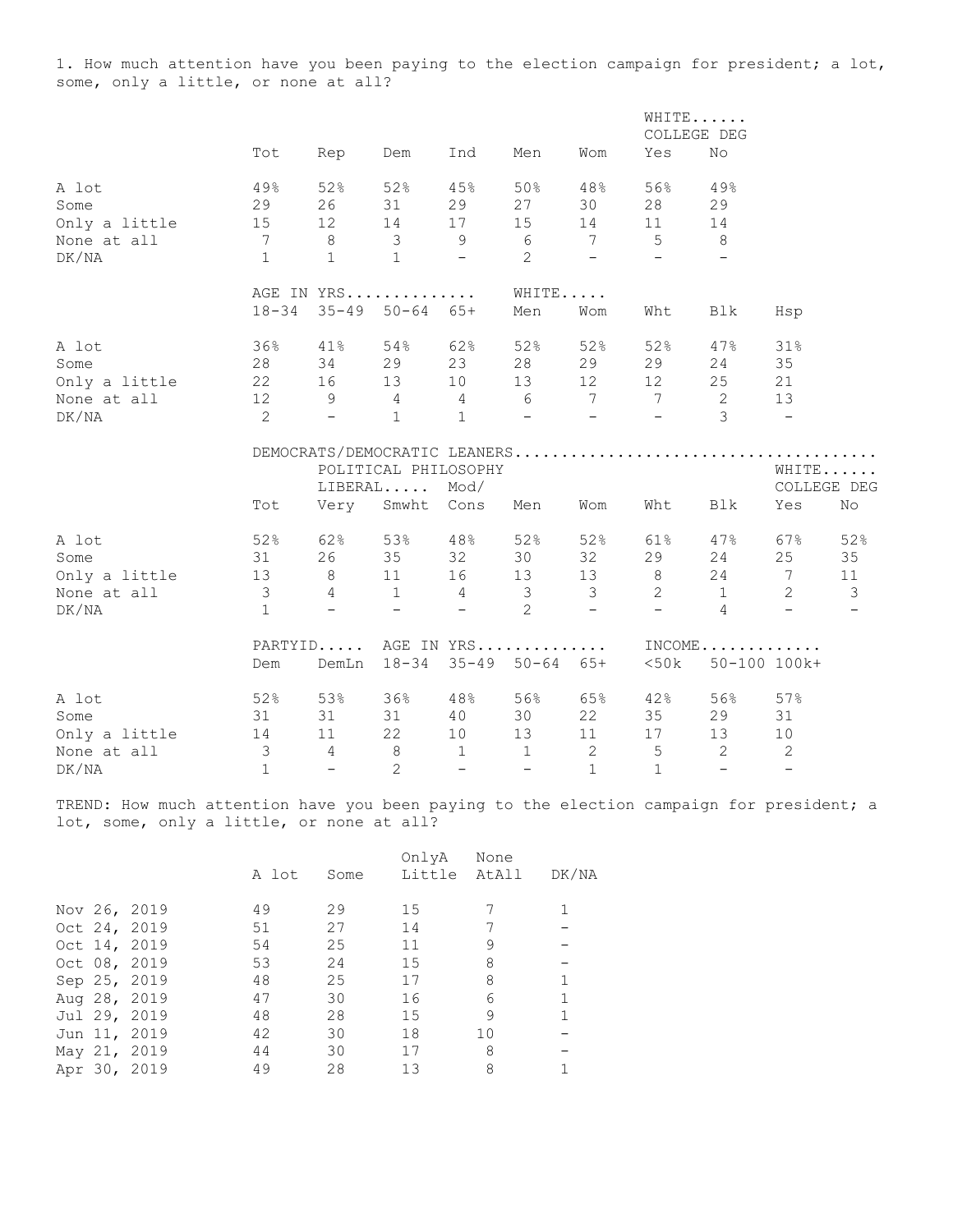2. (If Democrat or Democratic leaner) If the Democratic primary for president were being held today, and the candidates were: Joe Biden, Bernie Sanders, Kamala Harris, Elizabeth Warren, Cory Booker, Amy Klobuchar, Julian Castro, Tulsi Gabbard, John Delaney, Pete Buttigieg, Andrew Yang, Marianne Williamson, Michael Bennet, Steve Bullock, Joe Sestak, Tom Steyer, Deval Patrick, and Michael Bloomberg, for whom would you vote?

|                   |                          |                                   | POLITICAL PHILOSOPHY     |                          |                          |                                          |                               |                          | WHITE                    |                |
|-------------------|--------------------------|-----------------------------------|--------------------------|--------------------------|--------------------------|------------------------------------------|-------------------------------|--------------------------|--------------------------|----------------|
|                   |                          |                                   | LIBERAL                  | Mod/                     |                          |                                          |                               |                          | COLLEGE DEG              |                |
|                   | Tot                      | Very                              | Smwht                    | Cons                     | Men                      | Wom                                      | Wht                           | Blk                      | Yes                      | No             |
| Biden             | 24%                      | 13%                               | 11%                      | 33%                      | 26%                      | 23%                                      | 19%                           | 43%                      | 16%                      | 23%            |
| Sanders           | 13                       | 15                                | 20                       | 10                       | 19                       | 10                                       | 12                            | 11                       | 7                        | 19             |
| Harris            | $\mathfrak{Z}$           | 5                                 | 3                        | 3                        | $\mathbf{2}$             | 4                                        | 3                             | $\mathsf S$              | 4                        | $\mathbf 1$    |
| Warren            | 14                       | 33                                | $17$                     | 6                        | 12                       | 16                                       | $18\,$                        | 6                        | 24                       | $\,8\,$        |
| Booker            | $\mathbf{2}$             | $\overline{\phantom{a}}$          | $\mathbf{2}$             | $\mathbf{2}$             | $\mathbf{2}$             | $\mathbf{1}$                             | $\mathbf{2}$                  | $\mathsf 3$              | $\mathbf{1}$             | $\mathbf{2}$   |
| Klobuchar         | 3                        | 5                                 | $\overline{c}$           | $\overline{4}$           | $\mathbf{2}$             | 4                                        | 5                             | $\mathbf{1}$             | 5                        | $\epsilon$     |
| Castro            | $\overline{2}$           | $\mathbf{2}$                      | $\mathbf{1}$             | $\mathbf{2}$             | $\overline{c}$           | $\mathbf{2}$                             | $\overline{\phantom{0}}$      | $\overline{\phantom{0}}$ | $\overline{\phantom{a}}$ | 1              |
|                   | $\mathbf{1}$             | $\overline{\phantom{m}}$          | $\overline{\phantom{a}}$ | $\overline{c}$           | $\mathbf{1}$             |                                          |                               | $\overline{\phantom{0}}$ |                          |                |
| Gabbard           | $\overline{\phantom{0}}$ |                                   |                          |                          | $\overline{\phantom{m}}$ | $\mathbf{2}$<br>$\overline{\phantom{a}}$ | 2<br>$\overline{\phantom{a}}$ |                          | $\mathbf{2}$             | 3              |
| Delaney           |                          | $\overline{\phantom{a}}$          | $\overline{\phantom{a}}$ | $\overline{\phantom{a}}$ |                          |                                          |                               | $\overline{\phantom{0}}$ | $\overline{\phantom{a}}$ |                |
| Buttigieg         | 16                       | 13                                | 26                       | 15                       | 17                       | 16                                       | 23                            | 4                        | 23                       | 25             |
| Yang              | 2                        | $\mathfrak{Z}$                    | 2                        | 3                        | $\mathfrak{Z}$           | 2                                        | 3                             | $\qquad \qquad -$        | 3                        | $\mathbf{1}$   |
| Williamson        | $\overline{\phantom{0}}$ | $\overline{\phantom{m}}$          | $\overline{\phantom{m}}$ | $\overline{\phantom{0}}$ | $\qquad \qquad -$        | $\qquad \qquad -$                        | $\overline{\phantom{0}}$      | $\qquad \qquad -$        | $\overline{\phantom{0}}$ |                |
| Bennet            | $\overline{2}$           | $\overline{2}$                    | 4                        | $\mathbf{1}$             | $\qquad \qquad -$        | 3                                        | $\overline{\phantom{0}}$      | 3                        | $\mathbf{1}$             |                |
| Bullock           | $\equiv$                 | $\overline{\phantom{0}}$          | $\overline{\phantom{0}}$ | $\overline{\phantom{0}}$ | $\overline{\phantom{0}}$ | $\qquad \qquad -$                        | $\overline{\phantom{0}}$      | $\overline{\phantom{0}}$ | $\overline{\phantom{0}}$ |                |
| Sestak            | $\overline{\phantom{m}}$ | $\qquad \qquad -$                 | $\qquad \qquad -$        | $\qquad \qquad -$        | —                        | $\overline{\phantom{0}}$                 | -                             | $\overline{\phantom{0}}$ | $\overline{\phantom{m}}$ |                |
| Steyer            | $\overline{\phantom{0}}$ | $\qquad \qquad -$                 | 1                        | $\mathbf{1}$             | $\overline{\phantom{0}}$ | $\overline{\phantom{0}}$                 | $\mathbf{1}$                  | $\qquad \qquad -$        | $\overline{\phantom{a}}$ | 1              |
| Patrick           | $\overline{\phantom{0}}$ | $\qquad \qquad -$                 | $\qquad \qquad -$        | $\overline{\phantom{0}}$ | $\overline{\phantom{0}}$ | $\overline{\phantom{0}}$                 | $\overline{\phantom{0}}$      | $\qquad \qquad -$        | $\mathbf 1$              |                |
| Bloomberg         | $\mathfrak{Z}$           | $\overline{c}$                    | 3                        | $\overline{4}$           | 3                        | 4                                        | 3                             | $\overline{\phantom{0}}$ | $\mathbf{2}$             | 4              |
| SMONE ELSE (VOL)  | $\equiv$                 | $\mathbf{1}$                      | $\overline{\phantom{0}}$ | $\overline{\phantom{a}}$ | $\mathbf{1}$             | $\overline{\phantom{0}}$                 | $\overline{\phantom{0}}$      | $\overline{\phantom{0}}$ | $\overline{\phantom{0}}$ | 1              |
| WLDN'T VOTE (VOL) | $\mathbf{1}$             | $\qquad \qquad -$                 | $\qquad \qquad -$        | $\mathbf{1}$             | $\mathbf 1$              | $\mathbf 1$                              | $\mathbf 1$                   | $\mathbf{1}$             | $\overline{\phantom{0}}$ | $\overline{c}$ |
| DK/NA             | 11                       | 6                                 | 8                        | 12                       | $10$                     | 11                                       | 8                             | 22                       | 11                       | 4              |
|                   |                          | PARTYID<br>AGE IN YRS<br>$INCOME$ |                          |                          |                          |                                          |                               |                          |                          |                |
|                   | Dem                      | DemLn                             | $18 - 34$                | $35 - 49$                | $50 - 64$                | $65+$                                    | <50k                          |                          | 50-100 100k+             |                |
| Biden             | 25%                      | 22%                               | 14%                      | 11%                      | 28%                      | 39%                                      | 31%                           | 19%                      | 20%                      |                |
| Sanders           | 11                       | 20                                | 28                       | 18                       | 7                        | 3                                        | 16                            | 13                       | 13                       |                |
| Harris            | $\mathfrak{Z}$           | 3                                 | $\mathbf{1}$             | $\overline{c}$           | 7                        | 3                                        | 2                             | 3                        | 6                        |                |
| Warren            | 16                       | $\,8\,$                           | 19                       | $18\,$                   | 11                       | 11                                       | 12                            | 16                       | 16                       |                |
| Booker            | $\overline{2}$           | $\overline{\phantom{a}}$          | $\overline{\phantom{a}}$ | 3                        | $\mathbf{1}$             | 3                                        | $1\,$                         | $\mathbf{2}$             | 3                        |                |
| Klobuchar         | 4                        | 3                                 | 4                        | $\mathbf{2}$             | 4                        | 4                                        | $\mathfrak{Z}$                | $\mathfrak{Z}$           | $\epsilon$               |                |
|                   |                          | $\overline{\phantom{m}}$          |                          |                          | $\qquad \qquad -$        | $\overline{\phantom{0}}$                 |                               | $\overline{\phantom{0}}$ |                          |                |
| Castro            | $\overline{c}$           |                                   | $\mathbf 1$              | 5                        |                          |                                          | $\mathbf{2}$                  |                          | $\mathbf{2}$             |                |
| Gabbard           | $\qquad \qquad -$        | 5                                 | 3                        | $\overline{c}$           | $\mathbf{1}$             | $\overline{\phantom{m}}$                 | $\mathbf{2}$                  | $\mathbf{1}$             | 1                        |                |
| Delaney           | $\qquad \qquad -$        | $\overline{\phantom{0}}$          | $\overline{\phantom{m}}$ | $\overline{\phantom{m}}$ | $\qquad \qquad -$        | $\overline{\phantom{m}}$                 | $\overline{\phantom{m}}$      | $\overline{\phantom{a}}$ | $\overline{\phantom{m}}$ |                |
| Buttigieg         | 15                       | 21                                | 11                       | 16                       | 19                       | 20                                       | 10                            | 23                       | 20                       |                |
| Yang              | 2                        | 2                                 | 4                        | 3                        | $\mathbf{2}$             | 1                                        | 4                             | 2                        | $\mathbf 2$              |                |
| Williamson        |                          | $\overline{\phantom{0}}$          |                          |                          | $\overline{\phantom{0}}$ |                                          |                               |                          |                          |                |
| Bennet            | $\overline{2}$           | 1                                 |                          | 7                        | $\mathbf 1$              |                                          | 3                             |                          |                          |                |
| Bullock           |                          |                                   |                          |                          |                          |                                          |                               |                          |                          |                |
| Sestak            |                          |                                   |                          |                          |                          |                                          |                               |                          |                          |                |
| Steyer            |                          |                                   |                          |                          |                          | 2                                        | 1                             | 1                        |                          |                |
| Patrick           |                          | 1                                 |                          |                          | 1                        | -                                        |                               |                          |                          |                |
| Bloomberg         | 4                        | 2                                 | 2                        | 6                        | 3                        | 3                                        | 3                             | 3                        | 3                        |                |
| SMONE ELSE (VOL)  |                          |                                   |                          |                          | 1                        | $\mathbf 1$                              |                               | 1                        |                          |                |
| WLDN'T VOTE (VOL) | 1                        | 1                                 | -                        | 1                        |                          | 2                                        | 2                             |                          |                          |                |
| DK/NA             | $1\,1$                   | 9                                 | 12                       | 6                        | 14                       | 8                                        | 8                             | 13                       | 7                        |                |
|                   |                          |                                   |                          |                          |                          |                                          |                               |                          |                          |                |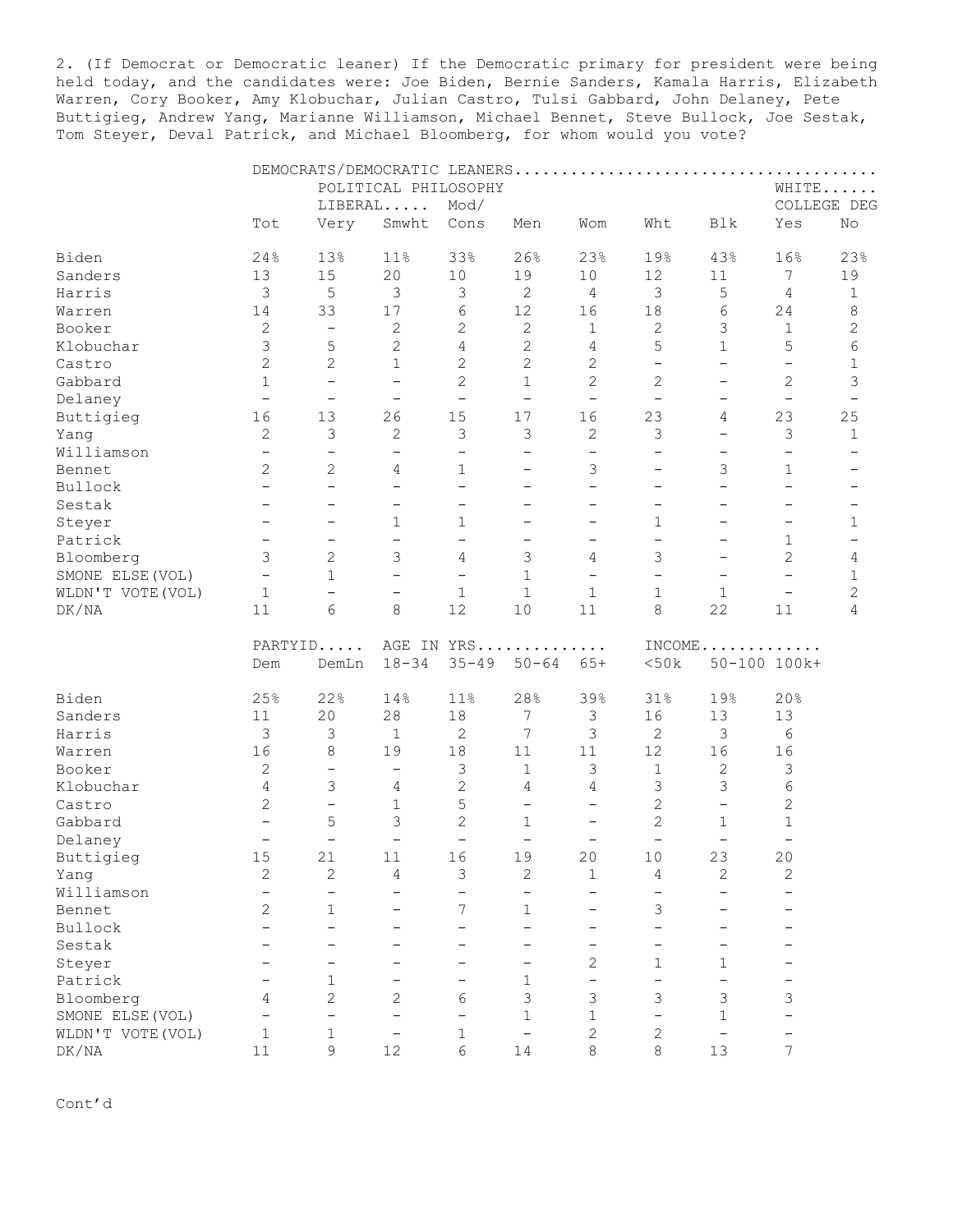2 cont'd. (If Democrat or Democratic leaner) If the Democratic primary for president were being held today, and the candidates were: Joe Biden, Bernie Sanders, Kamala Harris, Elizabeth Warren, Cory Booker, Amy Klobuchar, Julian Castro, Tulsi Gabbard, John Delaney, Pete Buttigieg, Andrew Yang, Marianne Williamson, Michael Bennet, Steve Bullock, Joe Sestak, Tom Steyer, Deval Patrick, and Michael Bloomberg, for whom would you vote?

|                   |                          |                          |                           | DEMOCRATS/DEMOCRATIC LEANERS |                          |                          |                          |
|-------------------|--------------------------|--------------------------|---------------------------|------------------------------|--------------------------|--------------------------|--------------------------|
|                   |                          |                          | MOST IMPORTANT QUALITY Q9 |                              |                          |                          | MOST IMPORTANT ISSUE Q10 |
|                   | Win                      | Good                     |                           |                              |                          |                          | Health Climate           |
|                   | 2020                     |                          | leader Honest Cares       |                              | Econ                     | care                     | change                   |
|                   |                          |                          |                           |                              |                          |                          |                          |
| Biden             | 26%                      | 25%                      | 25%                       | 19%                          | 27%                      | 27%                      | 13%                      |
| Sanders           | 7                        | $6\,$                    | 16                        | 28                           | 9                        | 19                       | 15                       |
| Harris            | $\overline{2}$           | 5                        | $\mathbf{1}$              | $\mathcal{S}$                | 3                        | $7\phantom{.0}$          | $\mathfrak{Z}$           |
| Warren            | 16                       | 22                       | 10                        | 10                           | 9                        | 14                       | $18\,$                   |
| Booker            | $\mathbf 1$              | 4                        | $\overline{c}$            | $\mathbf{1}$                 | 4                        | $\mathbf{1}$             | 1                        |
| Klobuchar         | $\sqrt{6}$               | $\mathbf 1$              | $\overline{\phantom{a}}$  | 6                            | 3                        | 4                        | $\,8\,$                  |
| Castro            | $\qquad \qquad -$        | $\overline{\phantom{0}}$ | 6                         | 4                            | $\qquad \qquad -$        | $\qquad \qquad -$        | 4                        |
| Gabbard           | $\qquad \qquad -$        | 3                        | 4                         | $\qquad \qquad -$            | $\mathbf{1}$             | $\qquad \qquad -$        | $\overline{\phantom{0}}$ |
| Delaney           | $\overline{\phantom{m}}$ | $\overline{\phantom{a}}$ | $\overline{\phantom{a}}$  | $\overline{\phantom{0}}$     | $\overline{\phantom{a}}$ | $\overline{\phantom{m}}$ | $\overline{\phantom{0}}$ |
| Buttigieg         | 20                       | 15                       | 20                        | $\overline{7}$               | 11                       | 14                       | 27                       |
| Yang              | $\overline{2}$           | $\overline{4}$           | $\mathfrak{Z}$            | $1\,$                        | $\overline{c}$           | 3                        | 2                        |
| Williamson        | $\overline{\phantom{0}}$ | $\overline{\phantom{0}}$ | $\overline{\phantom{0}}$  | $\overline{\phantom{0}}$     | $\overline{\phantom{0}}$ | $\overline{\phantom{0}}$ | $\overline{\phantom{0}}$ |
| Bennet            | $\overline{2}$           | $\qquad \qquad -$        | $\mathbf 1$               | 4                            | $\mathbf{2}$             | $\overline{c}$           | $\qquad \qquad -$        |
| Bullock           | $\overline{\phantom{0}}$ | $\overline{\phantom{0}}$ | $\overline{\phantom{0}}$  | $\overline{\phantom{0}}$     | $\qquad \qquad -$        | $\overline{\phantom{0}}$ | $\qquad \qquad -$        |
| Sestak            | $\qquad \qquad -$        | $\qquad \qquad -$        | $\overline{\phantom{0}}$  | $\overline{\phantom{0}}$     | $\qquad \qquad -$        | $\overline{\phantom{0}}$ | $\qquad \qquad$          |
| Steyer            | $\qquad \qquad -$        | $\mathbf{1}$             | $\overline{\phantom{0}}$  |                              | $\mathbf{1}$             | $\overline{\phantom{0}}$ | $\overline{\phantom{0}}$ |
| Patrick           | $\mathbf{1}$             | $\equiv$                 | $\overline{\phantom{0}}$  | $\qquad \qquad -$            | $\mathbf{1}$             | $\qquad \qquad -$        | $\qquad \qquad -$        |
| Bloomberg         | $\overline{4}$           | 3                        | 2                         | 3                            | 9                        | 3                        | $\mathbf{1}$             |
| SMONE ELSE (VOL)  | $\mathbf{1}$             | $\overline{\phantom{0}}$ | $\qquad \qquad -$         | $\overline{\phantom{a}}$     | $\qquad \qquad -$        | $\overline{\phantom{0}}$ | $\overline{\phantom{0}}$ |
| WLDN'T VOTE (VOL) | $\overline{\phantom{m}}$ | $\overline{\phantom{m}}$ | $\overline{\phantom{0}}$  | $\mathfrak{Z}$               | $\overline{\phantom{a}}$ | $\mathbf{1}$             | $\qquad \qquad -$        |
| DK/NA             | 12                       | 11                       | 8                         | 11                           | 18                       | 5                        | 9                        |
|                   |                          |                          |                           |                              |                          |                          |                          |
|                   |                          |                          | ATTN TO PRES CAMPAIGN Q1  |                              |                          |                          |                          |
|                   |                          |                          | Little/                   |                              |                          |                          |                          |
|                   | A lot                    | Some                     | None                      |                              |                          |                          |                          |
|                   |                          |                          |                           |                              |                          |                          |                          |
| Biden             | 25%                      | 19%                      | 30%                       |                              |                          |                          |                          |
| Sanders           | 10                       | 18                       | 16                        |                              |                          |                          |                          |
| Harris            | 3                        | $\mathfrak{Z}$           | 4                         |                              |                          |                          |                          |
| Warren            | 16                       | 16                       | 8                         |                              |                          |                          |                          |
| Booker            | $\sqrt{2}$               | $\mathbf{2}$             | $\overline{\phantom{0}}$  |                              |                          |                          |                          |
| Klobuchar         | 4                        | 4                        | $\mathbf{1}$              |                              |                          |                          |                          |
| Castro            | $\mathbf{1}$             | $\overline{c}$           | 4                         |                              |                          |                          |                          |
| Gabbard           | $\overline{c}$           | $\overline{2}$           | $\overline{\phantom{0}}$  |                              |                          |                          |                          |
| Delaney           | $\overline{\phantom{m}}$ | $\overline{\phantom{0}}$ | $\overline{\phantom{m}}$  |                              |                          |                          |                          |
| Buttigieg         | 20                       | 13                       | 11                        |                              |                          |                          |                          |
| Yang              | $\mathsf 3$              | $\overline{c}$           | 1                         |                              |                          |                          |                          |
| Williamson        | $\qquad \qquad -$        | $\overline{\phantom{0}}$ | $\overline{\phantom{0}}$  |                              |                          |                          |                          |
| Bennet.           | $\overline{2}$           | 3                        | $\overline{\phantom{0}}$  |                              |                          |                          |                          |

| <b>DETITIE L</b>  |   |   |
|-------------------|---|---|
| Bullock           |   |   |
| Sestak            |   |   |
| Steyer            |   |   |
| Patrick           |   |   |
| Bloomberg         | 4 | რ |
| SMONE ELSE (VOL)  |   |   |
| WLDN'T VOTE (VOL) |   |   |
|                   |   |   |

Bloomberg 2 4 6<br>SMONE ELSE (VOL)  $-$ <br>WLDN'T VOTE (VOL) 1  $-$ SMONE ELSE(VOL) - - - -WLDN'T VOTE(VOL) 1 - - - $\begin{tabular}{lllllll} \hline \texttt{WLDN'T VOTE (VOL)} & & 1 & & - & -\\ \texttt{DK/NA} & & 8 & & 10 & & 18 \end{tabular}$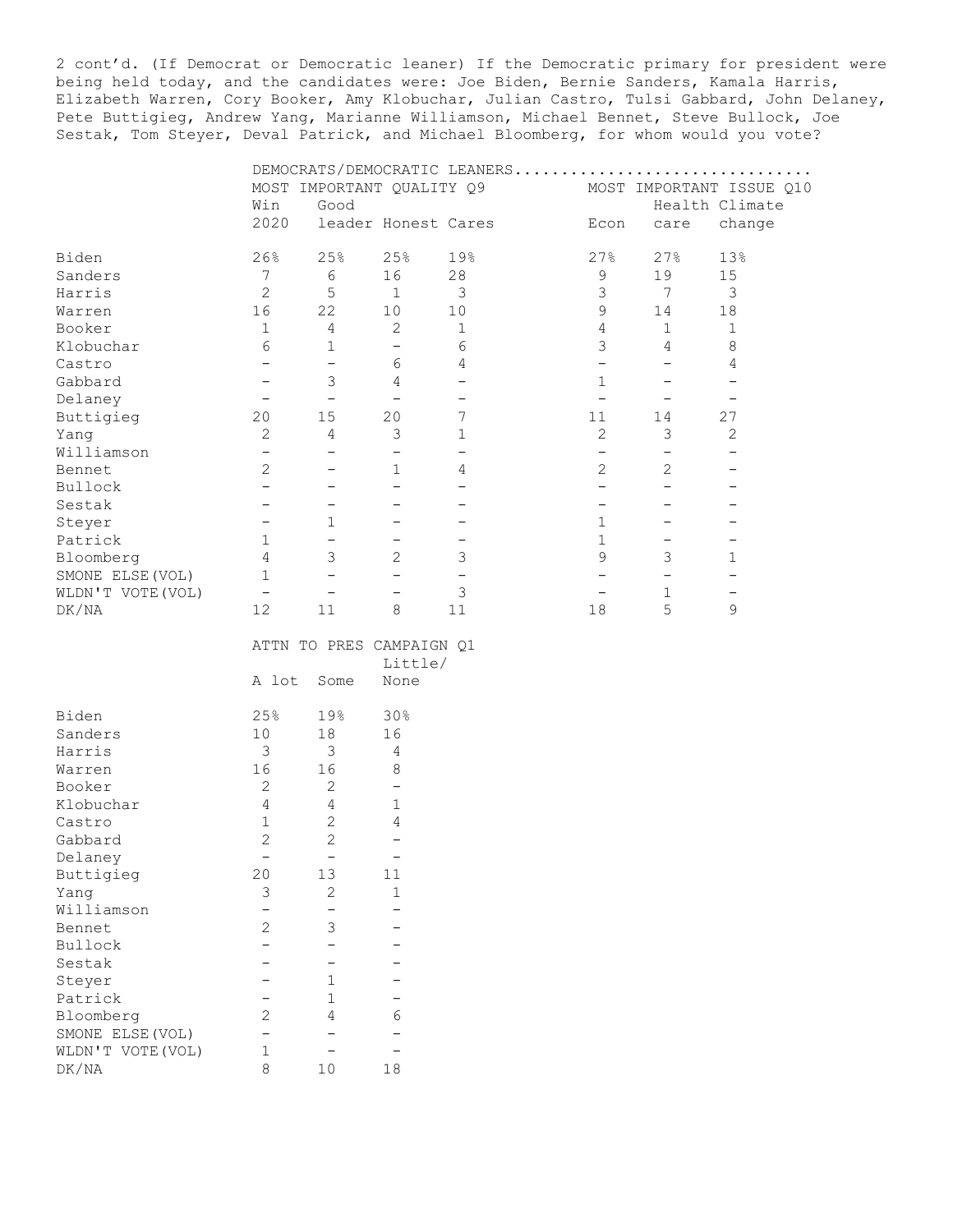TREND: (If Democrat or Democratic Leaner) If the Democratic primary for president were being held today, and the candidates were: Joe Biden, Bernie Sanders, Kamala Harris, Elizabeth Warren, Cory Booker, Amy Klobuchar, Julian Castro, Tulsi Gabbard, John Delaney, Pete Buttigieg, Andrew Yang, Marianne Williamson, Michael Bennet, Steve Bullock, Joe Sestak, Tom Steyer, Deval Patrick, and Michael Bloomberg, for whom would you vote? (Trend information is available upon request back through Mar 2019)

|              |                   |                          |                          | DEMOCRATS/DEMOCRATIC LEANERS |                          |                          |                          |                          |                |
|--------------|-------------------|--------------------------|--------------------------|------------------------------|--------------------------|--------------------------|--------------------------|--------------------------|----------------|
|              | Nov 26<br>2019    | Oct 24<br>2019           | Oct 14<br>2019           | Oct 08<br>2019               | Sep 25<br>2019           | Aug 28<br>2019           | Aug 06<br>2019           | Jul 29<br>2019           | Jul 02<br>2019 |
| Biden        | 24                | 21                       | 27                       | 26                           | 25                       | 32                       | 32                       | 34                       | 22             |
| Sanders      |                   | 15                       | 11                       | 16                           | 16                       | 15                       | 14                       | 11                       | 13             |
|              | 13                |                          |                          |                              | 3                        | 7                        | 7                        |                          |                |
| Harris       | 3                 | 5                        | $\overline{4}$           | 3                            |                          |                          |                          | 12                       | 20             |
| Warren       | 14                | 28                       | 30                       | 29                           | 27                       | 19                       | 21                       | 15                       | 14             |
| Booker       | 2                 | 1                        | $\mathbf{2}$             | $\mathbf{2}$                 | -                        | $\mathbf 1$              | $\mathbf{2}$             | $\mathbf 1$              | 3              |
| Klobuchar    | 3                 | 3                        | $\overline{c}$           | $\mathbf{2}$                 | $\overline{c}$           | 1                        | 1                        | $\mathbf{1}$             | 1              |
| Castro       | 2                 | $\mathbf 1$              | $\mathbf{1}$             | $\mathbf{1}$                 | $\overline{2}$           | $\overline{\phantom{0}}$ | $\mathbf{1}$             | $\qquad \qquad -$        | $\mathbf 1$    |
| Gabbard      | 1                 | $\mathbf 1$              | $\overline{\phantom{m}}$ | -                            | 1                        | 1                        | $\mathbf 1$              | 1                        | 1              |
| Delaney      | $\qquad \qquad -$ | $\overline{\phantom{0}}$ | $\overline{\phantom{0}}$ | -                            | $\overline{\phantom{0}}$ | $\overline{\phantom{0}}$ | $\qquad \qquad -$        | $\qquad \qquad -$        |                |
| Buttigieg    | 16                | 10                       | 8                        | 4                            | 7                        | 5                        | 5                        | 6                        | 4              |
| Yang         | 2                 | 1                        | $\overline{c}$           | 3                            | 2                        | 3                        | $\mathbf 1$              | 2                        | 1              |
| Williamson   |                   | -                        | $\overline{\phantom{0}}$ | -                            | -                        | $\mathbf{1}$             | -                        | 1                        |                |
| Bennet       | 2                 | $\overline{\phantom{0}}$ | $\mathbf 1$              | $\mathbf 1$                  | 1                        | $\mathbf{1}$             | -                        |                          |                |
| Bullock      |                   | $\overline{\phantom{m}}$ | $\qquad \qquad -$        | -                            |                          | $\mathbf{1}$             | -                        |                          |                |
| Sestak       |                   | -                        | $\qquad \qquad -$        | -                            |                          | $\overline{\phantom{0}}$ |                          |                          |                |
| Steyer       |                   | $\mathbf 1$              | $\overline{2}$           | $\overline{\phantom{0}}$     |                          | $\overline{\phantom{0}}$ |                          | -                        | na             |
| Patrick      | -                 | na                       | na                       | na                           | na                       | na                       | na                       | na                       | na             |
| Bloomberg    | 3                 | na                       | na                       | na                           | na                       | na                       | na                       | na                       | na             |
| de Blasio    | na                | na                       | na                       | na                           | na                       | 1                        | -                        |                          |                |
| Gillibrand   | na                | na                       | na                       | na                           | na                       | -                        | $\overline{\phantom{0}}$ |                          |                |
| Gravel       | na                | na                       | na                       | na                           | na                       | na                       | -                        |                          |                |
| Hickenlooper | na                | na                       | na                       | na                           | na                       | na                       | -                        |                          |                |
| Inslee       | na                | na                       | na                       | na                           | na                       | na                       |                          |                          |                |
| Messam       | na                | $\overline{\phantom{m}}$ | $\overline{\phantom{m}}$ | $\qquad \qquad -$            |                          | $\overline{\phantom{m}}$ |                          |                          |                |
| Moulton      | na                | na                       | na                       | na                           | na                       | na                       | -                        |                          |                |
| O'Rourke     | na                | 1                        | 2                        | $\mathbf 1$                  | $\mathbf{2}$             | 1                        | 2                        | $\overline{2}$           | 1              |
| Ryan         | na                | $\qquad \qquad -$        | $\overline{\phantom{0}}$ | $\mathbf{1}$                 | $\overline{\phantom{0}}$ | $\overline{\phantom{m}}$ | $\overline{\phantom{0}}$ | $\overline{\phantom{0}}$ |                |
| Swalwell     | na                | na                       | na                       | na                           | na                       | na                       | na                       | na                       |                |
| SMONE ELSE   | -                 | 1                        | $\overline{\phantom{m}}$ | $1\,$                        | -                        | $\mathbf 1$              | $\qquad \qquad -$        | $\qquad \qquad -$        |                |
| WLDN'T VOTE  | 1                 | 1                        | 2                        | $\mathbf 1$                  | 1                        | 2                        | 1                        | $\mathbf 1$              | 3              |
| DK/NA        | 11                | 9                        | 8                        | 8                            | 13                       | 9                        | 10                       | 12                       | 12             |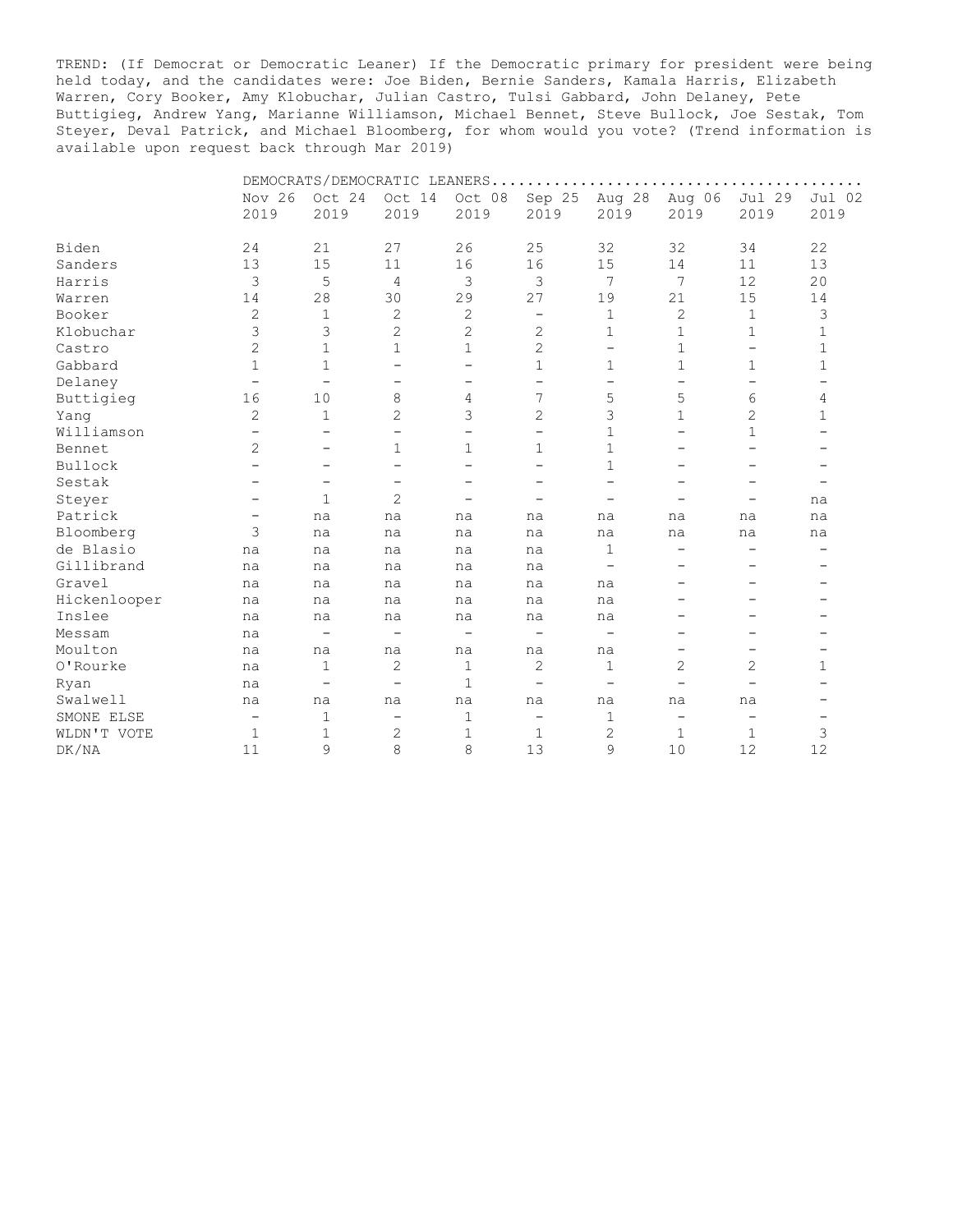2a. (If candidate chosen q2) Is your mind made up, or do you think you might change your mind before the primary?

|              |       |        | DEMOCRATS/DEMOCRATIC LEANERS       |      |     |
|--------------|-------|--------|------------------------------------|------|-----|
|              |       |        |                                    |      |     |
|              |       |        | CANDIDATE OF CHOICE Q2             |      |     |
|              |       |        | Tot Biden Sanders Warren Buttigieg |      |     |
| Made up      | 33%   | $43\%$ | 49%                                | 29.8 | 25% |
| Might change | 64 54 |        | 49                                 | 69   | 73  |
| DK/NA        |       |        |                                    |      |     |

TREND: (If candidate chosen) Is your mind made up, or do you think you might change your mind before the primary?

|  |                              |          | DEMOCRATS/DEMOCRATIC LEANERS<br>CANDIDATE CHOSEN |           |  |
|--|------------------------------|----------|--------------------------------------------------|-----------|--|
|  |                              |          | MadeUp Change DK/NA                              |           |  |
|  | Nov 26, 2019<br>Sep 25, 2019 | 33<br>34 | 64<br>63                                         | - 3-<br>₹ |  |
|  |                              |          |                                                  |           |  |

2b. (If candidate chosen q2) Who is your second choice?

|                   |                |                | DEMOCRATS/DEMOCRATIC LEANERS |        |           |
|-------------------|----------------|----------------|------------------------------|--------|-----------|
|                   |                |                | CANDIDATE OF CHOICE Q2       |        |           |
|                   | Tot            | Biden          | Sanders                      | Warren | Buttigieg |
| Biden             | 12%            |                | 17%                          | 21%    | 21%       |
| Sanders           | 11             | 16             |                              | 33     | 2         |
| Harris            | 6              | 11             | 3                            |        | 4         |
| Warren            | 20             | 19             | 35                           |        | 43        |
| Booker            | $\overline{2}$ | 4              |                              |        | 3         |
| Klobuchar         | 4              | 5              |                              | 3      | 15        |
| Castro            |                |                |                              |        |           |
| Gabbard           | $\mathbf{1}$   |                |                              |        |           |
| Delaney           |                |                |                              |        |           |
| Buttigieg         | 10             | 14             | 3                            | 13     |           |
| Yang              | 2              |                | 10                           |        |           |
| Williamson        |                |                |                              |        |           |
| Bennet            |                |                |                              |        |           |
| Bullock           |                |                |                              |        |           |
| Sestak            |                |                |                              |        |           |
| Steyer            | $\mathbf{1}$   | $\overline{2}$ |                              |        |           |
| Patrick           |                |                | $\overline{2}$               |        |           |
| Bloomberg         | $\overline{2}$ | 5              |                              |        | 3         |
| No first choice   | 12             |                |                              |        |           |
| SMONE ELSE (VOL)  |                |                |                              |        |           |
| WLDN'T VOTE (VOL) |                |                |                              |        |           |
| DK/NA             | 16             | 23             | 22                           | 20     |           |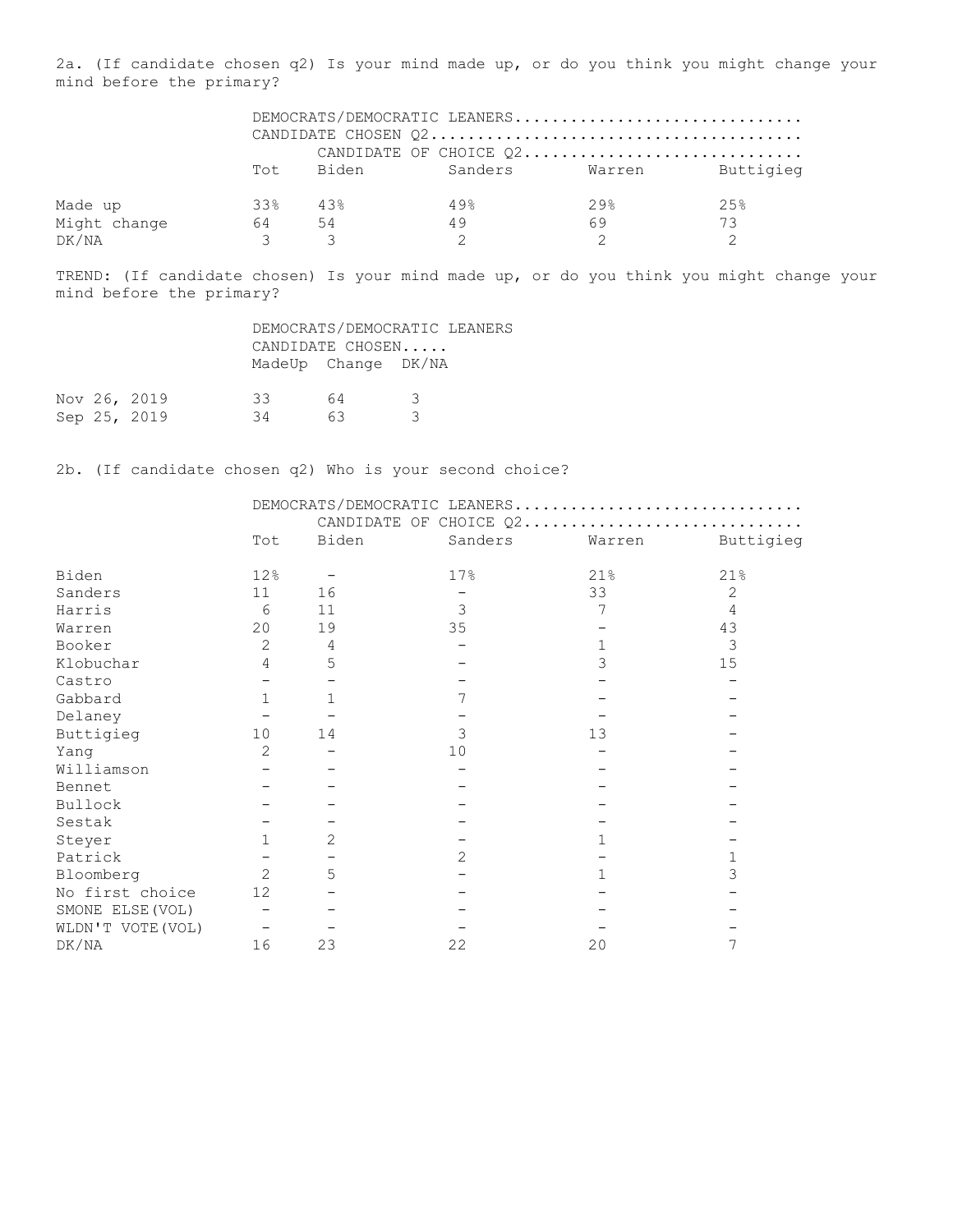3. (If Democrat or Democratic leaner) Regardless of how you intend to vote in the Democratic primary for president, which candidate do you think - would be the best leader?

|                  |                          |                          | POLITICAL PHILOSOPHY     |                          |                          |                          |                          |                          | WHITE                    |                                 |
|------------------|--------------------------|--------------------------|--------------------------|--------------------------|--------------------------|--------------------------|--------------------------|--------------------------|--------------------------|---------------------------------|
|                  |                          |                          | LIBERAL                  | Mod/                     |                          |                          |                          |                          | COLLEGE DEG              |                                 |
|                  | Tot                      | Very                     | Smwht                    | Cons                     | Men                      | Wom                      | Wht                      | Blk                      | Yes                      | No                              |
|                  |                          |                          |                          |                          |                          |                          |                          |                          |                          |                                 |
| Biden            | 26%                      | 13%                      | 19%                      | 35%                      | 25%                      | 27%                      | 21%                      | 49%                      | 20%                      | 22%                             |
| Sanders          | 12                       | 15                       | 13                       | $10$                     | 17                       | 9                        | 11                       | 13                       | 8                        | 15                              |
| Harris           | $\overline{4}$           | 3                        | 4                        | 4                        | 3                        | $\overline{4}$           | $\overline{4}$           | 6                        | 5                        | $\mathbf{2}$                    |
| Warren           | 19                       | 35                       | 30                       | 9                        | 19                       | 20                       | 21                       | 8                        | 25                       | 15                              |
| Booker           | $\mathbf{1}$             | $\equiv$                 | $\qquad \qquad -$        | $\mathbf{2}$             | 2                        | $\mathbf{1}$             | $\mathbf{2}$             | 2                        | $\mathbf{1}$             | $\mathbf{2}$                    |
| Klobuchar        | 3                        | 4                        | 3                        | 3                        | $\mathbf{2}$             | 4                        | 5                        | $\mathbf 1$              | 3                        | $7\phantom{.0}$                 |
| Castro           | $\qquad \qquad -$        | $\mathbf{1}$             | $\qquad \qquad -$        | $\overline{\phantom{a}}$ | $\overline{\phantom{a}}$ | $\overline{\phantom{a}}$ | $\qquad \qquad -$        | $\overline{\phantom{a}}$ | $\overline{\phantom{a}}$ | $\overline{\phantom{a}}$        |
| Gabbard          | $\qquad \qquad -$        | $\mathbf 1$              | $\qquad \qquad -$        | $\overline{\phantom{m}}$ | $\mathbf{1}$             | $\overline{\phantom{m}}$ | 1                        | $\qquad \qquad -$        | $\mathbf 1$              | -                               |
| Delaney          | $\overline{\phantom{0}}$ | $\qquad \qquad -$        | $\overline{\phantom{m}}$ | $\overline{\phantom{m}}$ | $\equiv$                 | $\overline{\phantom{m}}$ | $\qquad \qquad -$        | $\overline{\phantom{0}}$ | $\equiv$                 | $\qquad \qquad -$               |
| Buttigieg        | 12                       | 10                       | 16                       | 12                       | 13                       | 11                       | 17                       | 4                        | 18                       | 15                              |
| Yang             | $\overline{2}$           | $\qquad \qquad -$        | $\mathbf{1}$             | $\mathbf{2}$             | 3                        | $\mathbf{1}$             | $\overline{2}$           | $\overline{\phantom{0}}$ | 3                        | $\overline{\phantom{a}}$        |
| Williamson       | $\overline{\phantom{0}}$ | $\overline{\phantom{0}}$ | $\overline{\phantom{0}}$ | $\equiv$                 | $\qquad \qquad -$        | $\qquad \qquad -$        | $\overline{\phantom{0}}$ | $\overline{\phantom{0}}$ | $\qquad \qquad -$        | $\overline{\phantom{0}}$        |
|                  |                          |                          |                          |                          |                          |                          |                          |                          |                          |                                 |
| Bennet           | $\overline{\phantom{0}}$ | -                        | $\overline{\phantom{0}}$ | -                        | $\qquad \qquad -$        | $\overline{\phantom{0}}$ | $\qquad \qquad -$        | $\overline{\phantom{0}}$ | $\qquad \qquad -$        | -                               |
| Bullock          | $\overline{\phantom{0}}$ | $\overline{\phantom{0}}$ | $\qquad \qquad -$        | $\overline{\phantom{m}}$ | $\qquad \qquad -$        | $\overline{\phantom{0}}$ | $\qquad \qquad -$        | $\overline{\phantom{0}}$ | $\qquad \qquad -$        | $\overline{\phantom{0}}$        |
| Sestak           | $\overline{\phantom{0}}$ | ÷,                       | $\overline{\phantom{0}}$ | $\overline{\phantom{0}}$ | $\overline{\phantom{0}}$ | $\equiv$                 | $\overline{\phantom{0}}$ | $\equiv$                 | $\overline{\phantom{0}}$ | Ξ.                              |
| Steyer           | $\overline{\phantom{m}}$ | $\qquad \qquad -$        | $\mathbf{1}$             | $\overline{\phantom{m}}$ | $\qquad \qquad -$        | $\overline{\phantom{0}}$ | $\overline{\phantom{0}}$ | $\overline{\phantom{0}}$ | $\overline{\phantom{0}}$ | -                               |
| Patrick          | $\overline{\phantom{m}}$ | 1                        | $\qquad \qquad -$        | $\mathbf{1}$             | $\mathbf{1}$             | $\qquad \qquad -$        | $\qquad \qquad -$        | 1                        | 1                        | $\overline{\phantom{a}}$        |
| Bloomberg        | 3                        | $\mathbf{1}$             | 2                        | 4                        | 3                        | 3                        | 4                        | $\mathbf 1$              | $\overline{4}$           | 4                               |
| SMONE ELSE (VOL) | $\mathbf{1}$             | $\mathbf{1}$             | $\overline{\phantom{a}}$ | $\mathbf{2}$             | $\overline{\phantom{a}}$ | 2                        | $\mathbf{2}$             | $\overline{\phantom{a}}$ | $\overline{\phantom{m}}$ | 4                               |
| DK/NA            | 15                       | 13                       | 11                       | 16                       | 11                       | 18                       | 12                       | 15                       | 11                       | 14                              |
|                  | Dem                      | PARTYID<br>DemLn         | $18 - 34$                | AGE IN YRS<br>$35 - 49$  | $50 - 64$                | $\cdots$<br>$65+$        | <50k                     |                          | $INCOME$<br>50-100 100k+ | MOST<br>IMPQ9<br>Good<br>leader |
| Biden            | 27%                      | 23%                      | 17%                      | 11%                      | 32%                      | 41%                      | 28%                      | 25%                      | 24%                      | 30%                             |
| Sanders          | 9                        | 19                       | 18                       | 18                       | 10                       | 2                        | 11                       | 17                       | 12                       | 4                               |
| Harris           | $\overline{4}$           | 3                        | $\overline{\phantom{a}}$ | 7                        | 6                        | 3                        | $\mathbf 1$              | $\mathbf{2}$             | $\overline{7}$           | 5                               |
| Warren           | 21                       | 14                       | 27                       | 28                       | 14                       | 11                       | 18                       | 17                       | 22                       | 28                              |
|                  |                          |                          |                          |                          |                          |                          |                          |                          |                          |                                 |
| Booker           | $\mathbf{2}$             | $\overline{\phantom{a}}$ | $\qquad \qquad -$        | $\mathbf{1}$             | 3                        | $\mathbf{1}$             | $\overline{\phantom{0}}$ | $\mathbf{2}$             | 2                        | 3                               |
| Klobuchar        | 4                        | $\mathbf{1}$             | 4                        | 2                        | $\overline{c}$           | 4                        | 4                        | 2                        | $\overline{4}$           | 3                               |
| Castro           | $-$                      | $-$                      | $\overline{\phantom{0}}$ | $\mathbf{1}$             | $\equiv$                 | $\equiv$                 | $\qquad \qquad -$        | $\overline{\phantom{a}}$ | $\mathbf 1$              | $\qquad \qquad -$               |
| Gabbard          | $\mathbf{1}$             | $\overline{\phantom{0}}$ | $\mathbf{1}$             | $\overline{\phantom{a}}$ | $\mathbf{1}$             | $-$                      | $\qquad \qquad -$        | $\mathbf 1$              | $\overline{\phantom{a}}$ | $\mathbf{1}$                    |
| Delaney          | $\overline{\phantom{0}}$ | $\rightarrow$            | $\overline{\phantom{0}}$ | $\overline{\phantom{a}}$ | $\qquad \qquad -$        | $\!-$                    | $\overline{a}$           | $\equiv$                 | $\overline{\phantom{a}}$ | $\overline{\phantom{0}}$        |
| Buttigieg        | 10                       | 19                       | 6                        | 13                       | 12                       | 16                       | 6                        | 20                       | 15                       | 6                               |
| Yang             | $\overline{2}$           | $\overline{\phantom{a}}$ | 3                        | $\mathbf{2}$             | $\mathbf{1}$             | $\overline{\phantom{a}}$ | 3                        | $\mathbf{1}$             | $\mathbf 1$              | 2                               |
| Williamson       |                          |                          |                          |                          |                          |                          |                          |                          |                          |                                 |
| Bennet           |                          |                          |                          |                          |                          |                          |                          |                          |                          |                                 |
| Bullock          |                          |                          |                          |                          |                          |                          |                          |                          |                          |                                 |
| Sestak           |                          |                          |                          |                          | $\overline{\phantom{m}}$ | $\overline{\phantom{0}}$ |                          | $=$                      | $\equiv$                 |                                 |
| Steyer           |                          |                          |                          |                          | $\mathbf{1}$             | $\mathbf{1}$             |                          | 1                        | $\mathbf 1$              |                                 |
| Patrick          |                          | 1                        |                          |                          | $\overline{c}$           | $\overline{\phantom{0}}$ | 1                        | $\overline{\phantom{0}}$ | $\mathbf{1}$             |                                 |
| Bloomberg        | 3                        | $\overline{c}$           | 1                        | 3                        | 5                        | $\overline{4}$           | 3                        | $\overline{c}$           | $\overline{4}$           | $\mathbf{2}$                    |
| SMONE ELSE (VOL) | $\mathbf 1$              | 3                        | 3                        | $\qquad \qquad -$        | $\mathbf{1}$             | 2                        | $\mathsf 3$              | $\mathbf{1}$             | $\mathbf 1$              | $\overline{\phantom{a}}$        |
| ${\rm DK/NA}$    | 15                       | 14                       | 21                       | 13                       | 11                       | 14                       | 22                       | 9                        | 6                        | 16                              |
|                  |                          |                          |                          |                          |                          |                          |                          |                          |                          |                                 |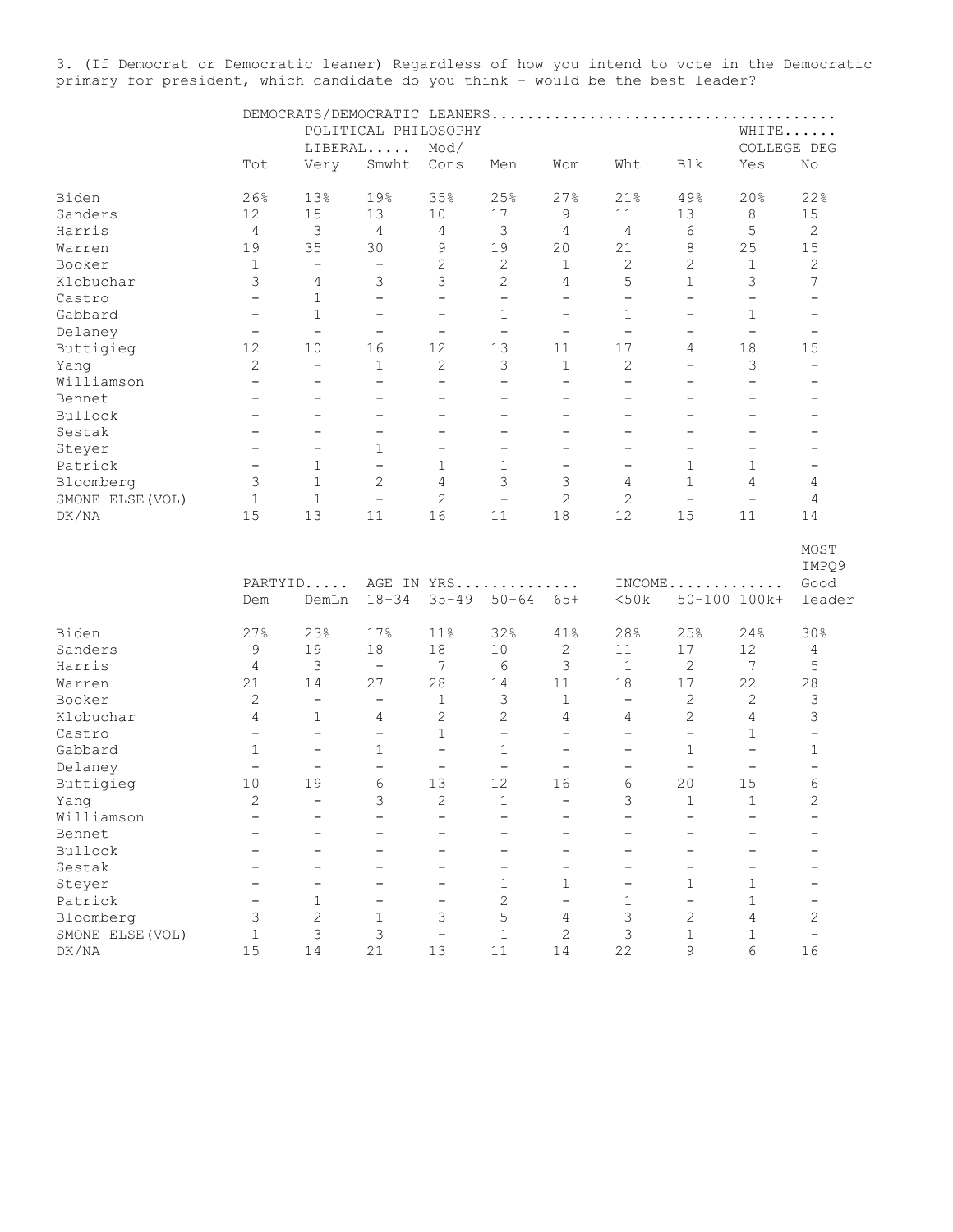TREND: (If Democrat or Democratic leaner) Regardless of how you intend to vote in the Democratic primary for president, which candidate do you think would be the best leader?

|              |                | DEMOCRATS/DEMOCRATIC LEANERS |                          |                          |                          |                          |                          |  |  |  |  |
|--------------|----------------|------------------------------|--------------------------|--------------------------|--------------------------|--------------------------|--------------------------|--|--|--|--|
|              | Nov 26<br>2019 | Oct 24<br>2019               | Oct 14<br>2019           | Aug 06<br>2019           | Jul 29<br>2019           | Jul 02<br>2019           | Apr 30<br>2019           |  |  |  |  |
|              |                |                              |                          |                          |                          |                          |                          |  |  |  |  |
| Biden        | 26             | 28                           | 32                       | 33                       | 36                       | 26                       | 44                       |  |  |  |  |
| Sanders      | 12             | 13                           | 9                        | 13                       | 12                       | 15                       | 11                       |  |  |  |  |
| Harris       | 4              | 4                            | 4                        | $\overline{7}$           | $\mathcal{G}$            | 16                       | 6                        |  |  |  |  |
| Warren       | 19             | 24                           | 28                       | 22                       | 17                       | 15                       | 11                       |  |  |  |  |
| Booker       | $\mathbf{1}$   | $\mathbf 1$                  | $\mathbf 1$              | $\mathbf{2}$             | $\mathbf{1}$             | 3                        | $\mathbf{2}$             |  |  |  |  |
| Klobuchar    | 3              | 3                            | $\overline{2}$           | $\mathbf{1}$             | $\mathbf 1$              | $\mathbf 1$              | $\mathbf 1$              |  |  |  |  |
| Castro       |                |                              | $\mathbf 1$              | $\mathbf{1}$             |                          | $\mathbf 1$              | $\mathbf 1$              |  |  |  |  |
| Gabbard      |                |                              |                          | $\mathbf{1}$             |                          | $\mathbf 1$              | —                        |  |  |  |  |
| Delaney      |                |                              | $\overline{\phantom{0}}$ | $\qquad \qquad -$        |                          | $\overline{\phantom{0}}$ |                          |  |  |  |  |
| Buttigieg    | 12             | $\,8\,$                      | 7                        | 5                        | 5                        | 4                        | 7                        |  |  |  |  |
| Yang         | $\overline{2}$ | $\mathbf{1}$                 | 1                        | $\mathbf{1}$             | $\mathbf 1$              |                          | $\overline{\phantom{0}}$ |  |  |  |  |
| Williamson   |                |                              |                          |                          | $\mathbf 1$              |                          |                          |  |  |  |  |
| Bennet       |                |                              |                          |                          | $\overline{\phantom{0}}$ | —                        | na                       |  |  |  |  |
| Bullock      |                |                              |                          |                          | $\overline{\phantom{0}}$ |                          | na                       |  |  |  |  |
| Sestak       |                |                              | $\qquad \qquad$          |                          |                          |                          | na                       |  |  |  |  |
| Steyer       |                |                              | $\mathbf{1}$             |                          |                          | na                       | na                       |  |  |  |  |
| Patrick      |                | na                           | na                       | na                       | na                       | na                       | na                       |  |  |  |  |
| Bloomberg    | 3              | na                           | na                       | na                       | na                       | na                       | na                       |  |  |  |  |
| de Blasio    | na             | na                           | na                       | $\qquad \qquad$          | —                        | —                        | na                       |  |  |  |  |
| Gillibrand   | na             | na                           | na                       |                          |                          |                          | $\mathbf 1$              |  |  |  |  |
| Gravel       | na             | na                           | na                       |                          |                          |                          | na                       |  |  |  |  |
| Hickenlooper | na             | na                           | na                       |                          |                          |                          |                          |  |  |  |  |
| Inslee       | na             | na                           | na                       |                          |                          |                          | —                        |  |  |  |  |
| Messam       | na             |                              |                          |                          |                          |                          | -                        |  |  |  |  |
| Moulton      | na             | na                           | na                       | $\qquad \qquad -$        | -                        |                          | -                        |  |  |  |  |
| O'Rourke     | na             | $\mathbf{1}$                 | $\mathbf{1}$             | $\mathbf{1}$             | $\mathbf 1$              | $\mathbf{1}$             | $\mathsf 3$              |  |  |  |  |
| Ryan         | na             |                              |                          |                          |                          |                          |                          |  |  |  |  |
| Swalwell     | na             | na                           | na                       | na                       | na                       |                          |                          |  |  |  |  |
| SMONE ELSE   | 1              | $\mathbf{1}$                 | $\mathbf{1}$             | $\overline{\phantom{0}}$ | $\overline{\phantom{0}}$ |                          |                          |  |  |  |  |
| DK/NA        | 15             | 13                           | 11                       | 12                       | 15                       | 15                       | 12                       |  |  |  |  |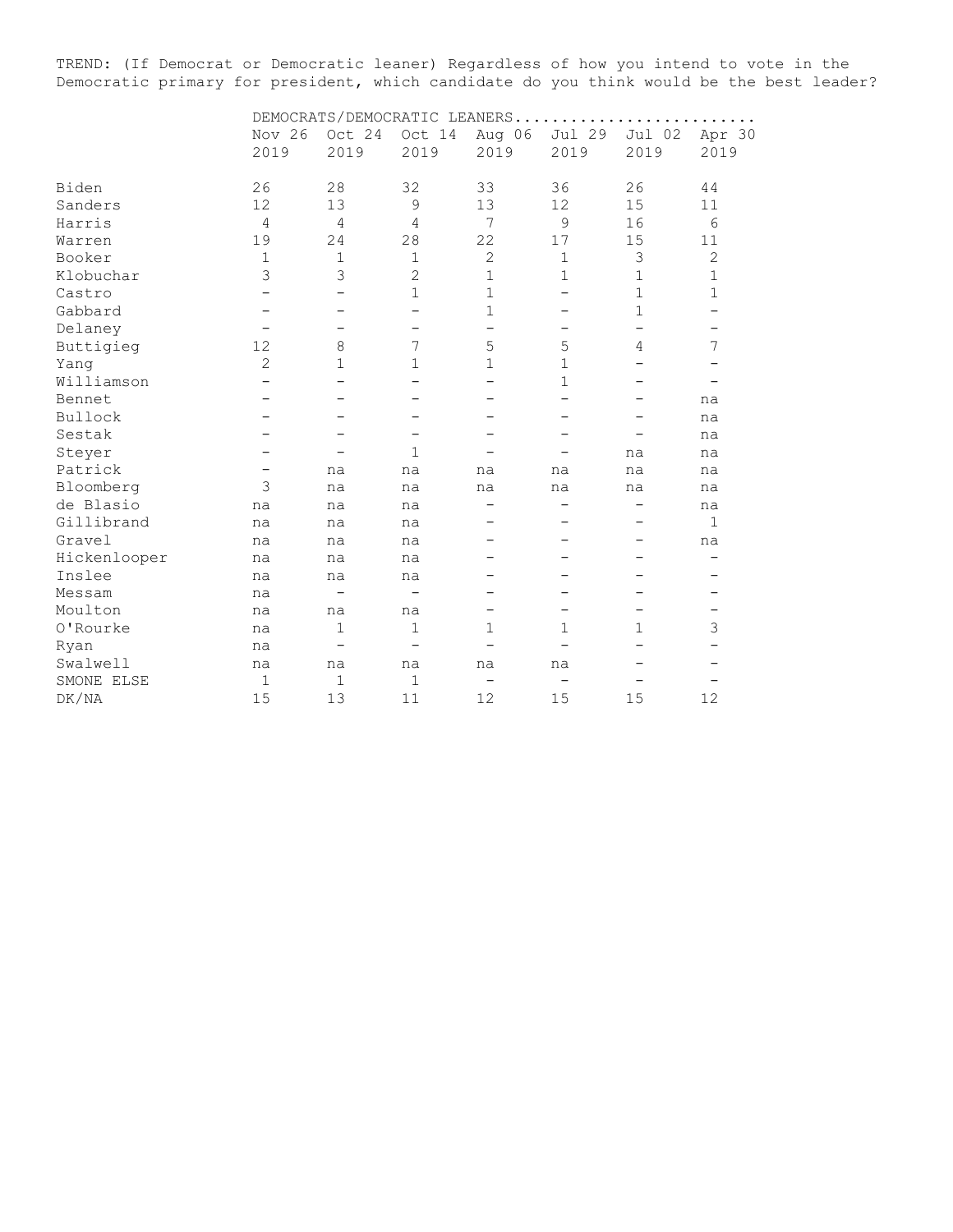4. (If Democrat or Democratic leaner) Regardless of how you intend to vote in the Democratic primary for president, which candidate do you think - has the best policy ideas?

|                  |                          |                          | POLITICAL PHILOSOPHY     |                          | WHITE                    |                          |                          |                          |                                      |                          |
|------------------|--------------------------|--------------------------|--------------------------|--------------------------|--------------------------|--------------------------|--------------------------|--------------------------|--------------------------------------|--------------------------|
|                  |                          |                          | LIBERAL                  | Mod/                     |                          |                          |                          |                          |                                      | COLLEGE DEG              |
|                  | Tot                      | Very                     | Smwht                    | Cons                     | Men                      | Wom                      | Wht                      | Blk                      | Yes                                  | No                       |
| Biden            | 15%                      | $9\frac{6}{6}$           | $9\frac{6}{6}$           | 19%                      | 16%                      | 14%                      | 12%                      | 29%                      | 10%                                  | 14%                      |
| Sanders          | 15                       | $17$                     | 23                       | 12                       | 21                       | 12                       | 13                       | 17                       | 9                                    | 18                       |
| Harris           | $\mathbf{2}$             | $\mathbf{2}$             | $\mathbf{1}$             | 3                        | $\mathbf{1}$             | $\mathcal{S}$            | $\mathbf{2}$             | 5                        | $\mathbf{2}$                         | $\mathbf{1}$             |
| Warren           | 23                       | 41                       | 31                       | 13                       | 23                       | 23                       | 25                       | 14                       | 30                                   | 17                       |
| Booker           | $\overline{\phantom{a}}$ | $\overline{\phantom{a}}$ | $\overline{\phantom{a}}$ | $\mathbf{1}$             | $\overline{\phantom{0}}$ | $\qquad \qquad -$        | $\qquad \qquad -$        | $\mathbf 1$              | $\overline{\phantom{0}}$             | $\mathbf 1$              |
| Klobuchar        | 4                        | 5                        | 3                        | 5                        | $\mathbf{2}$             | 6                        | 7                        | $\mathbf{1}$             | 7                                    | 7                        |
| Castro           | $\mathbf{1}$             | $\mathbf 1$              | $\mathbf 1$              | $\mathbf 1$              | $\mathbf{1}$             | 1                        | $\overline{\phantom{0}}$ | $\overline{\phantom{0}}$ | $\overline{\phantom{a}}$             |                          |
| Gabbard          | $\overline{\phantom{a}}$ | $\overline{\phantom{a}}$ | $\overline{\phantom{m}}$ | $\mathbf{1}$             | $\mathbf{1}$             | $\overline{\phantom{0}}$ | $\mathbf 1$              | $\overline{\phantom{0}}$ | $\mathbf{1}$                         | $\overline{\phantom{m}}$ |
| Delaney          | $\overline{\phantom{a}}$ | $\qquad \qquad -$        | $\overline{\phantom{a}}$ | $\qquad \qquad -$        | $\overline{\phantom{a}}$ | $\qquad \qquad -$        | $\overline{\phantom{a}}$ | $\qquad \qquad -$        | $\overline{\phantom{a}}$             |                          |
| Buttigieg        | 14                       | $\mathsf 9$              | 18                       | 16                       | 14                       | 14                       | 20                       | 4                        | 22                                   | 16                       |
| Yang             | $\mathcal{S}$            | $\overline{2}$           | 3                        | $\mathcal{S}$            | 4                        | $\overline{2}$           | 3                        | $\mathbf 1$              | 4                                    | $\mathbf{2}$             |
| Williamson       | $\qquad \qquad -$        | $\overline{\phantom{0}}$ | $\overline{\phantom{0}}$ | $\qquad \qquad -$        | $\overline{\phantom{0}}$ | $\overline{\phantom{0}}$ | $\equiv$                 | $\overline{\phantom{0}}$ | $\overline{\phantom{0}}$             | $\overline{\phantom{0}}$ |
| Bennet           | $\mathbf{1}$             | $\overline{\phantom{0}}$ | $\qquad \qquad -$        | $\mathbf{1}$             | $\qquad \qquad -$        | $\mathbf{1}$             | $\overline{\phantom{0}}$ | 3                        | $\overline{\phantom{0}}$             |                          |
| Bullock          | $\overline{\phantom{a}}$ | $\overline{\phantom{0}}$ | $\overline{\phantom{0}}$ | $\overline{\phantom{0}}$ | $\qquad \qquad -$        | $\qquad \qquad -$        | $\qquad \qquad -$        | $\overline{\phantom{0}}$ | $\overline{\phantom{0}}$             |                          |
| Sestak           | $\qquad \qquad -$        | $\overline{\phantom{0}}$ | $\qquad \qquad -$        | $\qquad \qquad -$        | $\qquad \qquad -$        | $\qquad \qquad -$        | $\qquad \qquad -$        | $\overline{\phantom{0}}$ | $\qquad \qquad -$                    |                          |
| Steyer           | $\mathbf{1}$             | $\qquad \qquad -$        | $\mathbf{1}$             | $\mathbf 1$              | 1                        | $\qquad \qquad -$        | $\mathbf 1$              | $\mathbf{1}$             | $\overline{\phantom{0}}$             | 1                        |
| Patrick          | $\overline{\phantom{a}}$ | $\qquad \qquad -$        | $\overline{\phantom{0}}$ | $\overline{\phantom{0}}$ | $\overline{\phantom{0}}$ | $\qquad \qquad -$        | $\overline{\phantom{0}}$ | $\overline{\phantom{0}}$ | $\overline{\phantom{0}}$             |                          |
| Bloomberg        | $\overline{\phantom{a}}$ | $\overline{\phantom{a}}$ | $\qquad \qquad -$        | $\mathbf{1}$             | $\qquad \qquad -$        | $\mathbf{1}$             | $\mathbf 1$              | $\overline{\phantom{0}}$ | $\mathbf{1}$                         | $\mathbf{1}$             |
|                  | $\mathbf{1}$             | $\overline{\phantom{a}}$ | $\qquad \qquad -$        | $\overline{c}$           | $\mathbf{1}$             | $\mathbf{1}$             | $\overline{c}$           | $\qquad \qquad -$        | $\overline{\phantom{0}}$             | 4                        |
| SMONE ELSE (VOL) | 19                       | 14                       | 9                        | 24                       | 14                       | 22                       | 15                       | 25                       | 13                                   | 18                       |
| DK/NA            |                          |                          |                          |                          |                          |                          |                          |                          |                                      |                          |
|                  |                          | PARTYID                  |                          |                          | AGE IN YRS               |                          |                          |                          | $INCOME \ldots \ldots \ldots \ldots$ |                          |
|                  | Dem                      | DemLn                    | $18 - 34$                | $35 - 49$                | $50 - 64$                | $65+$                    | <50k                     |                          | 50-100 100k+                         |                          |
| Biden            | 15%                      | 14%                      | 5%                       | 7%                       | 15%                      | 28%                      | 17%                      | 13%                      | 12%                                  |                          |
| Sanders          | 13                       | 22                       | 27                       | 21                       | 11                       | 4                        | 16                       | 17                       | 15                                   |                          |
| Harris           | $\sqrt{2}$               | $\mathbf{2}$             | $\mathbf{1}$             | $\overline{c}$           | 4                        | $\mathbf{2}$             | $\mathbf{1}$             | $\mathbf{2}$             | 4                                    |                          |
| Warren           | 25                       | 16                       | 26                       | 29                       | 22                       | 17                       | 16                       | 31                       | 26                                   |                          |
| Booker           | $1\,$                    | $\overline{\phantom{a}}$ | $\qquad \qquad -$        | $\qquad \qquad -$        | $\qquad \qquad -$        | 1                        | $\overline{\phantom{a}}$ | $\mathbf{1}$             | $\overline{\phantom{m}}$             |                          |
| Klobuchar        | $\overline{4}$           | 5                        | 3                        | 5                        | 5                        | 5                        | 3                        | $\overline{4}$           | 8                                    |                          |
| Castro           | $\mathbf{1}$             | $\overline{\phantom{a}}$ | $\overline{\phantom{0}}$ | 5                        | $\overline{\phantom{0}}$ | $\qquad \qquad -$        | $\mathbf{1}$             | $\overline{\phantom{0}}$ | $\overline{2}$                       |                          |
| Gabbard          | $\overline{\phantom{a}}$ | $\overline{\phantom{a}}$ | $\qquad \qquad -$        | $\qquad \qquad -$        | $\mathbf{1}$             | $\qquad \qquad -$        | $\overline{\phantom{0}}$ | $\mathbf 1$              | $\qquad \qquad -$                    |                          |
| Delaney          | $\overline{\phantom{a}}$ | $\qquad \qquad -$        | $\qquad \qquad -$        | $\overline{\phantom{a}}$ | $\overline{\phantom{0}}$ | $\overline{\phantom{0}}$ | $\qquad \qquad -$        | $\overline{\phantom{0}}$ | $\overline{\phantom{m}}$             |                          |
| Buttigieg        | 13                       | 17                       | 4                        | 12                       | 18                       | 20                       | 10                       | 16                       | 18                                   |                          |
| Yang             | 2                        | 4                        | 7                        | 2                        | 3                        | $\qquad \qquad -$        | 4                        | 2                        | 3                                    |                          |
| Williamson       |                          |                          |                          | -                        |                          |                          |                          |                          |                                      |                          |
| Bennet           | $\mathbf 1$              |                          |                          | 3                        |                          |                          |                          |                          |                                      |                          |
| Bullock          |                          |                          |                          |                          |                          |                          |                          |                          |                                      |                          |
| Sestak           |                          |                          |                          |                          |                          |                          |                          |                          |                                      |                          |
| Steyer           | $\mathbf{1}$             |                          |                          |                          | $\mathbf{1}$             | $\mathbf{1}$             |                          | $\mathbf{1}$             | $\mathbf{1}$                         |                          |
| Patrick          |                          |                          |                          |                          |                          |                          |                          |                          |                                      |                          |
| Bloomberg        | $\mathbf 1$              |                          |                          |                          |                          | 1                        |                          |                          |                                      |                          |
| SMONE ELSE (VOL) | $\mathbf{1}$             | 3                        | 3                        |                          | 1                        | 1                        | 3                        | $\mathbf{1}$             |                                      |                          |
| DK/NA            | 20                       | 16                       | 23                       | 15                       | 20                       | $18\,$                   | 27                       | $11\,$                   | 11                                   |                          |
|                  |                          |                          |                          |                          |                          |                          |                          |                          |                                      |                          |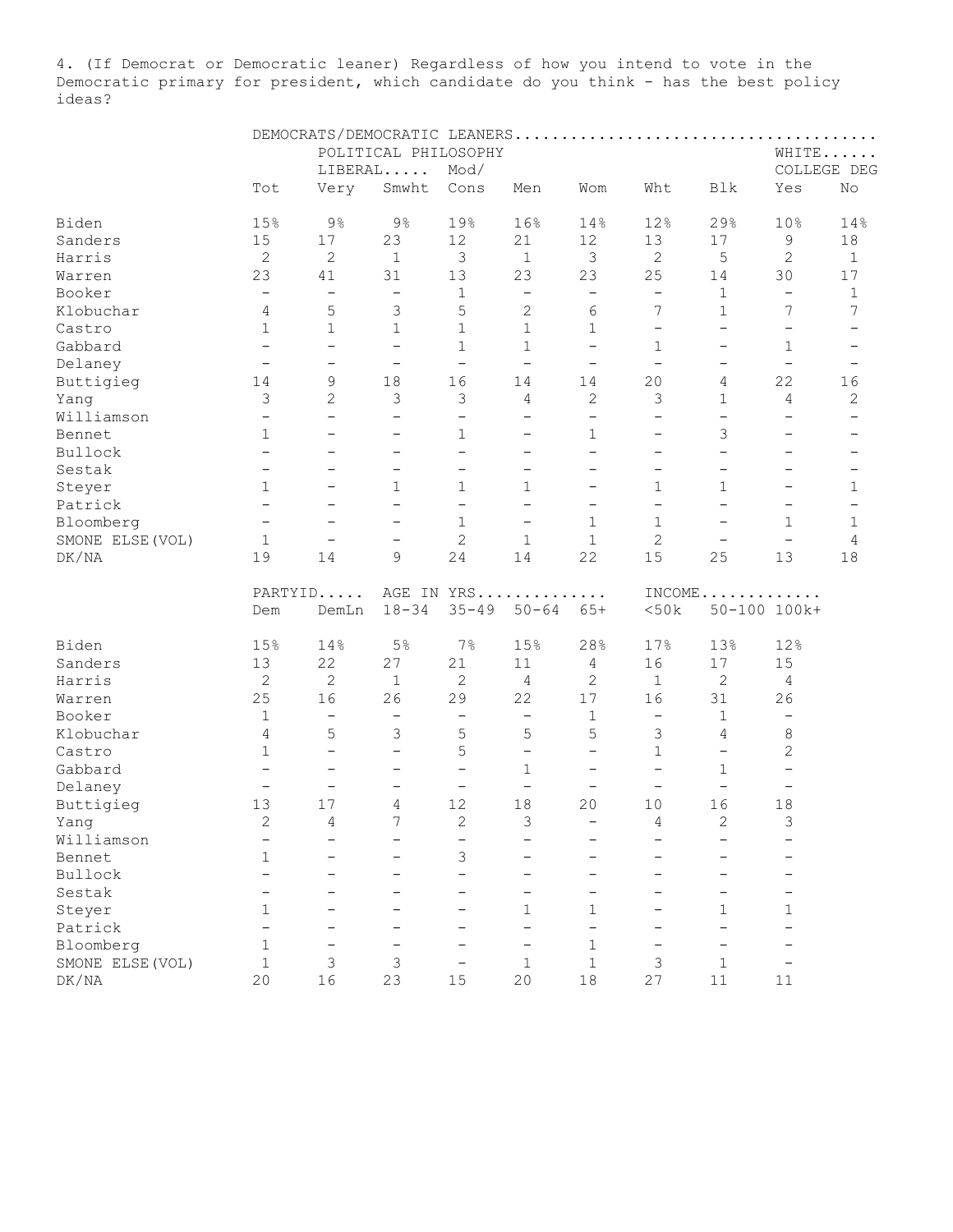TREND: (If Democrat or Democratic leaner) Regardless of how you intend to vote in the Democratic primary for president, which candidate do you think has the best policy ideas?

| Nov 26       | Oct 24         | Oct 14                   | Aug 06            | Jul 29                               | Jul 02                   | Apr 30<br>2019           |  |  |  |
|--------------|----------------|--------------------------|-------------------|--------------------------------------|--------------------------|--------------------------|--|--|--|
|              |                |                          |                   |                                      |                          |                          |  |  |  |
| 15           | 15             | 16                       | 17                | 21                                   | 11                       | 23                       |  |  |  |
| 15           | 20             | 12                       | 16                | 16                                   | 18                       | 16                       |  |  |  |
| $\mathbf{2}$ | 4              | $\mathbf{1}$             | 5                 | 6                                    | 8                        | 7                        |  |  |  |
| 23           | 30             | 40                       | 32                | 26                                   | 31                       | 19                       |  |  |  |
| -            | $\mathbf 1$    | $\mathbf 1$              | $\mathbf{1}$      | $\mathbf 1$                          | $\mathbf{2}$             | $\mathbf 1$              |  |  |  |
| 4            | 3              | $\overline{2}$           | $\mathbf 1$       | $\mathbf{1}$                         | $\mathbf 1$              | $\mathbf{1}$             |  |  |  |
| $\mathbf{1}$ |                |                          |                   | $\mathbf 1$                          | $\mathbf 1$              |                          |  |  |  |
|              |                |                          | $\mathbf 1$       | $\mathbf 1$                          | 1                        | $\qquad \qquad -$        |  |  |  |
|              |                | $\overline{\phantom{0}}$ | $\qquad \qquad -$ | $\overline{\phantom{0}}$             |                          | $\overline{\phantom{0}}$ |  |  |  |
| 14           | 9              | 6                        | 5                 | 5                                    | 3                        | 9                        |  |  |  |
| 3            | $\overline{2}$ | 2                        | $\mathbf 1$       | $\overline{c}$                       |                          | 1                        |  |  |  |
|              |                |                          |                   | $\mathbf{1}$                         |                          | $\overline{\phantom{0}}$ |  |  |  |
| 1            |                |                          |                   |                                      |                          | na                       |  |  |  |
|              |                |                          |                   | —                                    |                          | na                       |  |  |  |
|              |                | -                        |                   |                                      |                          | na                       |  |  |  |
| $\mathbf{1}$ |                | $\mathbf{1}$             |                   |                                      | na                       | na                       |  |  |  |
|              | na             | na                       | na                | na                                   | na                       | na                       |  |  |  |
|              | na             | na                       | na                | na                                   | na                       | na                       |  |  |  |
| na           | na             | na                       |                   |                                      | $\overline{\phantom{0}}$ | na                       |  |  |  |
| na           | na             | na                       |                   |                                      |                          | 1                        |  |  |  |
| na           | na             | na                       |                   |                                      |                          | na                       |  |  |  |
| na           | na             | na                       |                   |                                      |                          | $\overline{\phantom{0}}$ |  |  |  |
| na           | na             | na                       | $\mathbf{1}$      |                                      |                          | $\mathbf 1$              |  |  |  |
| na           |                |                          |                   |                                      | —                        | $\qquad \qquad -$        |  |  |  |
| na           | na             | na                       | -                 | $\qquad \qquad$                      |                          | $\qquad \qquad -$        |  |  |  |
| na           | 1              | 2                        | 1                 | 1                                    |                          | $\mathbf{2}$             |  |  |  |
| na           |                | $\overline{\phantom{0}}$ |                   |                                      |                          |                          |  |  |  |
| na           | na             | na                       | na                | na                                   |                          |                          |  |  |  |
| $\mathbf{1}$ | $\mathbf{1}$   |                          |                   |                                      |                          |                          |  |  |  |
| 19           |                | 16                       | 17                | 20                                   | 22                       | 19                       |  |  |  |
|              | 2019           | 2019<br>13               | 2019              | DEMOCRATS/DEMOCRATIC LEANERS<br>2019 | 2019                     | 2019                     |  |  |  |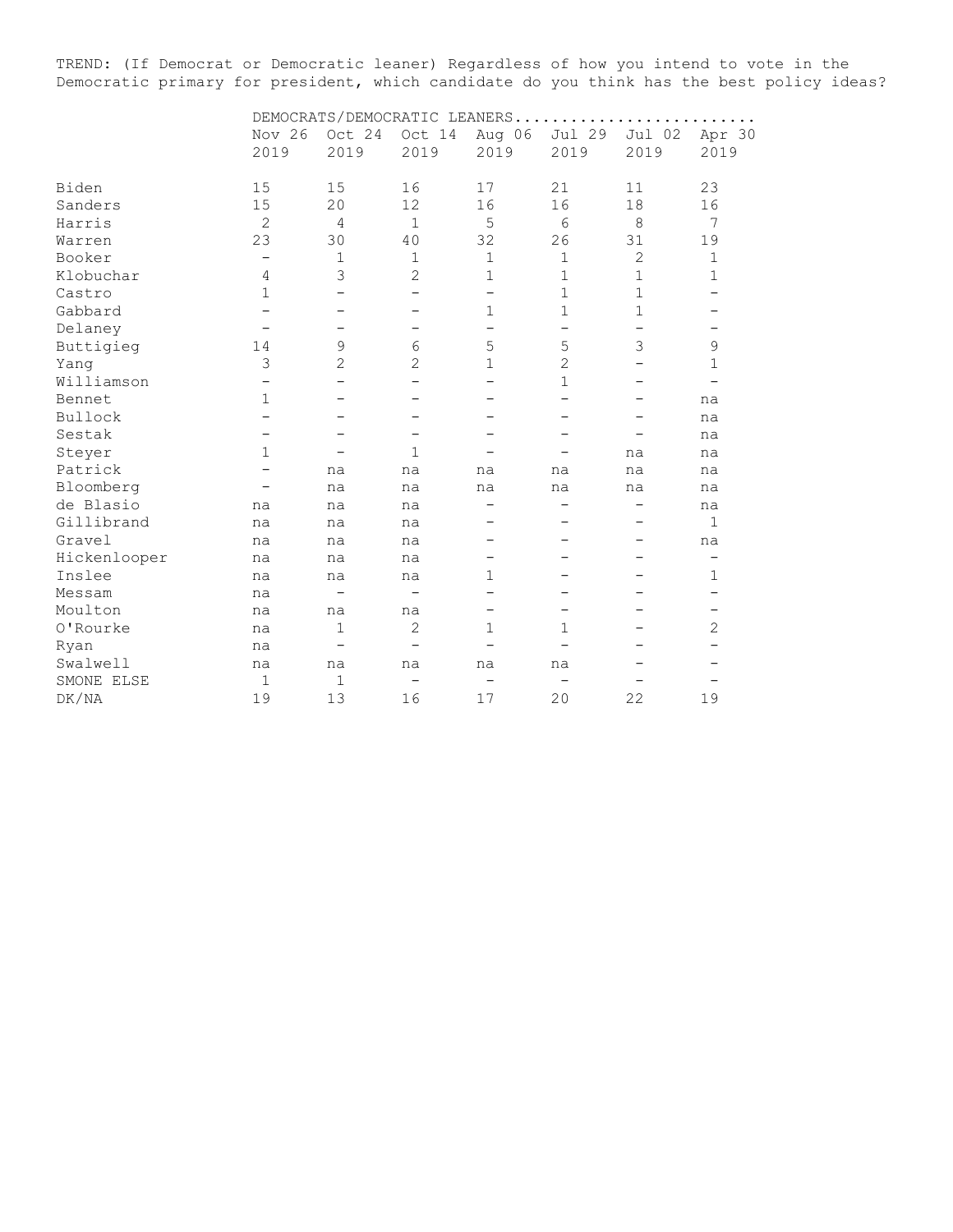5. (If Democrat or Democratic leaner) Regardless of how you intend to vote in the Democratic primary for president, which candidate do you think - has the best chance of winning against Donald Trump in the 2020 presidential election?

|                  |                          |                          | POLITICAL PHILOSOPHY     |                          |                          |                          |                          |                          | WHITE                    |                              |
|------------------|--------------------------|--------------------------|--------------------------|--------------------------|--------------------------|--------------------------|--------------------------|--------------------------|--------------------------|------------------------------|
|                  |                          |                          | LIBERAL                  | Mod/                     |                          |                          |                          |                          | COLLEGE DEG              |                              |
|                  | Tot                      | Very                     | Smwht                    | Cons                     | Men                      | Wom                      | Wht                      | Blk                      | Yes                      | No                           |
|                  |                          |                          |                          |                          |                          |                          |                          |                          |                          |                              |
| Biden            | 46%                      | 34%                      | 36%                      | 55%                      | 46%                      | 46%                      | 43%                      | 67%                      | 45%                      | 39%                          |
| Sanders          | 10                       | 18                       | 13                       | 5                        | 14                       | 7                        | 9                        | 5                        | 5                        | 14                           |
| Harris           | $\mathbf{1}$             | $\mathbf{2}$             | $\mathbf 1$              | $\mathbf 1$              | $\overline{\phantom{a}}$ | $\mathbf{2}$             | $\mathbf{1}$             | $\mathbf{2}$             | $\mathbf 1$              | $\sqrt{2}$                   |
| Warren           | $10$                     | 20                       | 16                       | 3                        | 12                       | 8                        | 12                       | $\overline{c}$           | 12                       | 12                           |
| Booker           | $\qquad \qquad -$        | $\qquad \qquad -$        | $\mathbf 1$              | $\mathbf{1}$             | $\mathbf{1}$             | $\qquad \qquad -$        | $\qquad \qquad -$        | $\mathbf{1}$             | $\mathbf 1$              | $\qquad \qquad -$            |
| Klobuchar        | 1                        | $\qquad \qquad -$        | $\qquad \qquad -$        | $\mathbf{1}$             | $\mathbf{1}$             | $\overline{\phantom{0}}$ | $\mathbf 1$              | $\overline{\phantom{0}}$ | 2                        | $\overline{\phantom{0}}$     |
| Castro           | $\overline{\phantom{0}}$ | $\mathbf 1$              | $\qquad \qquad -$        | $\qquad \qquad -$        | $\qquad \qquad -$        | $\overline{\phantom{m}}$ | $\qquad \qquad -$        | $\qquad \qquad -$        | $\qquad \qquad -$        | $\overline{\phantom{m}}$     |
| Gabbard          | 1                        | $\overline{\phantom{m}}$ | $\overline{\phantom{0}}$ | 2                        | $\overline{\phantom{0}}$ | 1                        | $\mathbf 1$              | $\qquad \qquad -$        | $\qquad \qquad -$        | 3                            |
| Delaney          | $\qquad \qquad -$        | $\qquad \qquad -$        | $\overline{\phantom{0}}$ | $\overline{\phantom{0}}$ | $\overline{\phantom{a}}$ | $\qquad \qquad -$        | $\qquad \qquad -$        | $\overline{\phantom{a}}$ | $\qquad \qquad -$        | $\qquad \qquad -$            |
| Buttigieg        | $\epsilon$               | 5                        | 10                       | 4                        | 5                        | 6                        | 7                        | $\mathbf{2}$             | 8                        | 5                            |
| Yang             | $\mathbf{1}$             | $\overline{\phantom{0}}$ | 1                        | 2                        | 3                        | $\overline{\phantom{0}}$ | $\mathbf{1}$             | $\qquad \qquad -$        | 2                        | $\mathbf 1$                  |
| Williamson       | $\qquad \qquad -$        | $\mathbf{1}$             | $\overline{\phantom{0}}$ | $\overline{\phantom{0}}$ | $\overline{\phantom{0}}$ | $\overline{\phantom{0}}$ | $\qquad \qquad -$        | $\qquad \qquad -$        | $\overline{\phantom{0}}$ | $\qquad \qquad -$            |
|                  |                          | $\overline{\phantom{0}}$ |                          |                          |                          |                          |                          |                          |                          |                              |
| Bennet           | $\mathbf{1}$             |                          | $\overline{\phantom{0}}$ | $\mathbf 1$              |                          | $\mathbf 1$              | $\overline{\phantom{0}}$ | 3                        | $\overline{\phantom{0}}$ |                              |
| Bullock          | $\overline{\phantom{0}}$ | $\overline{\phantom{0}}$ | $\overline{\phantom{0}}$ | $\overline{\phantom{0}}$ | $\overline{\phantom{0}}$ | $\overline{\phantom{0}}$ | $\overline{\phantom{0}}$ | $\overline{\phantom{0}}$ | $\overline{\phantom{0}}$ |                              |
| Sestak           | $\qquad \qquad -$        | $\overline{\phantom{0}}$ | $\overline{\phantom{0}}$ | $\overline{\phantom{0}}$ |                          |                          | $\overline{\phantom{0}}$ | $\overline{\phantom{0}}$ | $\overline{\phantom{0}}$ | $\qquad \qquad -$            |
| Steyer           | $\overline{\phantom{a}}$ | $\qquad \qquad -$        | $\qquad \qquad -$        | -                        | $\qquad \qquad -$        |                          | $\qquad \qquad -$        | $\qquad \qquad -$        | $\qquad \qquad -$        | $\mathbf{1}$                 |
| Patrick          | $\overline{\phantom{a}}$ | $\qquad \qquad -$        | $\qquad \qquad -$        | $\overline{\phantom{0}}$ | $\overline{\phantom{0}}$ | $\overline{\phantom{m}}$ | $\qquad \qquad -$        | $\qquad \qquad -$        | $\qquad \qquad -$        | $\qquad \qquad -$            |
| Bloomberg        | 3                        | $\overline{c}$           | $\overline{c}$           | 4                        | 4                        | 3                        | 3                        | 2                        | 3                        | 4                            |
| SMONE ELSE (VOL) | $\overline{\phantom{m}}$ | $\overline{\phantom{0}}$ | $\qquad \qquad -$        | $\mathbf{1}$             | $\overline{\phantom{0}}$ | $\mathbf 1$              | $\qquad \qquad -$        | $\qquad \qquad -$        | $\qquad \qquad -$        | $\mathbf{1}$                 |
| DK/NA            | 20                       | 16                       | 20                       | 20                       | 13                       | 24                       | 20                       | 17                       | 21                       | 18                           |
|                  | Dem                      | PARTYID<br>DemLn         | $18 - 34$                | $35 - 49$                | AGE IN YRS<br>$50 - 64$  | $65+$                    | <50k                     | $INCOME$                 | 50-100 100k+             | MOST<br>IMPQ!<br>Win<br>2020 |
|                  |                          |                          |                          |                          |                          |                          |                          |                          |                          |                              |
| Biden            | 45%                      | 48%                      | 36%                      | 40%                      | 52%                      | 55%                      | 48%                      | 47%                      | 47%                      | 54%                          |
| Sanders          | 8                        | 14                       | 19                       | 12                       | 6                        | 1                        | 10                       | 11                       | 9                        | 5                            |
| Harris           | $\mathbf{1}$             | $\mathbf{1}$             | $\qquad \qquad -$        | $\qquad \qquad -$        | 3                        | $\mathbf{2}$             | $\mathbf{1}$             | $\mathbf{2}$             | $\mathbf{2}$             | $\overline{c}$               |
| Warren           | 11                       | 5                        | 13                       | 9                        | $7\overline{ }$          | 8                        | 8                        | 11                       | 10                       | 8                            |
| Booker           | $\mathbf 1$              | $\overline{\phantom{0}}$ | $\overline{\phantom{0}}$ | $\mathbf{1}$             | $\overline{\phantom{0}}$ | $\overline{\phantom{0}}$ | $\overline{\phantom{0}}$ | $\mathbf 1$              | $\mathbf 1$              |                              |
| Klobuchar        | $\mathbf 1$              | $\mathbf{1}$             | $\qquad \qquad -$        | $\mathbf{1}$             | $\overline{c}$           | $\overline{\phantom{0}}$ | $\qquad \qquad -$        | $\overline{\phantom{0}}$ | 2                        | $\mathbf{1}$                 |
| Castro           | $\overline{\phantom{0}}$ | $\overline{\phantom{0}}$ | $\qquad \qquad -$        | $\mathbf{1}$             | $\overline{\phantom{0}}$ |                          | $\qquad \qquad -$        | $\qquad \qquad -$        | $\mathbf 1$              |                              |
| Gabbard          | $\qquad \qquad -$        | 3                        | 3                        | $\overline{\phantom{0}}$ | $\mathbf{1}$             | $\overline{\phantom{m}}$ | 2                        | 1                        | $\overline{\phantom{0}}$ | -                            |
| Delaney          | $\qquad \qquad -$        | $\qquad \qquad -$        | $\qquad \qquad -$        | -                        | <u>—</u>                 | $\qquad \qquad -$        | $\qquad \qquad -$        | $\qquad \qquad -$        | -                        |                              |
|                  |                          |                          |                          |                          |                          |                          |                          |                          |                          |                              |
| Buttigieg        | 6                        | 5                        | 6                        | 5                        | 6                        | 4                        | 4                        | $\mathsf S$              | 8                        | 7                            |
| Yang             | $\mathbf 1$              | $\overline{2}$           | 4                        | $\mathbf{1}$             | $\overline{\phantom{0}}$ |                          | 3                        | $\mathbf{1}$             |                          | 1                            |
| Williamson       | $\qquad \qquad -$        | $\mathbf{1}$             | $\overline{\phantom{0}}$ | $\overline{\phantom{0}}$ | $\mathbf{1}$             |                          | 1                        |                          |                          | $\overline{\phantom{0}}$     |
| Bennet           | 1                        | $\overline{\phantom{0}}$ |                          | 3                        | $\overline{\phantom{0}}$ |                          |                          |                          |                          | 2                            |
| Bullock          |                          |                          |                          | $\overline{\phantom{0}}$ |                          |                          |                          |                          |                          |                              |
| Sestak           |                          |                          |                          |                          |                          |                          |                          |                          |                          |                              |
| Steyer           |                          |                          |                          |                          |                          | $\mathbf 1$              | 1                        |                          |                          |                              |
| Patrick          |                          |                          |                          |                          |                          |                          | —                        |                          |                          | -                            |
| Bloomberg        | 3                        | 5                        | 3                        | 4                        | $\overline{2}$           | 4                        | $\mathbf{2}$             | 4                        | 4                        | 4                            |
| SMONE ELSE (VOL) | $\mathbf 1$              | $\overline{\phantom{0}}$ | $\qquad \qquad -$        | $\qquad \qquad -$        | $\mathbf{1}$             | $\mathbf 1$              | $\mathbf 1$              | $\overline{\phantom{0}}$ | $\qquad \qquad -$        | $\qquad \qquad -$            |
| $\rm DK/NA$      | 21                       | 16                       | 15                       | 22                       | 18                       | 24                       | 20                       | 18                       | 17                       | $17$                         |

IMPQ9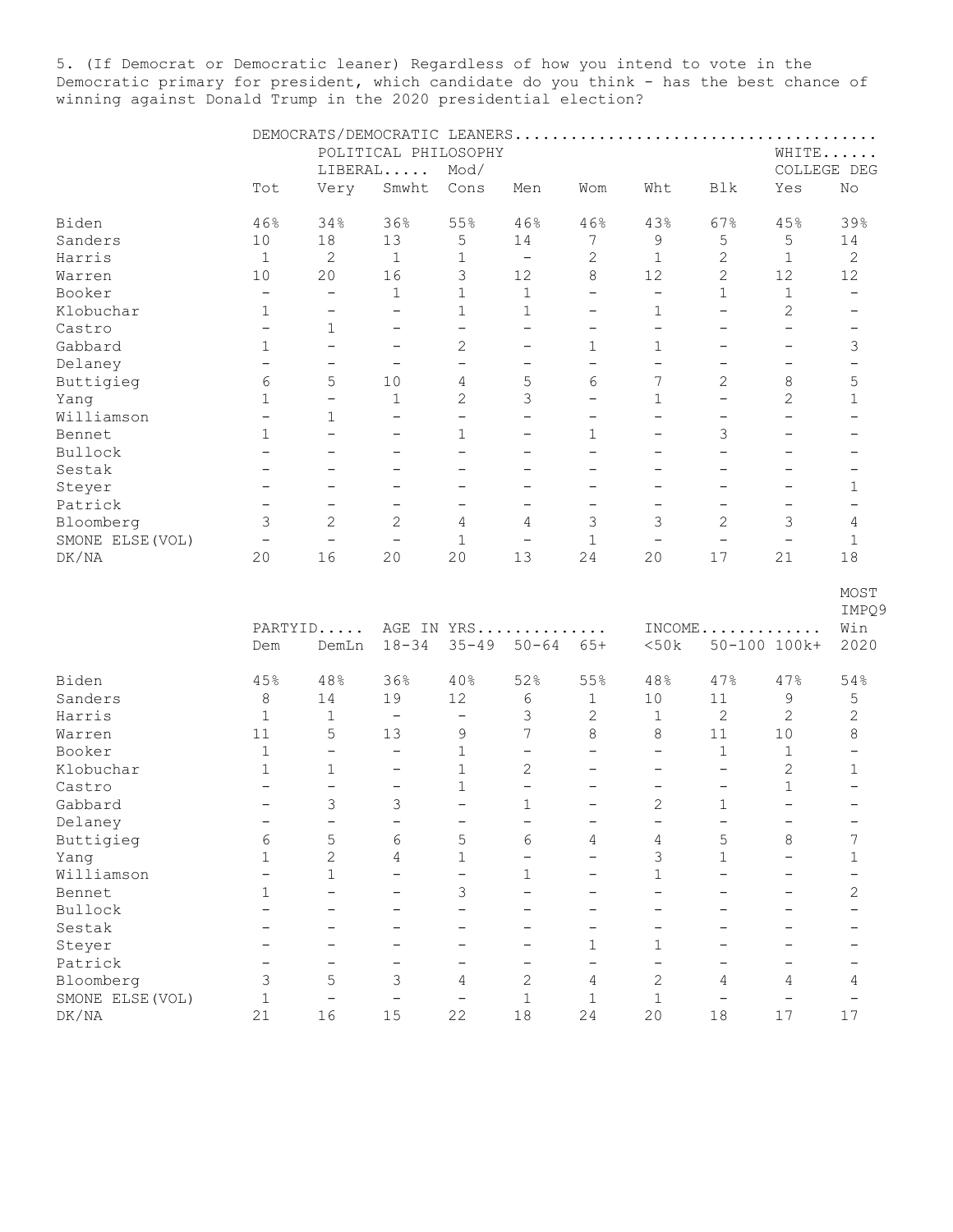TREND: (If Democrat or Democratic leaner) Regardless of how you intend to vote in the Democratic primary for president, which candidate do you think has the best chance of winning against Donald Trump in the 2020 presidential election?

|              | DEMOCRATS/DEMOCRATIC LEANERS |                          |                          |                          |                          |                          |                          |  |  |  |
|--------------|------------------------------|--------------------------|--------------------------|--------------------------|--------------------------|--------------------------|--------------------------|--|--|--|
|              | Nov 26                       | Oct 24                   | Oct 14                   | Aug 06                   | Jul 29                   | Jul 02                   | Apr 30                   |  |  |  |
|              | 2019                         | 2019                     | 2019                     | 2019                     | 2019                     | 2019                     | 2019                     |  |  |  |
| Biden        | 46                           | 42                       | 48                       | 49                       | 51                       | 42                       | 56                       |  |  |  |
| Sanders      | 10                           | 14                       | 7                        | 12                       | 10                       | 13                       | 12                       |  |  |  |
| Harris       | $\mathbf{1}$                 | 3                        | $\mathbf 1$              | 6                        | 8                        | 14                       | $\sqrt{2}$               |  |  |  |
| Warren       | 10                           | 20                       | 21                       | 9                        | $\,8\,$                  | 9                        | 3                        |  |  |  |
| Booker       | $\qquad \qquad -$            | $\mathbf 1$              | $\mathbf{1}$             | 1                        | 1                        | 1                        | 3                        |  |  |  |
| Klobuchar    | 1                            | $\mathbf 1$              |                          |                          |                          |                          | $\overline{\phantom{0}}$ |  |  |  |
| Castro       |                              |                          |                          |                          |                          |                          |                          |  |  |  |
| Gabbard      | $\mathbf{1}$                 |                          |                          |                          |                          | $\mathbf{1}$             |                          |  |  |  |
| Delaney      |                              |                          |                          |                          | 1                        | $\overline{\phantom{0}}$ |                          |  |  |  |
| Buttigieg    | 6                            | 2                        | 2                        | $\mathbf 1$              | 1                        | 1                        | 4                        |  |  |  |
| Yang         | 1                            |                          |                          | $\mathbf{1}$             |                          |                          | $\overline{\phantom{0}}$ |  |  |  |
| Williamson   |                              |                          |                          |                          |                          |                          |                          |  |  |  |
| Bennet       | $\mathbf 1$                  |                          |                          |                          |                          | -                        | na                       |  |  |  |
| Bullock      |                              |                          |                          |                          |                          |                          | na                       |  |  |  |
| Sestak       |                              | $\qquad \qquad$          | $\qquad \qquad -$        |                          |                          |                          | na                       |  |  |  |
| Steyer       |                              | 1                        | $\mathbf{1}$             |                          |                          | na                       | na                       |  |  |  |
| Patrick      |                              | na                       | na                       | na                       | na                       | na                       | na                       |  |  |  |
| Bloomberg    | 3                            | na                       | na                       | na                       | na                       | na                       | na                       |  |  |  |
| de Blasio    | na                           | na                       | na                       | $\overline{\phantom{0}}$ | $\overline{\phantom{0}}$ | $\overline{\phantom{0}}$ | na                       |  |  |  |
| Gillibrand   | na                           | na                       | na                       |                          |                          | -                        | $\mathbf 1$              |  |  |  |
| Gravel       | na                           | na                       | na                       |                          |                          |                          | na                       |  |  |  |
| Hickenlooper | na                           | na                       | na                       |                          |                          |                          | $\qquad \qquad -$        |  |  |  |
| Inslee       | na                           | na                       | na                       |                          |                          |                          | —                        |  |  |  |
| Messam       | na                           | $\overline{\phantom{0}}$ | $\qquad \qquad$          |                          |                          |                          | $\qquad \qquad -$        |  |  |  |
| Moulton      | na                           | na                       | na                       | $\qquad \qquad -$        |                          |                          | -                        |  |  |  |
| 0'Rourke     | na                           |                          | $\mathbf 1$              | $\overline{c}$           |                          |                          | 3                        |  |  |  |
| Ryan         | na                           |                          | $\overline{\phantom{0}}$ | $\mathbf{1}$             |                          |                          | $\qquad \qquad -$        |  |  |  |
| Swalwell     | na                           | na                       | na                       | na                       | na                       |                          | $\overline{\phantom{0}}$ |  |  |  |
| SMONE ELSE   |                              | $\mathbf{1}$             | $\overline{\phantom{0}}$ | $\mathbf{1}$             | $\overline{\phantom{0}}$ |                          | 1                        |  |  |  |
| DK/NA        | 20                           | 15                       | 16                       | 17                       | 20                       | 17                       | 15                       |  |  |  |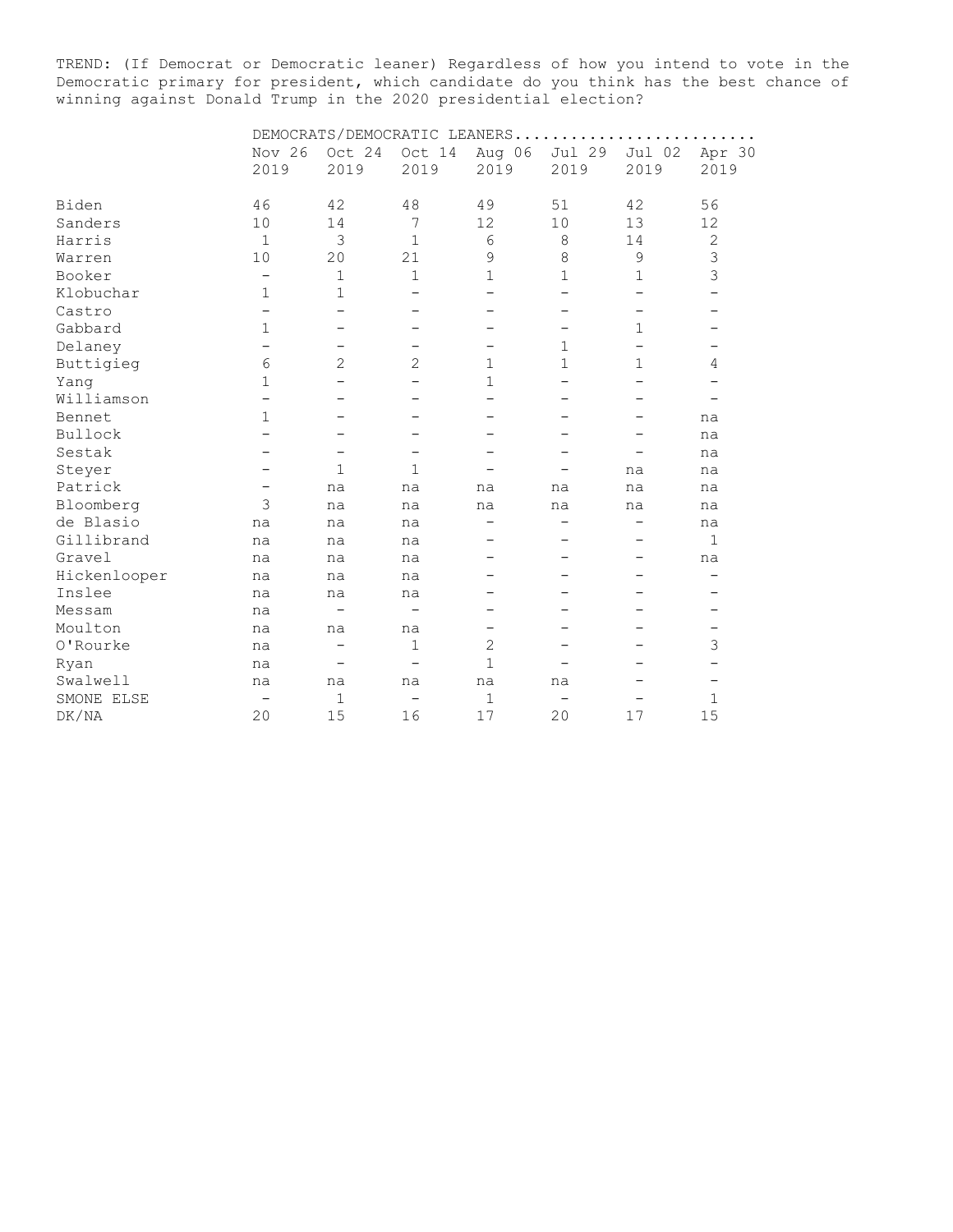6. (If Democrat or Democratic leaner) Regardless of how you intend to vote in the Democratic primary for president, which candidate do you think - cares the most about people like you?

|                  |                          |                          | POLITICAL PHILOSOPHY     |                          |                          |                          |                          |                          | WHITE                    |                          |  |
|------------------|--------------------------|--------------------------|--------------------------|--------------------------|--------------------------|--------------------------|--------------------------|--------------------------|--------------------------|--------------------------|--|
|                  |                          |                          | LIBERAL                  | Mod/                     |                          |                          |                          |                          |                          | COLLEGE DEG              |  |
|                  | Tot                      | Very                     | Smwht                    | Cons                     | Men                      | Wom                      | Wht                      | Blk                      | Yes                      | No                       |  |
|                  |                          |                          |                          |                          |                          |                          |                          |                          |                          |                          |  |
| Biden            | 19%                      | 11%                      | 12%                      | 25%                      | 20%                      | 19%                      | 16%                      | 33%                      | 16%                      | 17%                      |  |
| Sanders          | 24                       | 28                       | 34                       | $18\,$                   | 29                       | 21                       | 21                       | 21                       | 18                       | 26                       |  |
| Harris           | 2                        | $\mathbf{2}$             | 3                        | 3                        | $\sqrt{2}$               | 3                        | $\mathbf{1}$             | $7\phantom{.0}$          | $\mathbf{2}$             | $\overline{\phantom{m}}$ |  |
| Warren           | 18                       | 32                       | $18\,$                   | 12                       | 15                       | 20                       | 22                       | 10                       | 25                       | 17                       |  |
| Booker           | $\mathbf{2}$             | $\overline{\phantom{m}}$ | $\sqrt{2}$               | $\mathbf{2}$             | 3                        | 1                        | $\mathbf{1}$             | 4                        | $\mathbf 1$              | $\mathbf{2}$             |  |
| Klobuchar        | 5                        | $\mathbf 1$              | 3                        | 7                        | $\mathbf{2}$             | 6                        | $\boldsymbol{7}$         | 4                        | 7                        | 6                        |  |
| Castro           | $\overline{c}$           | $\sqrt{2}$               | $\mathbf 1$              | 1                        | $\overline{c}$           | 1                        | $\overline{\phantom{a}}$ | $\mathbf 1$              | $\qquad \qquad -$        | $\mathbf 1$              |  |
| Gabbard          | $\overline{\phantom{0}}$ | $\overline{\phantom{0}}$ | $\overline{\phantom{m}}$ | $\qquad \qquad -$        | $\mathbf{1}$             | $\overline{\phantom{0}}$ | $\overline{\phantom{0}}$ | $\qquad \qquad -$        | $\mathbf{1}$             | $\overline{\phantom{0}}$ |  |
| Delaney          | $\qquad \qquad -$        | $\qquad \qquad -$        | $\overline{\phantom{m}}$ | $\qquad \qquad -$        | $\qquad \qquad -$        | $\qquad \qquad -$        | $\overline{\phantom{m}}$ | $\qquad \qquad -$        | $\qquad \qquad -$        |                          |  |
| Buttigieg        | 8                        | 9                        | 9                        | 8                        | 9                        | 8                        | 12                       | $\qquad \qquad -$        | 12                       | 12                       |  |
| Yang             | $\overline{2}$           | $\mathbf{1}$             | $\mathbf{1}$             | 3                        | $\overline{2}$           | $\overline{c}$           | $\overline{c}$           | $\qquad \qquad -$        | 3                        | $\mathbf{1}$             |  |
| Williamson       | $\equiv$                 | $\overline{\phantom{0}}$ | $\overline{\phantom{0}}$ | $\overline{\phantom{0}}$ | $\overline{\phantom{0}}$ | $\overline{\phantom{0}}$ | $\overline{\phantom{0}}$ | $\qquad \qquad -$        | $\overline{\phantom{0}}$ |                          |  |
|                  | $\mathbf{1}$             | $\overline{\phantom{0}}$ |                          |                          |                          |                          |                          |                          | $\qquad \qquad -$        |                          |  |
| Bennet           |                          |                          | $\qquad \qquad -$        | $\mathbf 1$              |                          | $\mathbf 1$              | $\qquad \qquad -$        | 3                        |                          |                          |  |
| Bullock          | $\qquad \qquad -$        | $\overline{\phantom{0}}$ | $\mathbf{1}$             | $\overline{\phantom{0}}$ | $\overline{\phantom{0}}$ | $\overline{\phantom{0}}$ | $\overline{\phantom{0}}$ | $\overline{\phantom{0}}$ | $\overline{\phantom{0}}$ | $\qquad \qquad -$        |  |
| Sestak           | $\qquad \qquad -$        | $\overline{\phantom{0}}$ | $\overline{\phantom{0}}$ | $\qquad \qquad -$        | $\qquad \qquad -$        | $\qquad \qquad -$        | $\overline{\phantom{0}}$ | $\qquad \qquad -$        | $\overline{\phantom{0}}$ | $\qquad \qquad -$        |  |
| Steyer           | $\mathbf{1}$             | $\qquad \qquad -$        | $\mathbf{1}$             | 1                        | $\mathbf{1}$             | 1                        | $\mathbf{1}$             | 1                        | $\mathbf{1}$             | 1                        |  |
| Patrick          | $\overline{\phantom{0}}$ | $\qquad \qquad -$        | $\overline{\phantom{0}}$ | $\overline{\phantom{0}}$ | $\overline{\phantom{0}}$ | $\overline{\phantom{0}}$ | $\overline{\phantom{0}}$ | $\qquad \qquad -$        | $\qquad \qquad -$        |                          |  |
| Bloomberg        | $\mathbf{1}$             | $\mathbf{1}$             | $\mathbf{1}$             | $\mathbf{1}$             |                          | 1                        | $\mathbf{1}$             | $\qquad \qquad -$        | $\mathbf{1}$             | $\mathbf{1}$             |  |
| SMONE ELSE (VOL) | $\mathbf{1}$             | $\mathbf{1}$             | $\overline{\phantom{0}}$ | $\overline{2}$           | $\overline{\phantom{0}}$ | 2                        | $\mathbf{2}$             | $\overline{\phantom{0}}$ | $\overline{\phantom{0}}$ | 4                        |  |
| DK/NA            | 15                       | 11                       | 14                       | 16                       | 14                       | 15                       | 12                       | 17                       | 13                       | 10                       |  |
|                  |                          |                          |                          |                          |                          |                          |                          |                          |                          |                          |  |
|                  | PARTYID                  |                          |                          |                          | AGE IN YRS               |                          |                          |                          | $INCOME$                 | MOST<br>IMPQ9            |  |
|                  | Dem                      | DemLn                    | $18 - 34$                | $35 - 49$                | $50 - 64$                | $65+$                    | <50k                     |                          | 50-100 100k+             | Cares                    |  |
|                  |                          |                          |                          |                          |                          |                          |                          |                          |                          |                          |  |
| Biden            | 20%                      | 17%                      | 10%                      | $7\%$                    | 23%                      | 33%                      | 21%                      | 18%                      | 17%                      | 13%                      |  |
| Sanders          | 21                       | 33                       | 47                       | 24                       | 19                       | 6                        | 27                       | 29                       | 21                       | 40                       |  |
| Harris           | 3                        | 2                        | $\overline{\phantom{a}}$ | 3                        | 6                        | $\mathbf{1}$             | $\mathbf{1}$             | $\mathbf 1$              | 6                        | 2                        |  |
| Warren           | 20                       | 9                        | 17                       | 18                       | 18                       | $17$                     | 17                       | 18                       | 18                       | 13                       |  |
| Booker           | $\mathbf{2}$             | $\qquad \qquad -$        | $\overline{\phantom{a}}$ | $\sqrt{2}$               | $\mathbf{2}$             | $\mathbf{2}$             | $\mathbf{1}$             | $\overline{c}$           | 3                        | $\,1\,$                  |  |
| Klobuchar        | 5                        | 5                        | $\mathbf{1}$             | 8                        | 4                        | 7                        | $\sqrt{2}$               | 6                        | $\,8\,$                  | 7                        |  |
| Castro           | $\mathbf{2}$             | $\mathbf{1}$             | $\mathbf 1$              | 6                        | $\overline{\phantom{0}}$ | $\qquad \qquad -$        | 3                        | $\overline{\phantom{0}}$ | $\overline{c}$           | 6                        |  |
| Gabbard          | $\overline{\phantom{0}}$ | $\overline{\phantom{0}}$ | $\overline{\phantom{a}}$ | $\qquad \qquad -$        | $\mathbf 1$              | $\qquad \qquad -$        | $\overline{\phantom{0}}$ | 1                        | $\overline{\phantom{0}}$ |                          |  |
|                  | $\overline{\phantom{m}}$ | $\qquad \qquad -$        | $\overline{\phantom{m}}$ | $\overline{\phantom{a}}$ | $\qquad \qquad -$        | $\qquad \qquad -$        | $\overline{\phantom{0}}$ | $\qquad \qquad -$        | $\qquad \qquad -$        |                          |  |
| Delaney          |                          |                          |                          |                          |                          |                          |                          | $\mathsf{Q}$             | $\mathsf{Q}$             | $\qquad \qquad -$        |  |
| Buttigieg        | 7                        | 13                       | 1                        | 11                       | 12                       | 10                       | 7                        |                          |                          | 3                        |  |
| Yang             | 2                        | 2                        | 5                        | $\mathbf{2}$             | $\mathbf{1}$             | -                        | 3                        | 1                        | $\mathbf{2}$             | $\mathbf 1$              |  |
| Williamson       |                          | $\overline{\phantom{0}}$ |                          | $\qquad \qquad -$        |                          |                          |                          |                          |                          |                          |  |
| Bennet           | $\mathbf 1$              |                          |                          | 3                        |                          |                          |                          |                          |                          |                          |  |
| Bullock          |                          |                          |                          |                          |                          |                          |                          |                          |                          |                          |  |
| Sestak           |                          |                          |                          |                          |                          |                          |                          |                          |                          |                          |  |
| Steyer           | 1                        |                          |                          |                          | 1                        | 2                        | $\mathbf 1$              | 1                        | 1                        | 1                        |  |
| Patrick          |                          |                          |                          |                          | $\overline{\phantom{0}}$ |                          |                          |                          |                          |                          |  |
| Bloomberg        | $\mathbf 1$              | 1                        | 1                        | 2                        | 1                        | 1                        | $\mathbf{2}$             | $\qquad \qquad -$        | $\qquad \qquad -$        |                          |  |
| SMONE ELSE (VOL) | $\mathbf 1$              | 3                        | 3                        | $\qquad \qquad -$        | $1\,$                    | $\mathbf 1$              | 3                        | $\mathbf 1$              | -                        | $\mathbf 1$              |  |
| DK/NA            | 15                       | 14                       | 14                       | 15                       | 12                       | $18\,$                   | 13                       | 12                       | 13                       | 14                       |  |
|                  |                          |                          |                          |                          |                          |                          |                          |                          |                          |                          |  |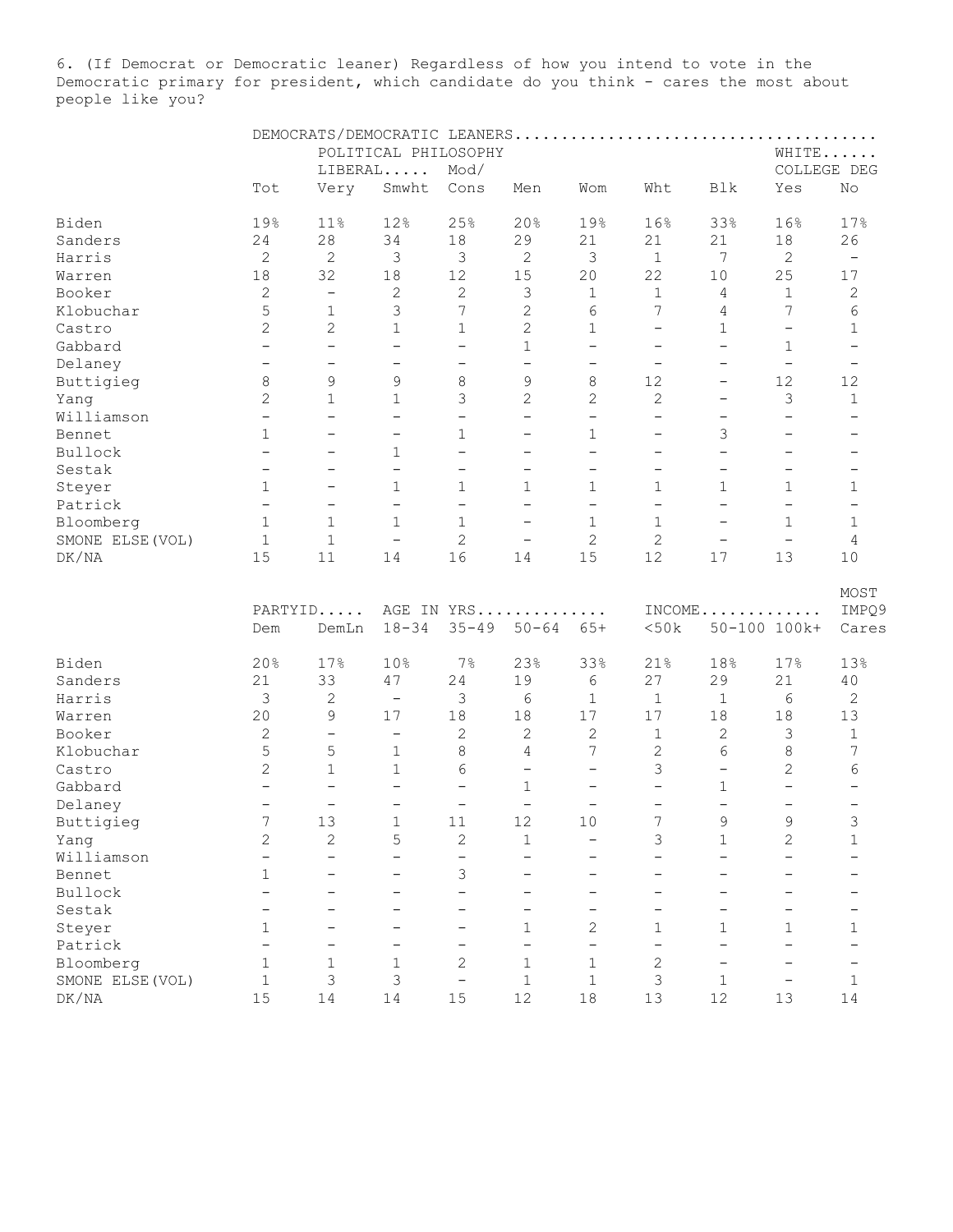TREND: (If Democrat or Democratic leaner) Regardless of how you intend to vote in the Democratic primary for president, which candidate do you think cares the most about people like you?

|                |                | DEMOCRATS/DEMOCRATIC LEANERS |  |
|----------------|----------------|------------------------------|--|
|                | Nov 26         | Oct 24                       |  |
|                | 2019           | 2019                         |  |
|                |                |                              |  |
| Biden          | 19             | 14                           |  |
| Sanders        | 24             | 28                           |  |
| Harris         | $\overline{2}$ | 5                            |  |
| Warren         | 18             | 24                           |  |
| Booker         | 2              | $\mathbf 1$                  |  |
| Klobuchar      | 5              | 3                            |  |
| Castro         | $\overline{2}$ | $\mathbf{1}$                 |  |
| Gabbard        |                |                              |  |
| Delaney        |                |                              |  |
| Buttigieg      | $\,8\,$        | 7                            |  |
| Yang           | $\overline{c}$ | $\mathbf{1}$                 |  |
| Williamson     |                |                              |  |
| Bennet         | $\mathbf{1}$   |                              |  |
| <b>Bullock</b> |                |                              |  |
| Sestak         |                |                              |  |
| Steyer         | $\mathbf{1}$   | $\mathbf{1}$                 |  |
| Patrick        |                | na                           |  |
| Bloomberg      | $\mathbf{1}$   | na                           |  |
| Messam         | na             |                              |  |
| 0'Rourke       | na             | 1                            |  |
| Ryan           | na             |                              |  |
| SMONE ELSE     | $\mathbf{1}$   |                              |  |
| DK/NA          | 15             | 12                           |  |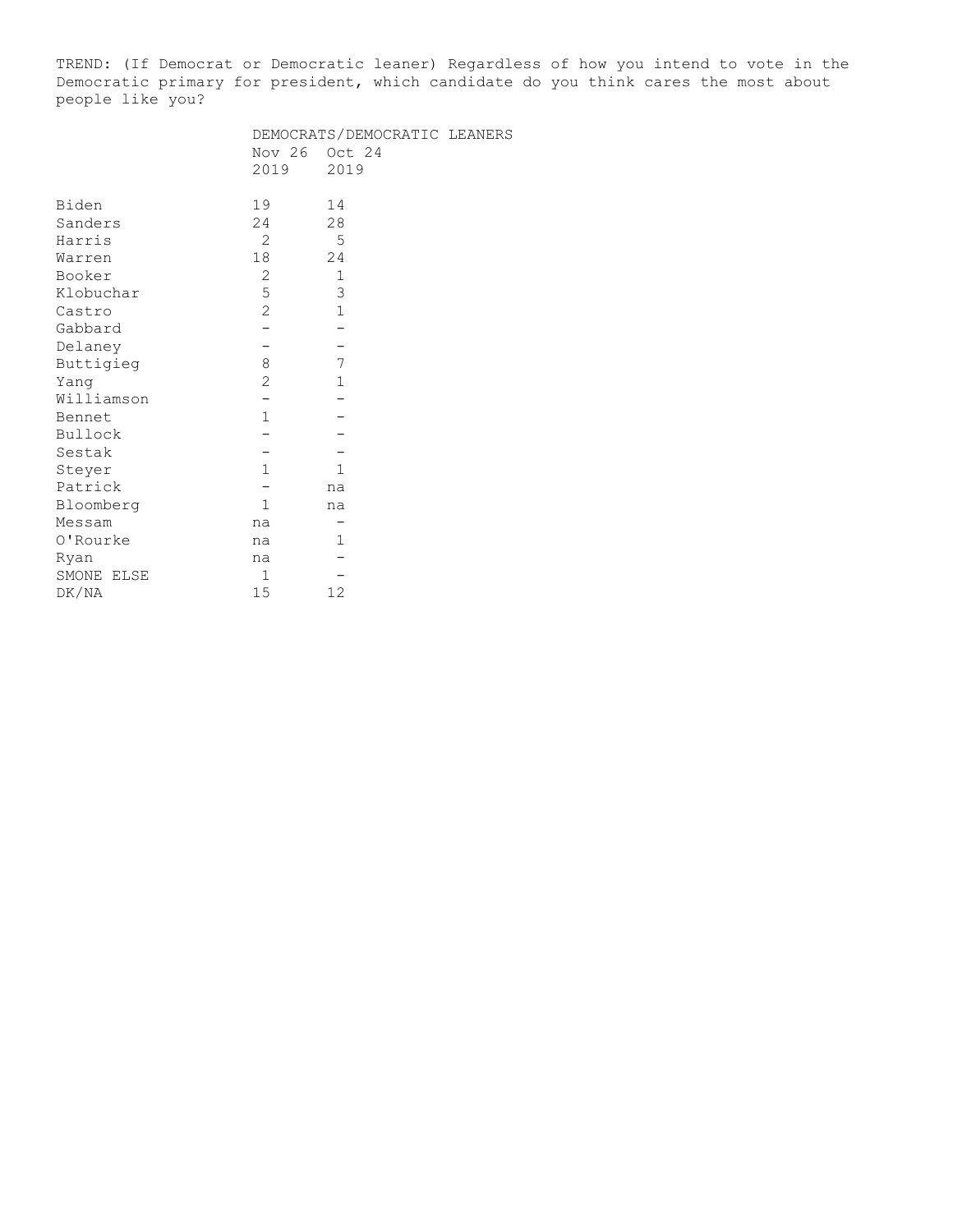7. (If Democrat or Democratic leaner) Regardless of how you intend to vote in the Democratic primary for president, which candidate do you think - is the most honest?

|                     |                          | DEMOCRATS/DEMOCRATIC LEANERS |                          |                          |                          |                          |                          |                          | .                        |                          |
|---------------------|--------------------------|------------------------------|--------------------------|--------------------------|--------------------------|--------------------------|--------------------------|--------------------------|--------------------------|--------------------------|
|                     |                          |                              | POLITICAL PHILOSOPHY     |                          |                          |                          |                          |                          | WHITE                    |                          |
|                     |                          |                              | LIBERAL                  | Mod/                     |                          |                          |                          |                          | COLLEGE DEG              |                          |
|                     | Tot                      | Very                         | Smwht                    | Cons                     | Men                      | Wom                      | Wht                      | Blk                      | Yes                      | No                       |
| Biden               | 15%                      | 6%                           | 8 <sup>°</sup>           | 22%                      | 14%                      | 16%                      | 12%                      | 31%                      | 10%                      | 15%                      |
| Sanders             | 25                       | 30                           | 31                       | 20                       | 32                       | 20                       | 22                       | 15                       | 20                       | 26                       |
| Harris              | $\mathbf{2}$             | $\mathbf{2}$                 | $\mathbf{1}$             | 2                        | $\mathbf 1$              | 2                        | $\mathbf{1}$             | 2                        | $\mathbf{2}$             | $\overline{\phantom{m}}$ |
| Warren              | 14                       | 23                           | 17                       | $\mathsf 9$              | 12                       | 14                       | 15                       | 13                       | 16                       | 14                       |
| Booker              | $\mathbf{2}$             | $1\,$                        | 3                        | $\overline{c}$           | 3                        | $\mathbf 1$              | $\mathbf 1$              | 7                        | $\sqrt{2}$               | $\overline{\phantom{a}}$ |
| Klobuchar           | 2                        | $\mathbf{1}$                 | 3                        | $\mathbf{2}$             | 2                        | 3                        | 3                        | $\mathbf 1$              | 3                        | 3                        |
| Castro              | $\mathbf 1$              | $\mathbf{1}$                 | -                        | $\overline{c}$           | $\mathbf{1}$             | $\mathbf{1}$             | $\qquad \qquad -$        | $\mathbf 1$              | $\overline{\phantom{0}}$ | $\overline{\phantom{0}}$ |
| Gabbard             | $\overline{\phantom{0}}$ | $\overline{a}$               | $\overline{\phantom{m}}$ | $\mathbf{1}$             | $\mathbf{1}$             | $\equiv$                 | $\mathbf 1$              | $\equiv$                 | 1                        | $\qquad \qquad -$        |
| Delaney             | $\overline{\phantom{0}}$ | $\overline{\phantom{a}}$     | $\overline{\phantom{m}}$ | $\overline{\phantom{a}}$ | $\overline{\phantom{a}}$ | $\overline{\phantom{m}}$ | $\overline{\phantom{a}}$ | $\qquad \qquad -$        | $\overline{\phantom{a}}$ | $\mathbf{1}$             |
| Buttigieg           | 13                       | 11                           | 15                       | 13                       | 12                       | 13                       | 18                       | 4                        | 17                       | 18                       |
| Yang                | 3                        | 5                            | 2                        | 3                        | 4                        | 3                        | 4                        | 2                        | 6                        | 1                        |
| Williamson          | $\overline{\phantom{a}}$ | $\overline{\phantom{0}}$     | $\qquad \qquad -$        | $\qquad \qquad -$        | $\qquad \qquad -$        | $\overline{\phantom{a}}$ | $\overline{\phantom{m}}$ | $\qquad \qquad -$        | $\qquad \qquad -$        | $\overline{\phantom{0}}$ |
| Bennet              | 1                        | $\overline{\phantom{0}}$     | -                        | 1                        | $\overline{\phantom{0}}$ | $\mathbf 1$              | $\overline{\phantom{0}}$ | 3                        | $\overline{\phantom{0}}$ |                          |
| Bullock             | $\overline{\phantom{m}}$ | -                            | $\mathbf{1}$             | $\equiv$                 | $\qquad \qquad -$        | $\equiv$                 | $\qquad \qquad -$        | $\rightarrow$            | $\qquad \qquad -$        | $\overline{\phantom{0}}$ |
| Sestak              | $\overline{\phantom{0}}$ | $\overline{\phantom{0}}$     | $\overline{\phantom{0}}$ | $\equiv$                 | $\overline{\phantom{0}}$ | $\overline{\phantom{0}}$ | $\overline{\phantom{0}}$ | $\rightarrow$            | $\equiv$                 | $\overline{\phantom{0}}$ |
| Steyer              | $\overline{\phantom{0}}$ | $\overline{\phantom{0}}$     | $\overline{\phantom{0}}$ | $\overline{\phantom{0}}$ | $\qquad \qquad -$        | $\overline{\phantom{0}}$ | $\overline{\phantom{0}}$ | 1                        | $\qquad \qquad -$        | 1                        |
| Patrick             | $\qquad \qquad -$        | -                            | -                        | $\qquad \qquad -$        | -                        | -                        | -                        | $\qquad \qquad -$        | $\qquad \qquad -$        | $\qquad \qquad -$        |
| Bloomberg           | $\overline{\phantom{0}}$ | $\overline{\phantom{0}}$     | -                        | $\overline{\phantom{0}}$ | $\overline{\phantom{0}}$ | $\mathbf{1}$             | $\overline{\phantom{0}}$ | $\overline{\phantom{0}}$ | $\overline{\phantom{0}}$ | $\mathbf{1}$             |
| SMONE ELSE (VOL)    | 1                        | $\overline{\phantom{0}}$     | $\overline{\phantom{0}}$ | $\mathbf{2}$             | $\qquad \qquad -$        | $\mathbf{1}$             | 2                        | $\qquad \qquad -$        | $\qquad \qquad -$        | 4                        |
| DK/NA               | 20                       | 19                           | 19                       | 20                       | 17                       | 23                       | 20                       | 21                       | 22                       | 16                       |
|                     | Dem                      | PARTYID<br>DemLn             | $18 - 34$                | $35 - 49$                | AGE IN YRS<br>$50 - 64$  | $\cdot$<br>$65+$         | <50k                     |                          | $INCOME$<br>50-100 100k+ | MOST<br>IMPQ9<br>Honest  |
| Biden               | 15%                      | 15%                          | 8 <sup>°</sup>           | 5%                       | 18%                      | 28%                      | 17%                      | 16%                      | 14%                      | 18%                      |
| Sanders             | 23                       | 28                           | 41                       | 30                       | 19                       | 9                        | 23                       | 25                       | 27                       | 25                       |
| Harris              | $\mathbf{2}$             | 1                            | $\mathbf{1}$             | $\qquad \qquad -$        | 3                        | $\mathbf{1}$             | $\mathbf{1}$             | 3                        | 1                        | $\mathbf{1}$             |
| Warren              | 14                       | 12                           | 12                       | 20                       | 14                       | 10                       | 12                       | 13                       | 15                       | 12                       |
| Booker              | 3                        | $\overline{\phantom{a}}$     | $\mathbf{1}$             | 4                        | 3                        | $\mathbf{1}$             | $\mathbf 1$              | $\mathbf{1}$             | 3                        | $\overline{\phantom{a}}$ |
| Klobuchar           | 3                        | $\mathbf 1$                  | $\mathbf{1}$             | $\qquad \qquad -$        | $\overline{c}$           | 6                        | $\mathbf 1$              | 4                        | 3                        | $\mathbf{1}$             |
| Castro              | $\mathbf 1$              | $\mathbf{1}$                 | $\overline{\phantom{0}}$ | 5                        | $\mathbf{1}$             | $\overline{\phantom{0}}$ | 2                        | $\mathbf 1$              | $\mathbf{1}$             | $\overline{c}$           |
| Gabbard             | $\qquad \qquad -$        | $\mathbf{1}$                 | -                        | $\overline{\phantom{a}}$ | $\mathbf{1}$             | $\overline{\phantom{m}}$ | $\mathbf{1}$             | 1                        | $\overline{\phantom{m}}$ | $\overline{\phantom{a}}$ |
| Delaney             | $\qquad \qquad -$        | $\overline{\phantom{0}}$     | -                        | $\qquad \qquad -$        | $\qquad \qquad -$        | $1\,$                    | $\overline{\phantom{0}}$ | $\qquad \qquad -$        | $\qquad \qquad -$        | $\mathbf{1}$             |
| Buttigieg           | 12                       | 13                           | 5                        | 11                       | 18                       | 16                       | 8                        | 17                       | 17                       | 17                       |
| Yang                | 3                        | 3                            | 8                        | 3                        | $\mathbf{1}$             | $\mathbf{1}$             | 3                        | 2                        | 4                        | 3                        |
| Williamson          | $\rightarrow$            | $\rightarrow$                | $\overline{ }$           | $\overline{\phantom{a}}$ | $\overline{\phantom{0}}$ | $\equiv$                 | $\rightarrow$            | $\rightarrow$            | $\overline{\phantom{a}}$ | $\rightarrow$            |
| Bennet              | 1                        |                              |                          | 3                        |                          |                          |                          |                          |                          |                          |
| Bullock             |                          |                              |                          | L.                       |                          |                          |                          |                          |                          |                          |
| Sestak              |                          |                              |                          | $\overline{\phantom{0}}$ | $\overline{\phantom{0}}$ | $\overline{\phantom{0}}$ | $\overline{\phantom{0}}$ | $\overline{\phantom{0}}$ |                          |                          |
| Steyer              |                          |                              |                          | $\overline{\phantom{0}}$ | $\overline{\phantom{0}}$ | $\mathbf{1}$             | 1                        |                          |                          |                          |
| Patrick             |                          |                              |                          |                          | $\overline{\phantom{0}}$ | $\equiv$                 |                          |                          |                          |                          |
| Bloomberg           | $\mathbf 1$              | $\overline{\phantom{0}}$     | $\overline{\phantom{0}}$ | $\overline{\phantom{0}}$ | $\overline{\phantom{0}}$ | $\mathbf 1$              | $\overline{\phantom{m}}$ | $\overline{\phantom{0}}$ | $\overline{\phantom{0}}$ | 1                        |
| SMONE ELSE (VOL)    | $\qquad \qquad -$        | 3                            | 3                        | $\qquad \qquad -$        | $\mathbf{1}$             | $\mathbf{1}$             | 3                        | $\mathbf{1}$             | $\overline{\phantom{m}}$ | 4                        |
| ${\rm DK}/{\rm NA}$ | 20                       | 21                           | 20                       | 19                       | $1\,8$                   | 24                       | 27                       | 15                       | 14                       | 14                       |
|                     |                          |                              |                          |                          |                          |                          |                          |                          |                          |                          |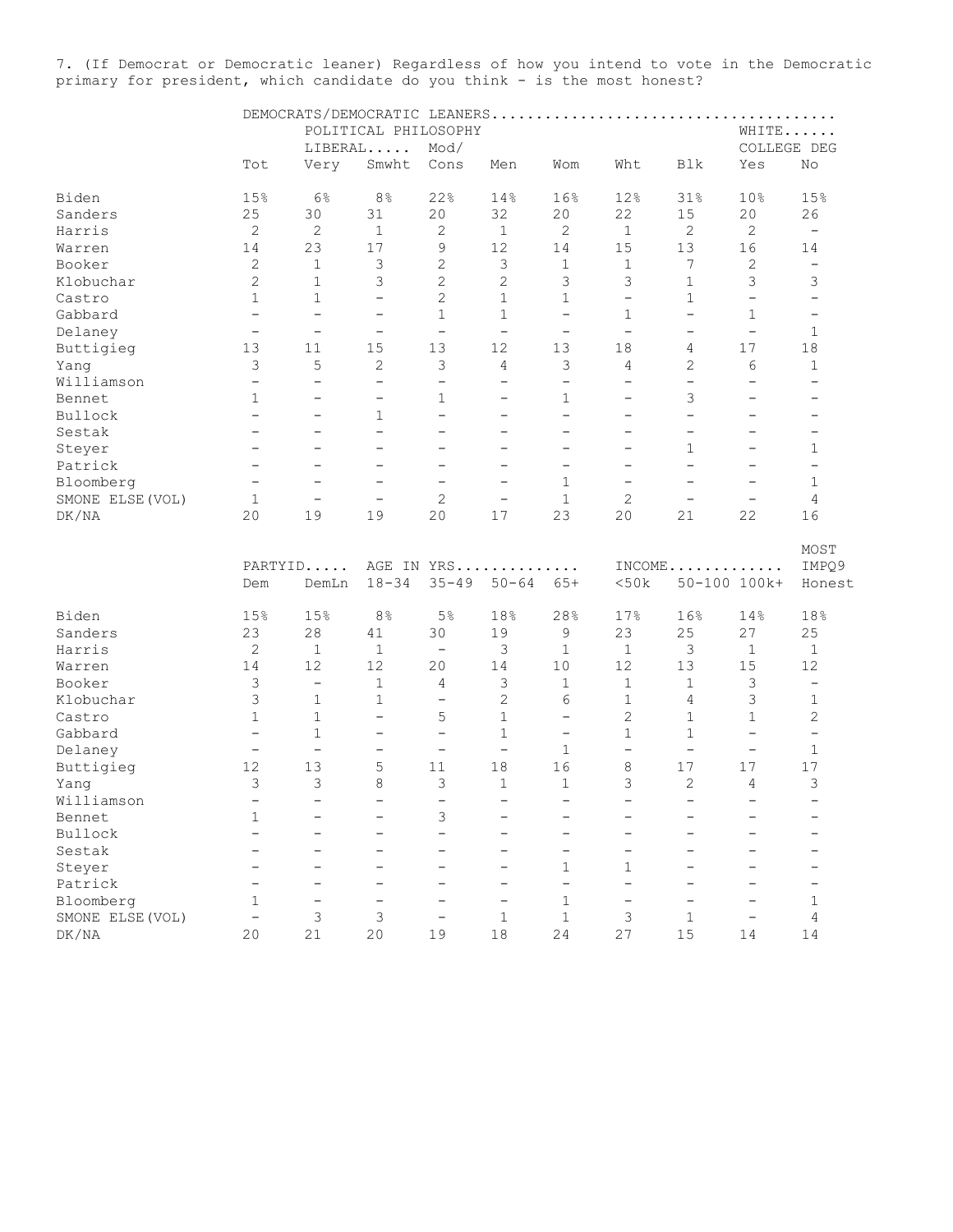TREND: (If Democrat or Democratic leaner) Regardless of how you intend to vote in the Democratic primary for president, which candidate do you think is the most honest?

|            | DEMOCRATS/DEMOCRATIC LEANERS |              |  |  |  |  |  |  |
|------------|------------------------------|--------------|--|--|--|--|--|--|
|            | Nov 26                       | Oct 24       |  |  |  |  |  |  |
|            | 2019                         | 2019         |  |  |  |  |  |  |
|            |                              |              |  |  |  |  |  |  |
| Biden      | 15 <sub>1</sub>              | 15           |  |  |  |  |  |  |
| Sanders    | 25                           | 28           |  |  |  |  |  |  |
| Harris     | $\overline{2}$               | 2            |  |  |  |  |  |  |
| Warren     | 14                           | 15           |  |  |  |  |  |  |
| Booker     | $\overline{2}$               | 2            |  |  |  |  |  |  |
| Klobuchar  | $\mathbf{2}$                 | 4            |  |  |  |  |  |  |
| Castro     | $1\,$                        | $1\,$        |  |  |  |  |  |  |
| Gabbard    |                              | $\mathbf{1}$ |  |  |  |  |  |  |
| Delaney    |                              |              |  |  |  |  |  |  |
| Buttigieg  | 13                           | 11           |  |  |  |  |  |  |
| Yang       | 3                            | 2            |  |  |  |  |  |  |
| Williamson |                              |              |  |  |  |  |  |  |
| Bennet     | $1\,$                        |              |  |  |  |  |  |  |
| Bullock    |                              |              |  |  |  |  |  |  |
| Sestak     |                              |              |  |  |  |  |  |  |
| Steyer     |                              | $\mathbf{1}$ |  |  |  |  |  |  |
| Patrick    |                              | na           |  |  |  |  |  |  |
| Bloomberg  |                              | na           |  |  |  |  |  |  |
| Messam     | na                           |              |  |  |  |  |  |  |
| 0'Rourke   | na                           | 2            |  |  |  |  |  |  |
| Ryan       | na                           |              |  |  |  |  |  |  |
| SMONE ELSE | $\mathbf{1}$                 |              |  |  |  |  |  |  |
| DK/NA      | 20                           | 17           |  |  |  |  |  |  |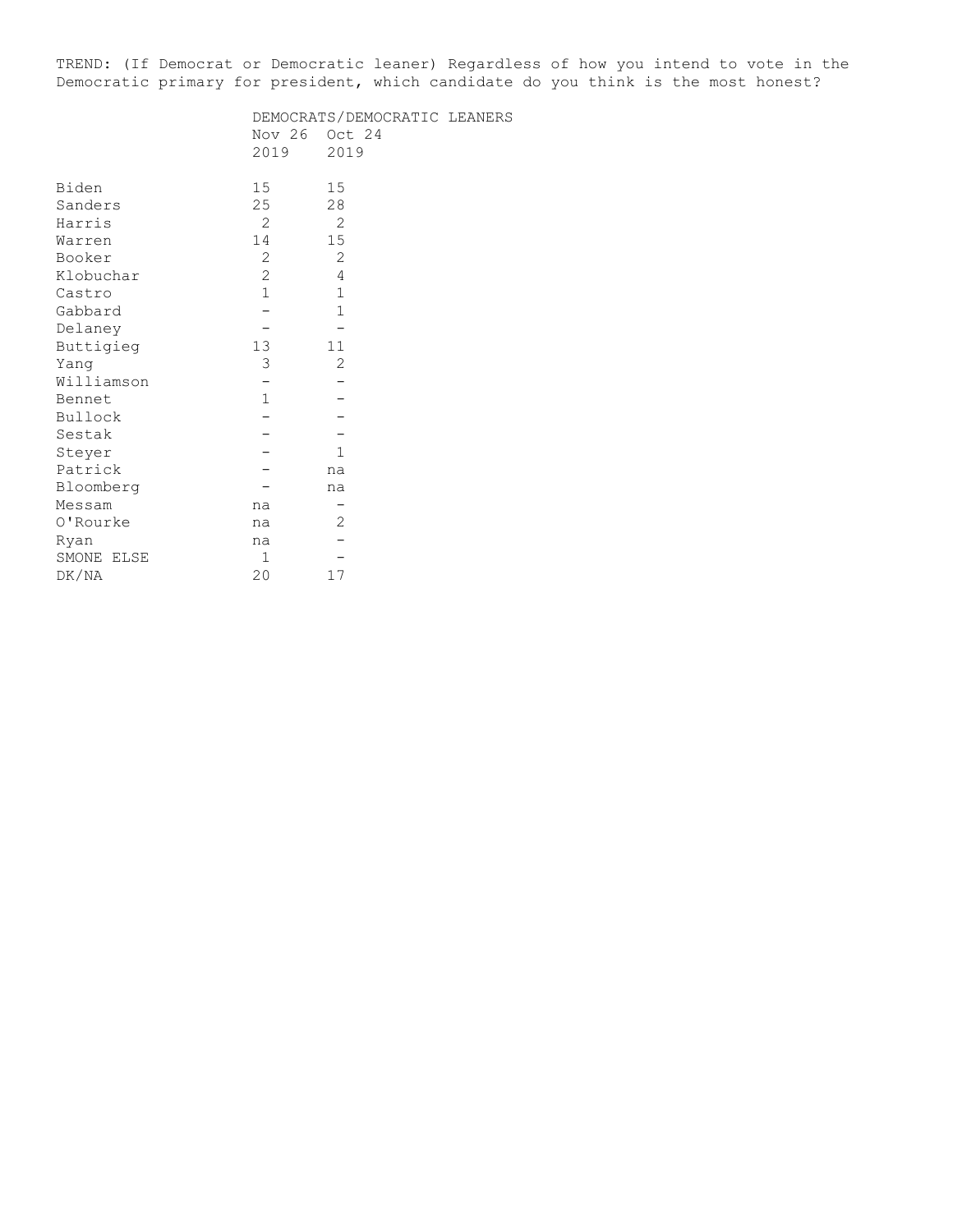8. (If Democrat or Democratic leaner) Regardless of how you intend to vote in the Democratic primary for president, which candidate do you think - is the most intelligent?

|                  |                          |                          |                          | POLITICAL PHILOSOPHY     |                          |                          |                          |                          |                          | WHITE                    |  |  |
|------------------|--------------------------|--------------------------|--------------------------|--------------------------|--------------------------|--------------------------|--------------------------|--------------------------|--------------------------|--------------------------|--|--|
|                  |                          |                          | LIBERAL                  | Mod/                     |                          |                          |                          |                          |                          | COLLEGE DEG              |  |  |
|                  | Tot                      | Very                     | Smwht                    | Cons                     | Men                      | Wom                      | Wht                      | Blk                      | Yes                      | No                       |  |  |
| Biden            | 11%                      | $7\%$                    | $7\%$                    | 13%                      | 11%                      | 11%                      | 7%                       | 18%                      | 6%                       | 10%                      |  |  |
| Sanders          | $\mathsf 9$              | 13                       | $10$                     | 8                        | 11                       | $\,8\,$                  | 7                        | 13                       | 6                        | 9                        |  |  |
| Harris           | $\overline{4}$           | 4                        | $\mathsf 3$              | $\overline{4}$           | $\mathbf 1$              | 5                        | 3                        | $\mathsf 9$              | $\overline{4}$           | $\qquad \qquad -$        |  |  |
| Warren           | 22                       | 36                       | 22                       | 16                       | 21                       | 22                       | 25                       | 15                       | 28                       | 20                       |  |  |
| Booker           | $\mathbf{2}$             | 3                        | 5                        | $\,1\,$                  | 3                        | $\mathbf{2}$             | $\,1\,$                  | 10                       | $\,1\,$                  | $\overline{\phantom{m}}$ |  |  |
| Klobuchar        | $\overline{c}$           | $\mathbf 1$              | $\overline{c}$           | $\mathbf{2}$             | $\mathbf 1$              | $\mathbf{2}$             | 3                        | $\overline{\phantom{a}}$ | 3                        | $\mathbf{2}$             |  |  |
| Castro           | $\mathbf{1}$             | $\mathbf{1}$             | 1                        | $\mathbf{1}$             | $\mathbf{1}$             | $\mathbf 1$              | $\qquad \qquad -$        | $\overline{\phantom{m}}$ | $\qquad \qquad -$        | $\overline{\phantom{m}}$ |  |  |
| Gabbard          | $\overline{\phantom{0}}$ | $\overline{\phantom{0}}$ | $\qquad \qquad -$        | $\overline{\phantom{a}}$ | $\qquad \qquad -$        | $\overline{\phantom{0}}$ | $\overline{\phantom{0}}$ | $\overline{\phantom{m}}$ | $\overline{\phantom{m}}$ |                          |  |  |
| Delaney          | $\qquad \qquad -$        | $\overline{\phantom{a}}$ | $\overline{\phantom{a}}$ | $\overline{\phantom{a}}$ | $\overline{\phantom{a}}$ | $\overline{\phantom{0}}$ | $\overline{\phantom{0}}$ | $\overline{\phantom{0}}$ | $\overline{\phantom{0}}$ | $\overline{\phantom{m}}$ |  |  |
| Buttigieg        | 22                       | 18                       | 29                       | 22                       | 22                       | 22                       | 30                       | 5                        | 32                       | 26                       |  |  |
| Yang             | 4                        | 2                        | 4                        | 5                        | 8                        | $\mathbf{1}$             | 5                        | $\mathbf{1}$             | 5                        | 4                        |  |  |
| Williamson       | $\overline{\phantom{0}}$ | $\overline{\phantom{0}}$ | $\overline{\phantom{0}}$ | $\overline{\phantom{0}}$ | $\overline{\phantom{0}}$ | $\qquad \qquad -$        | $\qquad \qquad -$        | $\equiv$                 | $\overline{\phantom{0}}$ |                          |  |  |
| Bennet           | $\overline{\phantom{0}}$ | $\overline{\phantom{0}}$ | $\overline{\phantom{0}}$ | $\overline{\phantom{0}}$ | $\overline{\phantom{0}}$ | $\overline{\phantom{0}}$ | $\overline{\phantom{0}}$ |                          |                          |                          |  |  |
| Bullock          |                          |                          | $\overline{\phantom{0}}$ | $\overline{\phantom{0}}$ | $\overline{\phantom{0}}$ |                          | $\overline{\phantom{0}}$ |                          |                          | $\mathbf 1$              |  |  |
| Sestak           | $\qquad \qquad -$        | $\qquad \qquad -$        | $\qquad \qquad -$        | $\overline{\phantom{0}}$ | —                        | —                        | -                        | $\qquad \qquad -$        | $\overline{\phantom{m}}$ | $\qquad \qquad -$        |  |  |
| Steyer           | $\overline{\phantom{0}}$ | $\qquad \qquad -$        | 1                        | $\qquad \qquad -$        | $\overline{\phantom{0}}$ | —                        | -                        | $\overline{\phantom{0}}$ | $\overline{\phantom{0}}$ | $\mathbf 1$              |  |  |
| Patrick          | $\qquad \qquad -$        | $\qquad \qquad -$        | $\qquad \qquad -$        | —                        | —                        | $\overline{\phantom{0}}$ | —                        | $\qquad \qquad -$        | $\overline{\phantom{m}}$ | $\overline{\phantom{m}}$ |  |  |
| Bloomberg        | $\mathbf{1}$             | $\mathbf 1$              | $\qquad \qquad -$        | $\mathbf{1}$             | $\mathbf{1}$             | $\mathbf{1}$             | $\mathbf{1}$             |                          | $\mathbf{1}$             | $\mathbf{1}$             |  |  |
| SMONE ELSE (VOL) | $\mathbf{1}$             | $\overline{\phantom{a}}$ | $\qquad \qquad -$        | $\mathbf{2}$             | $\qquad \qquad -$        | $\mathbf 1$              | $\overline{c}$           | $\qquad \qquad -$        | $\overline{\phantom{m}}$ | 4                        |  |  |
| DK/NA            | 21                       | 16                       | $17$                     | 23                       | $18\,$                   | 23                       | 16                       | 28                       | 13                       | 21                       |  |  |
|                  |                          | PARTYID                  |                          | AGE IN YRS               |                          | .                        |                          | $INCOME$                 |                          |                          |  |  |
|                  | Dem                      | DemLn                    | $18 - 34$                | $35 - 49$                | $50 - 64$                | $65+$                    | <50k                     |                          | 50-100 100k+             |                          |  |  |
| Biden            | 11%                      | $9\%$                    | 11%                      | 4%                       | $9\frac{6}{6}$           | 17%                      | 15%                      | 8 <sup>°</sup>           | 6 <sup>°</sup>           |                          |  |  |
| Sanders          | $\,8\,$                  | 14                       | 13                       | 16                       | 8                        | $\mathbf{2}$             | 11                       | 12                       | 8                        |                          |  |  |
| Harris           | 4                        | $\mathbf{2}$             | $\overline{\phantom{a}}$ | 6                        | 7                        | $\mathbf{2}$             | 2                        | 4                        | 4                        |                          |  |  |
| Warren           | 23                       | 18                       | 21                       | 27                       | 21                       | 19                       | 17                       | 20                       | 29                       |                          |  |  |
| Booker           | $\mathfrak{Z}$           | $\sqrt{2}$               | $\mathbf 1$              | $\mathbf{2}$             | 4                        | $\mathbf 1$              | $\mathbf{2}$             | 5                        | $\mathbf{2}$             |                          |  |  |
| Klobuchar        | $\overline{c}$           | $\mathbf{1}$             | 2                        | $\mathbf 1$              | 2                        | 2                        | $\overline{\phantom{a}}$ | $\mathbf{2}$             | $\mathfrak{Z}$           |                          |  |  |
| Castro           | $\mathbf{1}$             | $\overline{\phantom{0}}$ | $\overline{\phantom{0}}$ | 5                        | $\qquad \qquad -$        | $\overline{\phantom{0}}$ | $\mathbf{1}$             | $\overline{\phantom{0}}$ | $\mathbf{2}$             |                          |  |  |
| Gabbard          | $\qquad \qquad -$        | $\qquad \qquad -$        | $\overline{\phantom{0}}$ | $\overline{\phantom{m}}$ | $\qquad \qquad -$        | $\overline{\phantom{0}}$ | $\overline{\phantom{0}}$ | $\overline{\phantom{0}}$ | $\qquad \qquad -$        |                          |  |  |
| Delaney          | $\qquad \qquad -$        | $\overline{\phantom{m}}$ | $\overline{\phantom{a}}$ | $\overline{\phantom{a}}$ | $\qquad \qquad -$        | $\qquad \qquad -$        | $\qquad \qquad -$        | $\overline{\phantom{m}}$ | $\overline{\phantom{m}}$ |                          |  |  |
| Buttigieg        | 23                       | 19                       | 17                       | 19                       | 21                       | 28                       | 16                       | 25                       | 28                       |                          |  |  |
| Yang             | $\overline{c}$           | 9                        | 6                        | 4                        | 5                        | $\overline{c}$           | 4                        | 4                        | 4                        |                          |  |  |
| Williamson       |                          |                          |                          |                          |                          |                          |                          |                          |                          |                          |  |  |
| Bennet           |                          |                          |                          |                          |                          |                          |                          |                          |                          |                          |  |  |
| Bullock          |                          |                          |                          |                          |                          | $\mathbf 1$              |                          |                          |                          |                          |  |  |
| Sestak           |                          |                          |                          |                          |                          | $\overline{\phantom{0}}$ |                          |                          |                          |                          |  |  |
| Steyer           |                          | $\mathbf 1$              |                          |                          |                          | $\mathbf{1}$             |                          | $\mathbf{1}$             |                          |                          |  |  |
| Patrick          |                          |                          |                          |                          |                          | $\mathbf 1$              |                          |                          |                          |                          |  |  |
| Bloomberg        | 1                        | $\mathbf 1$              | 1                        |                          | 1                        | $\overline{c}$           | 1                        |                          |                          |                          |  |  |
| SMONE ELSE (VOL) | $\qquad \qquad -$        | 3                        | 3                        | —                        | $\mathbf 1$              | $\mathbf 1$              | 3                        | $\mathbf{1}$             |                          |                          |  |  |
| DK/NA            | 21                       | 21                       | 25                       | 14                       | 21                       | 22                       | 27                       | $18\,$                   | 12                       |                          |  |  |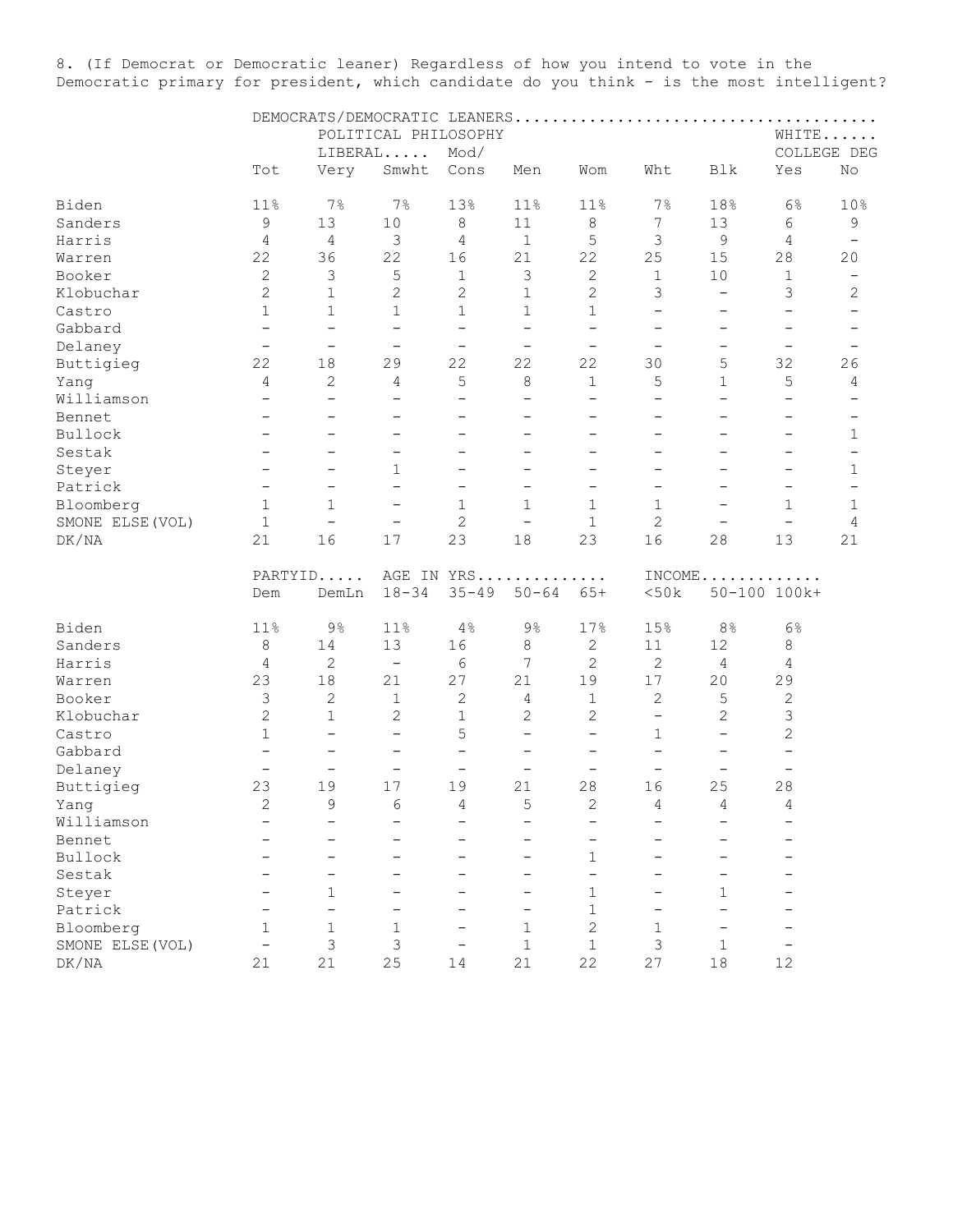9. (If Democrat or Democratic leaner) Which of these is the most important candidate quality to you in deciding who to vote for in the Democratic primary for president: someone who can win the general election in 2020, good leadership skills, honesty, someone who cares about people like you, or intelligence?

|                    |         | DEMOCRATS/DEMOCRATIC LEANERS |                      |               |           |       |      |                   |                |       |
|--------------------|---------|------------------------------|----------------------|---------------|-----------|-------|------|-------------------|----------------|-------|
|                    |         |                              | POLITICAL PHILOSOPHY |               |           |       |      |                   |                | WHITE |
|                    |         |                              | LIBERAL              | Mod/          |           |       |      |                   | COLLEGE<br>DEG |       |
|                    | Tot     | Very                         | Smwht                | Cons          | Men       | Wom   | Wht  | Blk               | Yes            | No    |
| Win 2020 election  | 35%     | 35%                          | 37%                  | 36%           | 34%       | 36%   | 42%  | 30 <sub>8</sub>   | 53%            | 26%   |
| Good leadership    | 18      | 15                           | 16                   | 20            | 15        | 19    | 17   | 16                | 18             | 17    |
| Honesty            | 19      | 15                           | 22                   | 18            | 18        | 19    | 18   | $12 \overline{ }$ | 12             | 26    |
| Cares about people | 19      | 25                           | 20                   | 15            | 21        | 17    | 14   | 28                | 9              | 23    |
| Intelligence       | 5       | 7                            | 5                    | 4             | 8         | 4     | 5    | 4                 | 6              | 3     |
| DK/NA              | 4       | 3                            |                      | 6             | 4         | 5     | 3    | 9                 | 2              | 5     |
|                    | PARTYID |                              |                      | AGE IN<br>YRS |           |       |      | $INCOME$          |                |       |
|                    | Dem     | DemLn                        | $18 - 34$            | $35 - 49$     | $50 - 64$ | $65+$ | <50k |                   | 50-100 100k+   |       |
| Win 2020 election  | 36%     | 32%                          | 24%                  | 36%           | 41%       | 41%   | 21%  | 44%               | 47%            |       |
| Good leadership    | 19      | 15                           | 27                   | 15            | 15        | 14    | 17   | 14                | 20             |       |
| Honesty            | 18      | 21                           | 18                   | 12            | 16        | 23    | 26   | 19                | 9              |       |
| Cares about people | 19      | 18                           | 25                   | 27            | 17        | 11    | 25   | 15                | 17             |       |
| Intelligence       | 4       | 9                            | 5                    | 7             | 8         | 2     | 4    | 6                 | 6              |       |
| DK/NA              | 4       | 5                            |                      | 2             | 3         | 9     |      | 3                 |                |       |

10. (If Democrat or Democratic leaner) Which of these is the most important issue to you in deciding who to vote for in the Democratic primary for president: the economy, immigration, health care, taxes, climate change, education, foreign policy, or gun policy?

|                |               | DEMOCRATS/DEMOCRATIC LEANERS |                      |            |           |                 |                 |                 |                |                |
|----------------|---------------|------------------------------|----------------------|------------|-----------|-----------------|-----------------|-----------------|----------------|----------------|
|                |               |                              | POLITICAL PHILOSOPHY |            |           |                 |                 |                 |                | WHITE          |
|                |               |                              | LIBERAL              | Mod/       |           |                 |                 |                 |                | COLLEGE DEG    |
|                | Tot           | Very                         | Smwht                | Cons       | Men       | Wom             | Wht             | Blk             | Yes            | No             |
| Economy        | 14%           | $9\%$                        | 12%                  | 15%        | 15%       | 13 <sup>°</sup> | 10 <sub>8</sub> | 19%             | 13%            | 6 <sup>°</sup> |
| Immigration    | 6             | 8                            | $\overline{7}$       | 5          | 5         | 6               | $\overline{4}$  | 5               | $\overline{4}$ | $\mathsf S$    |
| Health care    | 26            | 24                           | 31                   | 26         | 27        | 25              | 27              | 25              | 26             | 28             |
| Taxes          | 4             | $\overline{4}$               | 3                    | 5          | 7         | 3               | 4               | 4               | 2              |                |
| Climate change | 21            | 30                           | 27                   | 16         | 19        | 22              | 27              | 10 <sup>°</sup> | 29             | 25             |
| Education      | 7             | 7                            | 7                    | 7          | 5         | 9               | 5               | 12 <sup>°</sup> | 5              | 4              |
| Foreign policy | $\mathcal{G}$ | 5                            | 7                    | 11         | 10        | $\,8\,$         | 11              | 3               | 9              | 13             |
| Gun policy     | 8             | 7                            | 4                    | 10         | 7         | 9               | 7               | 14              | 6              | 8              |
| DK/NA          | 5             | 6                            | $\mathbf{1}$         | 4          | 5         | 5               | 4               | 8               | 5              | 3              |
|                |               | PARTYID                      |                      | AGE IN YRS |           |                 |                 |                 | $INCOME$       |                |
|                | Dem           | DemLn                        | $18 - 34$            | $35 - 49$  | $50 - 64$ | $65+$           | $<$ 50 $k$      |                 | 50-100 100k+   |                |
| Economy        | 13%           | 15%                          | 16%                  | 17%        | 16%       | $7\%$           | 14%             | 11%             | 14%            |                |
| Immigration    | 7             | 2                            | $\overline{4}$       | 12         | 4         | 6               | 7               | 6               | 5              |                |
| Health care    | 25            | 27                           | 19                   | 21         | 30        | 33              | 24              | 30              | 28             |                |
| Taxes          | 3             | 7                            | 7                    | 3          | 5         | 3               | 6               | 5               | 3              |                |
| Climate change | 20            | 23                           | 29                   | 14         | 19        | 19              | 25              | 22              | 19             |                |
| Education      | 8             | 6                            | 8                    | 14         | 3         | 5               | 5               | 6               | 9              |                |
| Foreign policy | $\,8\,$       | 10                           | 7                    | 12         | 10        | 6               | 7               | 13              | $\,8\,$        |                |
| Gun policy     | 9             | 5                            | 7                    | 4          | 8         | 13              | 7               | 2               | 10             |                |
| DK/NA          | 5             | 5                            | $\overline{2}$       | 4          | 6         | 8               | 4               | 5               | 4              |                |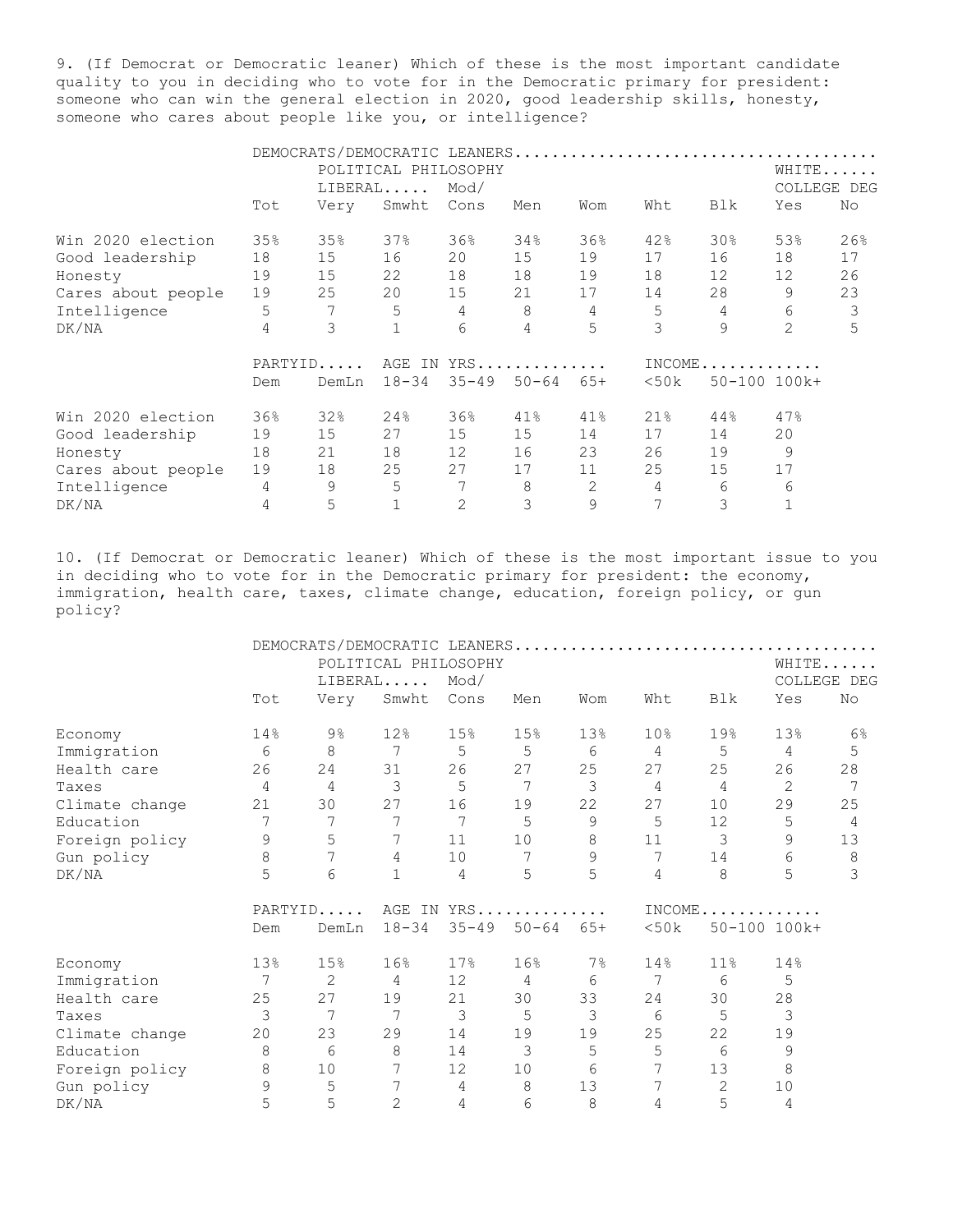11. (If Democrat or Democratic leaner) Do you think President Obama was too liberal, not liberal enough, or about right?

|                    |                | DEMOCRATS/DEMOCRATIC LEANERS |                      |             |            |       |                        |       |              |    |  |
|--------------------|----------------|------------------------------|----------------------|-------------|------------|-------|------------------------|-------|--------------|----|--|
|                    |                |                              | POLITICAL PHILOSOPHY |             |            |       |                        |       | WHITE        |    |  |
|                    |                |                              | $LIBERAL$            | Mod/        |            |       |                        |       | COLLEGE DEG  |    |  |
|                    | Tot            | Very                         | Smwht                | Cons        | Men        | Wom   | Wht                    | Blk   | Yes          | No |  |
| Too liberal        | $4\,$          |                              | $1\%$                | 6%          | 3%         | $4\,$ | 4%                     | $1\%$ | 2%           | 9% |  |
| Not liberal enough | 14             | 39                           | 14                   | 3           | 18         | 12    | 16                     | 6     | 14           | 19 |  |
| About right        | 80             | 59                           | 85                   | 88          | 77         | 82    | 79                     | 92    | 84           | 70 |  |
| DK/NA              | $\overline{2}$ | 2                            | $\qquad \qquad -$    | 3           |            | 3     | $\mathbf{1}$           | 2     |              | 3  |  |
|                    | PARTYID        |                              |                      |             | AGE IN YRS |       | $INCOME \ldots \ldots$ |       |              |    |  |
|                    | Dem            | DemLn                        |                      | 18-34 35-49 | $50 - 64$  | $65+$ | $<$ 50 k               |       | 50-100 100k+ |    |  |
| Too liberal        | 2 <sup>°</sup> | 7%                           | 5 <sup>°</sup>       | $5\%$       | 2%         | $3\%$ | $4\,$                  | 2%    | 4%           |    |  |
| Not liberal enough | 13             | 17                           | 22                   | 18          | 11         | 8     | 14                     | 15    | 16           |    |  |
| About right        | 82             | 74                           | 73                   | 77          | 83         | 84    | 79                     | 81    | 80           |    |  |
| DK/NA              | 2              | $\overline{2}$               |                      |             | 4          | 4     | 3                      |       |              |    |  |

12. Do you approve or disapprove of the way Donald Trump is handling his job as president?

|            |           |           |                |       |     |       |     | WHITE<br>COLLEGE DEG |     |
|------------|-----------|-----------|----------------|-------|-----|-------|-----|----------------------|-----|
|            | Tot       | Rep       | Dem            | Ind   | Men | Wom   | Yes | No                   |     |
| Approve    | 40%       | 86%       | 2 <sup>°</sup> | 33%   | 49% | 32%   | 38% | 55%                  |     |
| Disapprove | 54        | 9         | 97             | 57    | 46  | 61    | 58  | 39                   |     |
| DK/NA      | 6         | 5         |                | 10    | 5   | 6     | 4   | 6                    |     |
|            | AGE<br>IN |           | YRS            |       |     | WHITE |     |                      |     |
|            | $18 - 34$ | $35 - 49$ | $50 - 64$      | $65+$ | Men | Wom   | Wht | Blk                  | Hsp |
| Approve    | 27%       | 41%       | 45%            | 40%   | 57% | 39%   | 47% | 10 <sub>8</sub>      | 23% |
| Disapprove | 66        | 51        | 52             | 57    | 38  | 56    | 48  | 86                   | 68  |
| DK/NA      | 7         | 8         | 3              | 3     | 5   | 5     | 5   | 4                    | 9   |

TREND: Do you approve or disapprove of the way Donald Trump is handling his job as president?

|  |              | App | Dis | DK/NA                                       |
|--|--------------|-----|-----|---------------------------------------------|
|  | Nov 26, 2019 | 40  | 54  | 6                                           |
|  | Oct 23, 2019 | 38  | 58  | 5                                           |
|  | Oct 14, 2019 | 41  | 54  | 5                                           |
|  | Oct 08, 2019 | 40  | 54  | 6                                           |
|  | Sep 30, 2019 | 41  | 53  | 6                                           |
|  | Sep 25, 2019 | 40  | 55  | 5                                           |
|  | Aug 28, 2019 | 38  | 56  | 6                                           |
|  | Jul 29, 2019 | 40  | 54  | 6                                           |
|  | Jun 11, 2019 | 42  | 53  | 5                                           |
|  | May 21, 2019 | 38  | 57  | 5                                           |
|  |              |     |     | See additional trend information on website |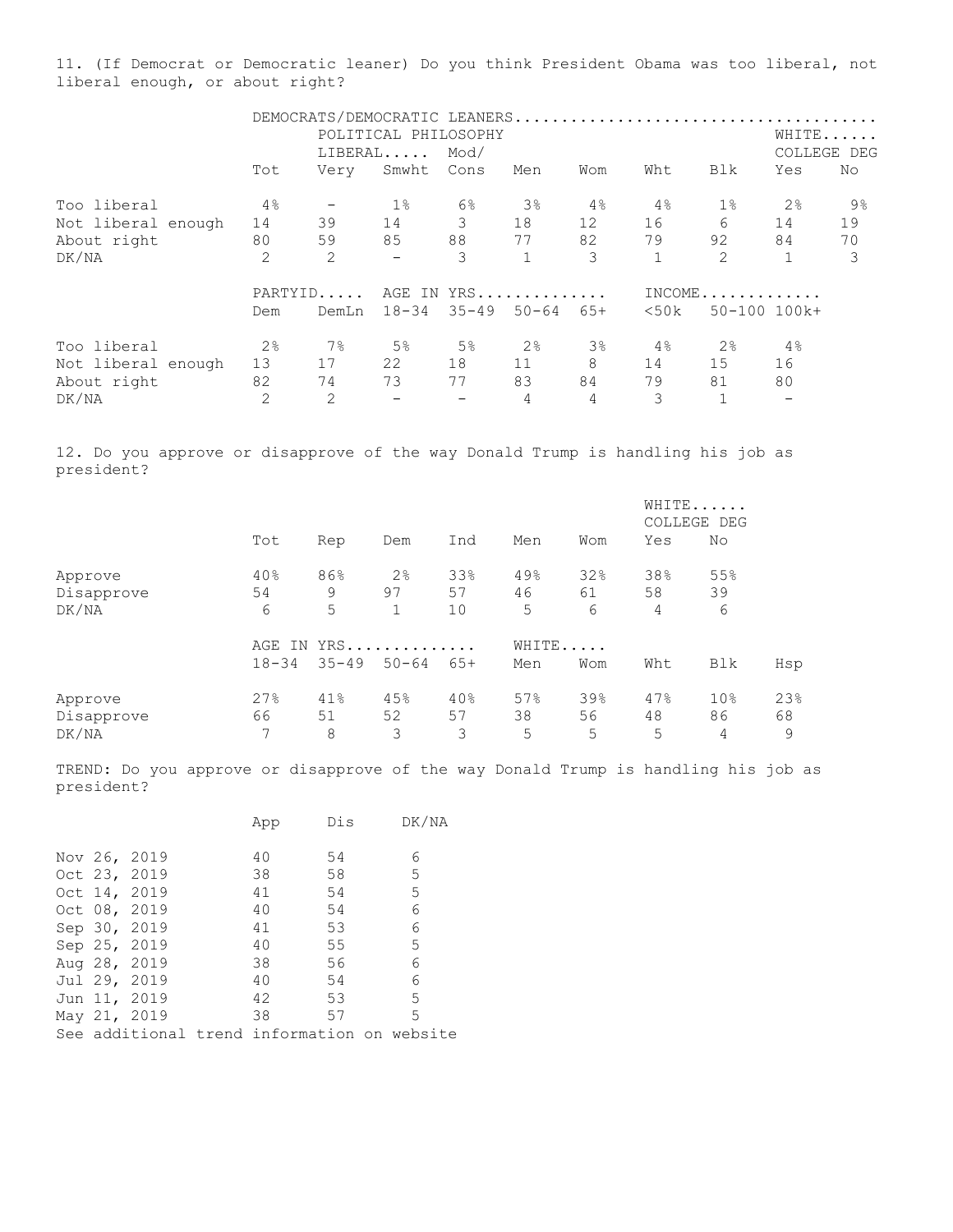12a. Do you approve or disapprove of the way Donald Trump is handling his job as president? COMBINED WITH: (If approve/disapprove q12) Do you strongly or somewhat approve/disapprove?

|                     |            |           |           |                |       |     |     | WHITE<br>COLLEGE DEG |     |
|---------------------|------------|-----------|-----------|----------------|-------|-----|-----|----------------------|-----|
|                     | Tot        | Rep       | Dem       | Ind            | Men   | Wom | Yes | No                   |     |
| Approve strongly    | 32%        | 73%       | $1\%$     | 24%            | 39%   | 27% | 30% | 45%                  |     |
| Approve smwht       |            | 13        |           | 9              | 9     | 5   | 8   | 10                   |     |
| Disapprove smwht    | 4          | 3         | 3         |                | 5     | 3   | 4   | 4                    |     |
| Disapprove strongly | 50         | 5         | 93        | 50             | 40    | 58  | 53  | 35                   |     |
| DK/NA               | 6          | 5         | 2         | 10             | 6     | 7   | 4   |                      |     |
|                     | AGE<br>IN. |           | YRS       |                | WHITE |     |     |                      |     |
|                     | $18 - 34$  | $35 - 49$ | $50 - 64$ | $65+$          | Men   | Wom | Wht | Blk                  | Hsp |
| Approve strongly    | 20%        | 32%       | 38%       | 34%            | 44%   | 33% | 38% | $6\%$                | 19% |
| Approve smwht       | 7          | 9         | 6         | 6              | 12    | 6   | 9   | 3                    | 4   |
| Disapprove smwht    | 10         | 3         | 3         | $\overline{2}$ | 5     | 4   | 4   | 4                    | 6   |
| Disapprove strongly | 56         | 47        | 49        | 55             | 33    | 52  | 44  | 82                   | 62  |
| DK/NA               | 7          | 9         | 4         | 3              | 6     | 6   | 6   | 4                    | 9   |

TREND: Do you approve or disapprove of the way Donald Trump is handling his job as president? COMBINED WITH: (If approve/disapprove) Do you strongly or somewhat approve/disapprove?

|  |              | APPROVE                                     |                 |                 | DISAPPROVE          |   |
|--|--------------|---------------------------------------------|-----------------|-----------------|---------------------|---|
|  |              | Strngly Smwht                               |                 |                 | Smwht Strngly DK/NA |   |
|  |              |                                             |                 |                 |                     |   |
|  | Nov 26, 2019 | 32                                          |                 | 4               | 50                  | 6 |
|  | Oct 23, 2019 | 28                                          | 9               | 4               | 53                  | 5 |
|  | Oct 14, 2019 | 31                                          | 10              | 5               | 48                  | 5 |
|  | Oct 08, 2019 | 29                                          | 11              | 6               | 47                  |   |
|  | Sep 30, 2019 | 35                                          | - 6             | 4               | 48                  |   |
|  | Sep 25, 2019 | 29                                          | 11              | 7               | 48                  | 5 |
|  | Aug 28, 2019 | 27                                          | 11              | 5               | 50                  | 6 |
|  | Jul 29, 2019 | 28                                          | 12              | $7\phantom{.0}$ | 47                  | 7 |
|  | Jun 11, 2019 | 29                                          | 13 <sup>°</sup> | 7               | 46                  | 5 |
|  | May 21, 2019 | 28                                          | 10              | 8               | 48                  | 5 |
|  |              | See additional trend information on website |                 |                 |                     |   |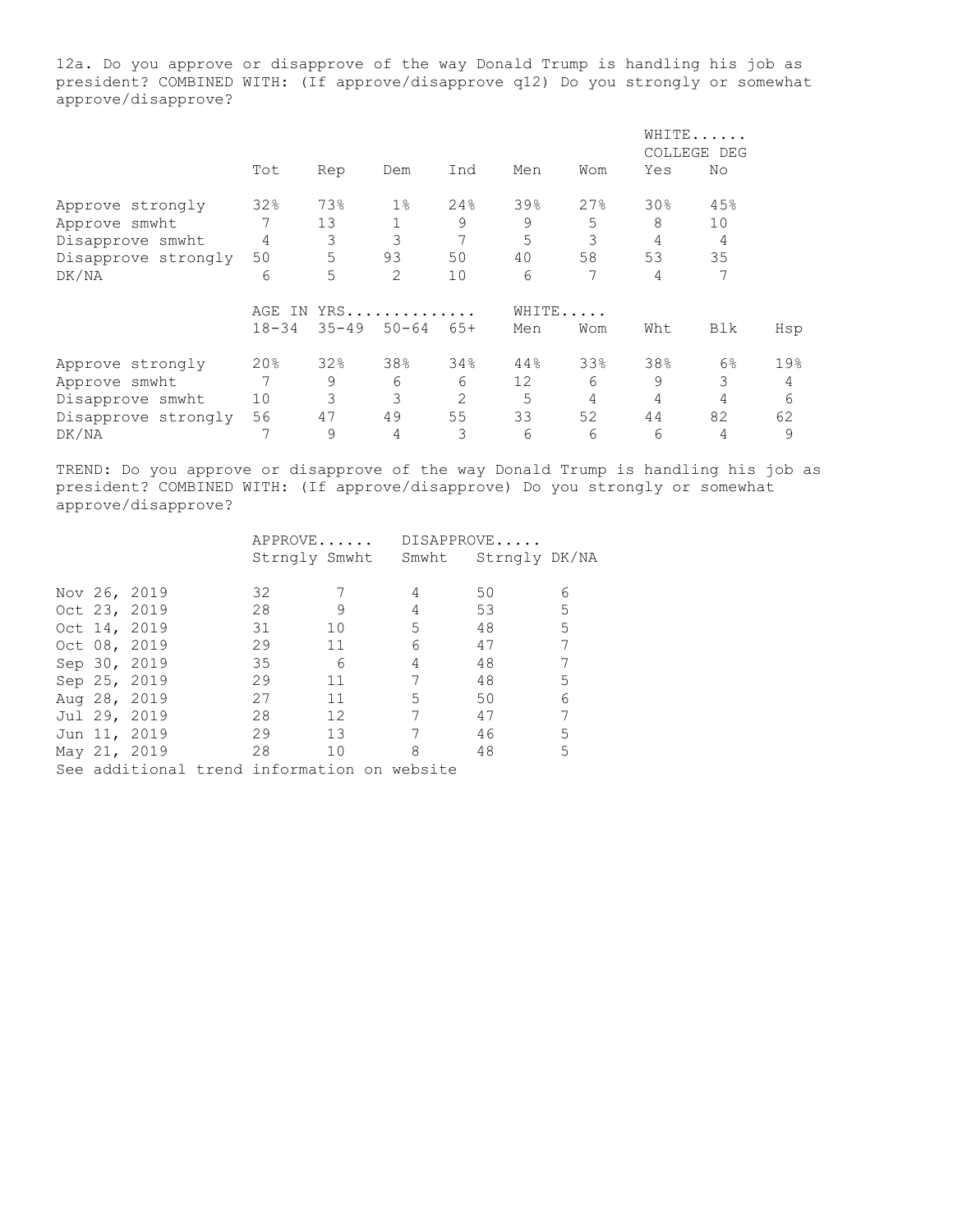13. Do you approve or disapprove of the way the Republicans in Congress are handling their job?

|            |           |           |           |       |       |     | WHITE<br>COLLEGE DEG |     |     |
|------------|-----------|-----------|-----------|-------|-------|-----|----------------------|-----|-----|
|            | Tot       | Rep       | Dem       | Ind   | Men   | Wom | Yes                  | No  |     |
| Approve    | 32%       | 69%       | 6%        | 24%   | 38%   | 27% | 30%                  | 43% |     |
| Disapprove | 60        | 24        | 91        | 65    | 54    | 64  | 65                   | 48  |     |
| DK/NA      | 8         | 7         | 3         | 11    | 7     | 9   | 5                    | 9   |     |
|            | IN<br>AGE |           | YRS       |       | WHITE |     |                      |     |     |
|            | $18 - 34$ | $35 - 49$ | $50 - 64$ | $65+$ | Men   | Wom | Wht                  | Blk | Hsp |
| Approve    | 27%       | 31%       | 37%       | 31%   | 46%   | 30% | 37%                  | 14% | 27% |
| Disapprove | 64        | 63        | 57        | 61    | 48    | 62  | 56                   | 81  | 60  |
| DK/NA      | 9         | 6         | 6         | 8     | 6     | 9   | 7                    | 4   | 13  |

TREND: Do you approve or disapprove of the way the Republicans in Congress are handling their job?

|  |              | App                                         | Dis | DK/NA |
|--|--------------|---------------------------------------------|-----|-------|
|  | Nov 26, 2019 | 32                                          | 60  | 8     |
|  | Oct 14, 2019 | 28                                          | 64  | 8     |
|  | Sep 30, 2019 | 33                                          | 61  | 6     |
|  | Jun 12, 2019 | 27                                          | 66  | 7     |
|  | Mar 05, 2019 | 27                                          | 66  | 8     |
|  | Jan 29, 2019 | 30                                          | 65  | 6     |
|  | Jan 15, 2019 | 29                                          | 63  | 8     |
|  | Dec 19, 2018 | 28                                          | 63  | 9     |
|  | Nov 20, 2018 | 31                                          | 62  | 7     |
|  | Jul 25, 2018 | 27                                          | 66  | 8     |
|  |              | See additional trend information on website |     |       |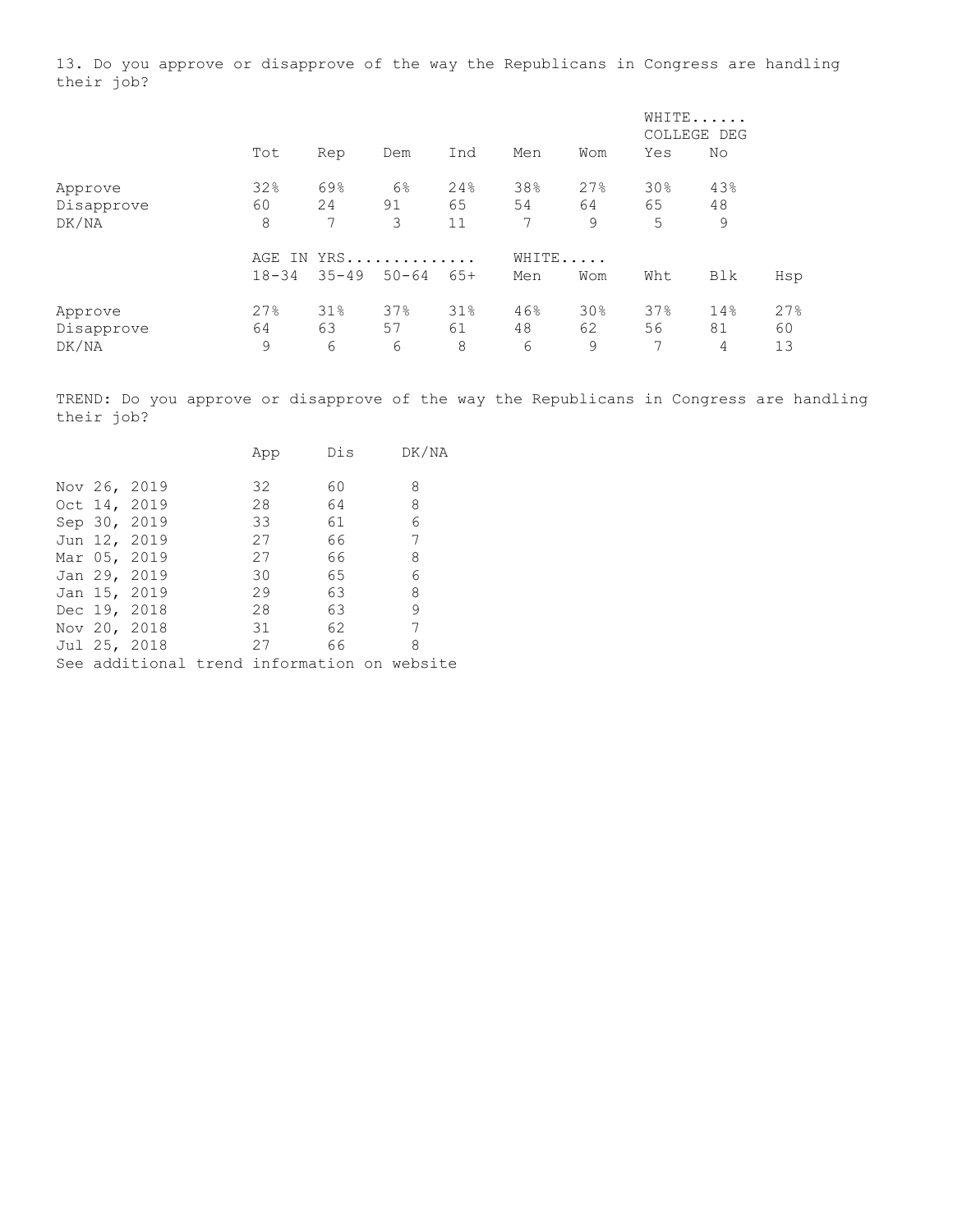14. Do you approve or disapprove of the way the Democrats in Congress are handling their job?

|                                |                        |                    |                |                             |                              |                | WHITE<br>COLLEGE DEG |                |                 |
|--------------------------------|------------------------|--------------------|----------------|-----------------------------|------------------------------|----------------|----------------------|----------------|-----------------|
|                                | Tot                    | Rep                | Dem            | Ind                         | Men                          | Wom            | Yes                  | No             |                 |
| Approve<br>Disapprove<br>DK/NA | 36%<br>57<br>8         | $3\%$<br>94<br>3   | 74%<br>22<br>4 | 30 <sub>8</sub><br>58<br>12 | 30%<br>63<br>$7\phantom{.0}$ | 41%<br>51<br>9 | 39%<br>57<br>4       | 26%<br>68<br>7 |                 |
|                                | AGE<br>IN<br>$18 - 34$ | $YRS$<br>$35 - 49$ | $50 - 64$      | $65+$                       | WHITE<br>Men                 | Wom            | Wht                  | Blk            | Hsp             |
| Approve<br>Disapprove<br>DK/NA | 30%<br>59<br>10        | 31%<br>58<br>12    | 38%<br>58<br>4 | 45%<br>51<br>4              | 25%<br>70<br>5               | 37%<br>56<br>6 | 32%<br>62<br>6       | 64%<br>28<br>8 | 38%<br>40<br>22 |

TREND: Do you approve or disapprove of the way the Democrats in Congress are handling their job?

|  |              | App                                         | Dis | DK/NA |  |
|--|--------------|---------------------------------------------|-----|-------|--|
|  |              |                                             |     |       |  |
|  | Nov 26, 2019 | 36                                          | 57  | 8     |  |
|  | Oct 14, 2019 | 35                                          | 58  | 8     |  |
|  | Sep 30, 2019 | 32 <sup>2</sup>                             | 62  | 6     |  |
|  | Jun 12, 2019 | 34                                          | 59  | 7     |  |
|  | Mar 05, 2019 | 38                                          | 56  | 6     |  |
|  | Jan 29, 2019 | 38                                          | 57  | 5     |  |
|  | Jan 15, 2019 | 37                                          | 56  | 7     |  |
|  | Dec 19, 2018 | 32                                          | 59  | -9    |  |
|  | Nov 20, 2018 | 32                                          | 57  | 10    |  |
|  | Jul 25, 2018 | 30                                          | 63  | 7     |  |
|  |              | See additional trend information on website |     |       |  |
|  |              |                                             |     |       |  |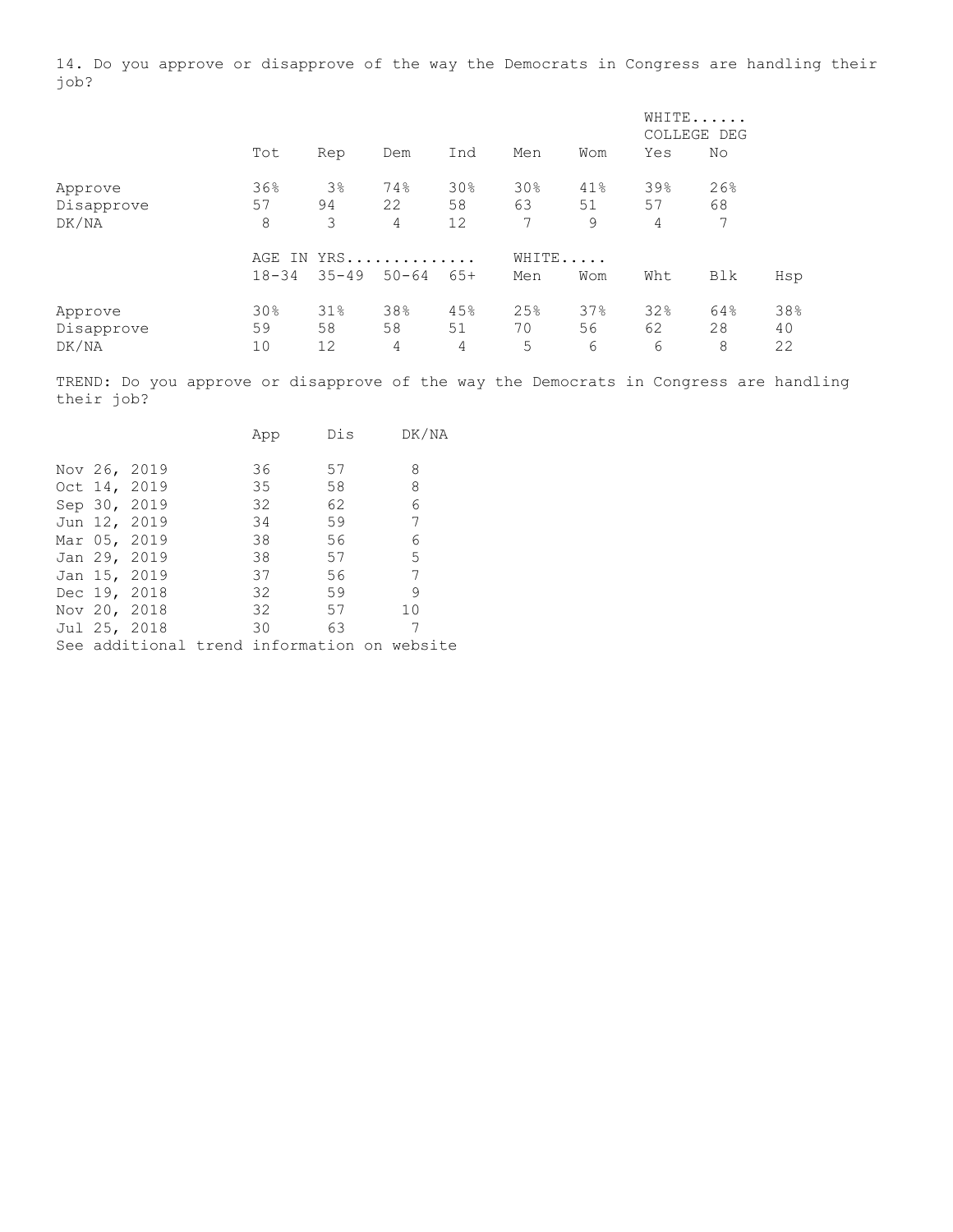15. Do you think that President Trump should be impeached and removed from office, or don't you think so?

|               |           |           |                  |       |          |             |     | WHITE<br>COLLEGE DEG |     |
|---------------|-----------|-----------|------------------|-------|----------|-------------|-----|----------------------|-----|
|               | Tot       | Rep       | Dem              | Ind   | Men      | Wom         | Yes | No                   |     |
| Yes/Impeached | 45%       | 4%        | 86%              | 45%   | 36%      | 53%         | 49% | 30%                  |     |
| No            | 48        | 94        | 9                | 43    | 58       | 40          | 46  | 64                   |     |
| DK/NA         | 6         | 2         | 5                | 11    | 6        | 7           | 5   | 6                    |     |
|               | AGE<br>IN |           | $YRS$            |       | WHITE    |             |     |                      |     |
|               | $18 - 34$ | $35 - 49$ | $50 - 64$        | $65+$ | Men      | Wom         | Wht | Blk                  | Hsp |
| Yes/Impeached | 49%       | 44%       | 46%              | 50%   | 29%      | 47%         | 39% | 83%                  | 55% |
| No            | 43        | 49        | 51               | 45    | 65       | 47          | 55  | 15                   | 31  |
| DK/NA         | 8         | 7         | 3                | 5     | 6        | 5           | 6   | 1                    | 14  |
|               | ATTN      | TO        | IMPEACH NEWS Q19 |       | HEARINGS |             |     |                      |     |
|               |           |           | Little/          |       |          | WATCHED Q24 |     |                      |     |
|               | A lot     | Some      | None             |       | Yes      | No          |     |                      |     |
| Yes/Impeached | 49%       | 43%       | 33%              |       | 47%      | 39%         |     |                      |     |
| No            | 48        | 49        | 48               |       | 49       | 46          |     |                      |     |
| DK/NA         | 3         | 7         | 18               |       | 4        | 15          |     |                      |     |

TREND: Do you think that President Trump should be impeached and removed from office, or don't you think so?

|  |              |    | Yes/       |       |
|--|--------------|----|------------|-------|
|  |              |    | Impeach No | DK/NA |
|  |              |    |            |       |
|  | Nov 26, 2019 | 45 | 48         | 6     |
|  | Oct 23, 2019 | 48 | 46         | 6     |
|  | Oct 14, 2019 | 46 | 48         |       |
|  | Oct 08, 2019 | 45 | 49         | 6     |
|  | Sep 30, 2019 | 47 | 47         | 6     |
|  | Sep 25, 2019 | 37 | 57         | 6     |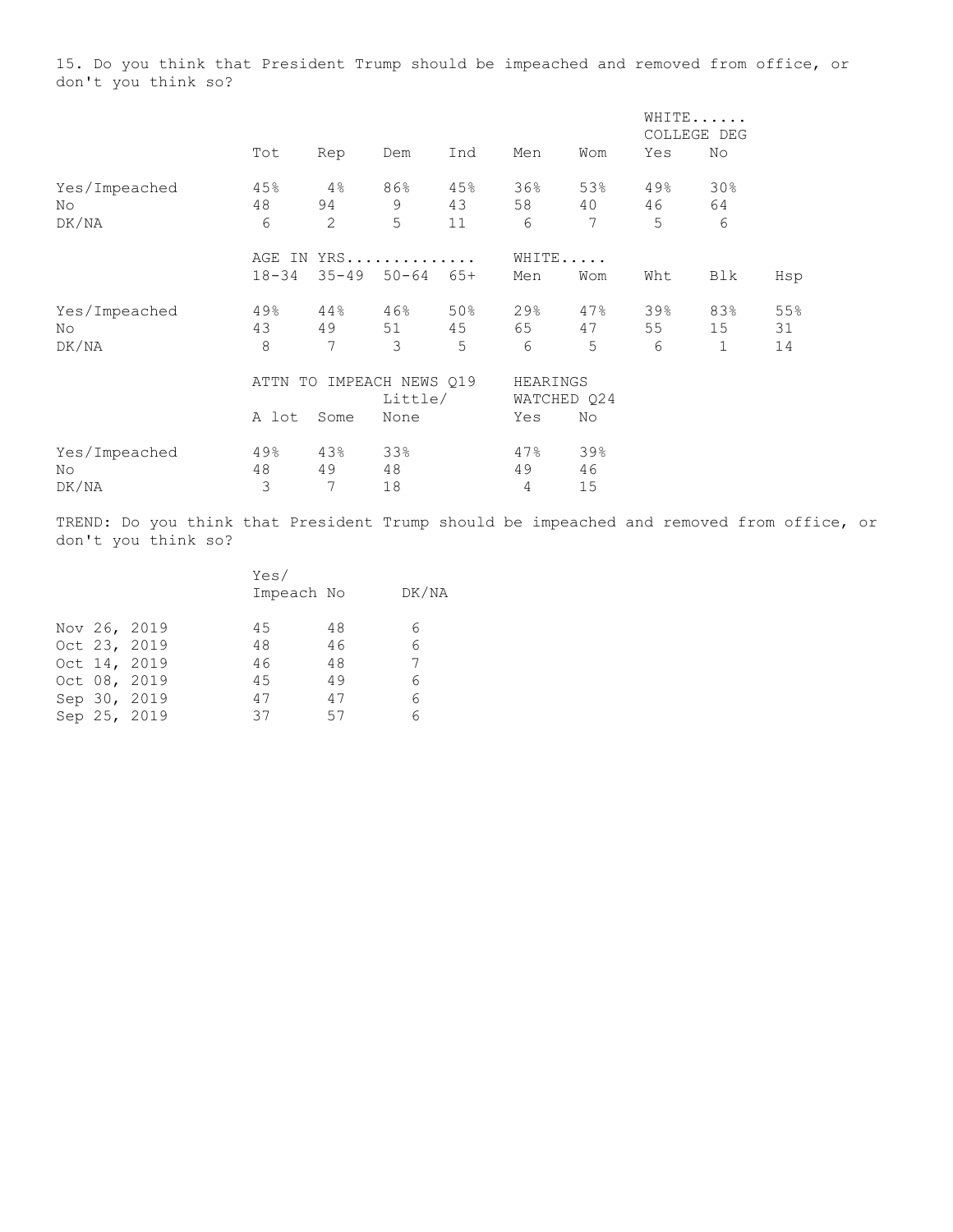15a. (If response on impeached and removed q15) Is your mind made up about impeachment, or do you think you might change your mind?

|              |                |              |              | HAVE RESPONSE ON IMPEACHED AND REMOVED Q15 |              |                         |              |                           |     |
|--------------|----------------|--------------|--------------|--------------------------------------------|--------------|-------------------------|--------------|---------------------------|-----|
|              |                |              |              |                                            |              |                         |              | WHITE                     |     |
|              |                |              |              |                                            |              |                         |              | COLLEGE DEG               |     |
|              | Tot            | Rep          | Dem          | Ind                                        | Men          | Wom                     | Yes          | No                        |     |
| Made up      | 86%            |              |              | 88% 87% 82%                                | 81%          | 90%                     | 85%          | 87%                       |     |
| Might change | 13             | 10           |              | 13 16 17                                   |              | 9                       | 14           | 12                        |     |
| DK/NA        | $\mathbf{1}$   | $\mathbf{1}$ |              | 2                                          | 2            | $\mathbf{1}$            | $\mathbf{1}$ | $\mathbf{1}$              |     |
|              |                | AGE IN YRS   |              |                                            |              | WHITE                   |              |                           |     |
|              | $18 - 34$      | $35 - 49$    | $50 - 64$    | $65+$                                      | Men          | Wom                     | Wht          | Blk                       | Hsp |
| Made up      | 76% მ          |              |              | 86% 88% 90%                                | 81%          | 90%                     | 86% a        | 92%                       | 84% |
| Might change | 23             | 13           | 10           | 9                                          | 17           | 10                      | 13           | 8                         | 16  |
| DK/NA        | $\overline{1}$ | $\mathbf{1}$ | 1            | 2                                          | 2            | $\mathbf{1}$            | $\mathbf{1}$ | $\mathbf{1}$              |     |
|              | ATTN TO        |              |              | IMPEACH NEWS Q19<br>Little/                |              | HEARINGS<br>WATCHED Q24 |              | IMPEACHED/<br>REMOVED Q15 |     |
|              | A lot          | Some         | None         |                                            | Yes          | No                      | Yes          | No                        |     |
| Made up      | $90\%$         | 78%          | $81\%$       |                                            | 88%          | 77%                     | 91% - 1      | 81%                       |     |
| Might change | 8              | 21           | 18           |                                            | 11           | 21                      | 8            | 17                        |     |
| DK/NA        | $\mathbf{1}$   | $\mathbf{1}$ | $\mathbf{1}$ |                                            | $\mathbf{1}$ | 2                       | $\mathbf{1}$ | 2                         |     |

16. Do you think that removing the current health care system and replacing it with a single payer system, in which the federal government would expand Medicare to cover the medical expenses of every American citizen, is a good idea or a bad idea?

|           |     |                               |                                 |         |          |        |         | WHITE<br>COLLEGE DEG |       |             |
|-----------|-----|-------------------------------|---------------------------------|---------|----------|--------|---------|----------------------|-------|-------------|
|           | Tot | Rep                           | Dem                             | Ind     | Men      | Wom    | Yes     | No                   |       |             |
| Good idea | 36% | 11 <sup>°</sup>               | 58%                             | 39%     | 35%      | 36%    | 34%     | 26%                  |       |             |
| Bad idea  | 52  | 80 0                          | 32                              | 46      | 55       | 49     | 57      | 58                   |       |             |
| DK/NA     |     | 13 9 10                       |                                 | 16      | 11       |        | 15 9    | 16                   |       |             |
|           |     | AGE IN YRS                    |                                 |         | WHITE    |        |         |                      |       |             |
|           |     | $18-34$ $35-49$ $50-64$ $65+$ |                                 |         | Men      | Wom    | Wht     | Blk                  | Hsp   |             |
| Good idea | 52% | 35%                           |                                 | 30% 32% | 27%      | $31\%$ | $29\%$  | 55%                  | 54%   |             |
| Bad idea  | 37  |                               | 52 57 53 64 53                  |         |          |        | 58      | 29                   | 39    |             |
| DK/NA     |     | 10 13 13 15 9 16 13           |                                 |         |          |        |         | 16 7                 |       |             |
|           |     |                               |                                 |         |          |        |         |                      |       |             |
|           |     |                               | POLITICAL PHILOSOPHY            |         |          |        |         |                      |       | WHITE       |
|           |     |                               | $\mathtt{LIBERAL} \dots$ . Mod/ |         |          |        |         |                      |       | COLLEGE DEG |
|           | Tot |                               | Very Smwht Cons Men             |         |          | Wom    | Wht     | Blk                  | Yes   | No          |
| Good idea |     | $59\%$ 78% 67% 48% 65%        |                                 |         |          | 56%    | 55%     | $61\%$               | 56%   | 55%         |
| Bad idea  |     | 32 15 28 42 28                |                                 |         |          | 34     | 35      |                      | 28 37 | 32          |
| DK/NA     | 9   | $7\overline{ }$               | $5^{\circ}$                     |         | 10 8     | 10     | 10      |                      | 11 8  | 13          |
|           |     | PARTYID AGE IN YRS INCOME     |                                 |         |          |        |         |                      |       |             |
|           | Dem |                               | DemLn 18-34 35-49 50-64 65+     |         |          |        |         | $<50k$ 50-100 100k+  |       |             |
| Good idea | 58% | 64%                           |                                 | 74% 63% | 52%      | $51\%$ | 69% - 1 | 60%                  | 55%   |             |
| Bad idea  | 32  | 31                            |                                 |         | 20 29 39 | 34     | 21      | 33                   | 41    |             |
| DK/NA     | 10  | 6 <sup>6</sup>                | 5 8 9 14                        |         |          |        |         | $10$ 7 4             |       |             |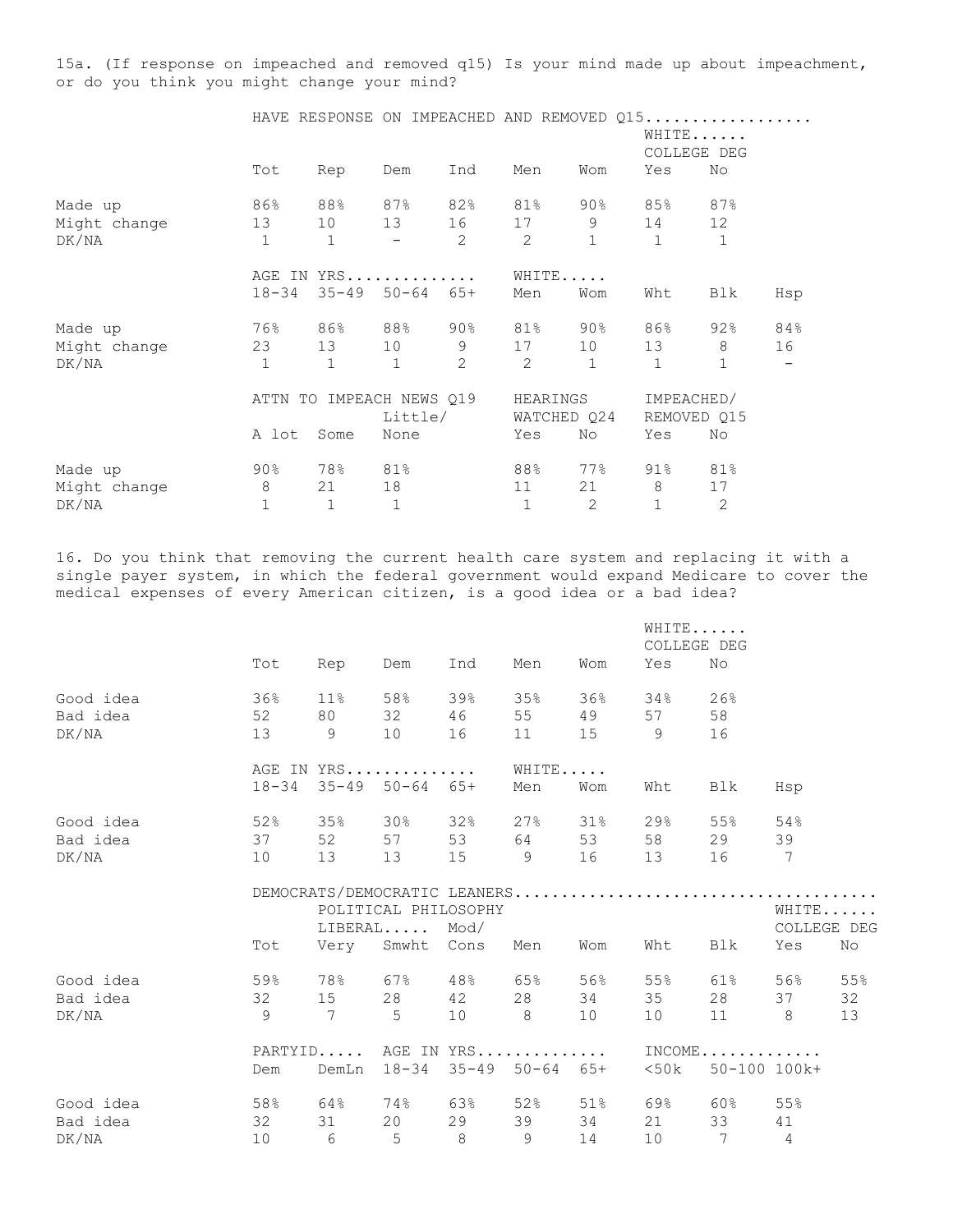TREND: Do you think that removing the current health care system and replacing it with a single payer system, in which the federal government would expand Medicare to cover the medical expenses of every American citizen, is a good idea or a bad idea?

|  |              | Good | Bad | DK/NA |
|--|--------------|------|-----|-------|
|  | Nov 26, 2019 | 36   | 52  | 13    |
|  | Mar 26, 2019 | 43   | 4.5 | 12    |
|  | Sep 28, 2017 | 46   | 41  | 13    |
|  | Aug 03, 2017 | 51   | 38  | 11    |

17. Do you think that keeping the current health care system but allowing all adults the option of buying into Medicare is a good idea or a bad idea?

|           |                 |                               |                             |       |                |                 |     | WHITE<br>COLLEGE DEG |                 |                    |
|-----------|-----------------|-------------------------------|-----------------------------|-------|----------------|-----------------|-----|----------------------|-----------------|--------------------|
|           | Tot             | Rep                           | Dem                         | Ind   | Men            | Wom             | Yes | No                   |                 |                    |
| Good idea | 58%             | 46%                           | 73%                         | 56%   | 58%            | $57\%$          | 62% | 51%                  |                 |                    |
| Bad idea  | 27              | 37                            | 17                          | 27    | 28             | 25              | 24  | 31                   |                 |                    |
| DK/NA     | 16              | 17                            | 10                          | 17    | 14             | 17              | 14  | 18                   |                 |                    |
|           |                 | AGE IN YRS                    |                             |       | WHITE          |                 |     |                      |                 |                    |
|           |                 | $18-34$ $35-49$ $50-64$ $65+$ |                             |       | Men            | Wom             | Wht | Blk                  | Hsp             |                    |
| Good idea | 54%             | 55%                           | <b>62</b> %                 | 61%   | 57%            | 55%             | 56% | 67%                  | 66%             |                    |
| Bad idea  | 31              | 30                            | 24                          | 23    | 28             | 28              | 28  | 17                   | 25              |                    |
| DK/NA     | 15              | 15                            | 14                          | 16    | 15             | 17              | 16  |                      | - 9             |                    |
|           |                 | DEMOCRATS/DEMOCRATIC LEANERS  |                             |       |                |                 |     |                      |                 |                    |
|           |                 | POLITICAL PHILOSOPHY          |                             |       |                |                 |     |                      |                 | WHITE              |
|           |                 |                               | $LIBERAL$ $Mod/$            |       |                |                 |     |                      |                 | <b>COLLEGE DEG</b> |
|           | Tot             |                               | Very Smwht Cons             |       | Men            | Wom             | Wht | Blk                  | Yes             | No                 |
| Good idea | $71\%$          | 64%                           | 76%                         | 73%   | 73%            | 70%             | 74% | 70%                  | 79%             | 66%                |
| Bad idea  | 19              | 23                            |                             | 17 17 | 21             | 17              | 17  |                      | 14              | 21                 |
| DK/NA     | 10              | 13                            | 7 9                         |       | 6 <sup>6</sup> | 12              | 9   | 12 7                 |                 | 13                 |
|           |                 | PARTYID AGE IN YRS            |                             |       |                |                 |     | $INCOME$             |                 |                    |
|           | Dem             |                               | DemLn 18-34 35-49 50-64 65+ |       |                |                 |     | <50k 50-100 100k+    |                 |                    |
| Good idea | 73%             | 66%                           | 58%                         | 66%   | 78%            | 79%             | 60% | 72%                  | 84%             |                    |
| Bad idea  | 17              | 24                            | 31                          | 23    | 17 9           |                 | 28  | 19                   | 12 <sup>°</sup> |                    |
| DK/NA     | 10 <sup>°</sup> | 10                            | 11                          | 11    | 6              | 12 <sup>°</sup> | 12  | 9                    | $\overline{4}$  |                    |

TREND: Do you think that keeping the current health care system but allowing all adults the option of buying into Medicare is a good idea or a bad idea?

|  |              | Good | Bad | DK/NA |
|--|--------------|------|-----|-------|
|  | Nov 26, 2019 | 58   | 27  | 16    |
|  | Mar 26, 2019 | .51  | 30. | 19    |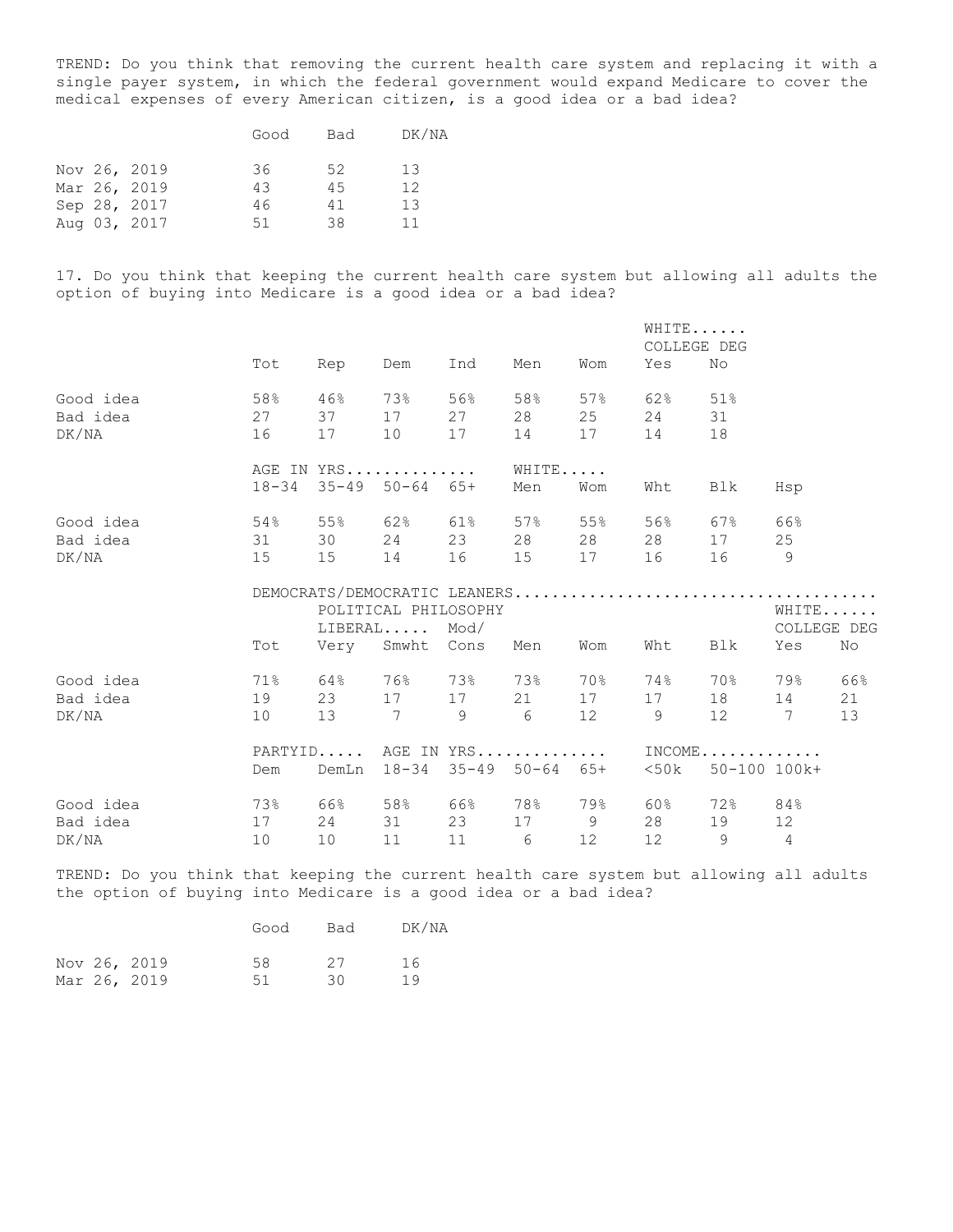18. As you may know, the House of Representatives has begun a formal impeachment inquiry to determine whether or not to bring impeachment charges against President Trump. Do you approve or disapprove of this impeachment inquiry?

|            |              |           |                  |       |              |             |     | WHITE<br>COLLEGE DEG |     |
|------------|--------------|-----------|------------------|-------|--------------|-------------|-----|----------------------|-----|
|            | Tot          | Rep       | Dem              | Ind   | Men          | Wom         | Yes | No                   |     |
| Approve    | 54%          | 12%       | 93%              | 58%   | 47%          | 61%         | 59% | 41%                  |     |
| Disapprove | 42           | 86        | 5                | 37    | 51           | 35          | 40  | 55                   |     |
| DK/NA      | 3            | 2         | 2                | 5     | 3            | 4           | 1   | 4                    |     |
|            | AGE<br>IN    |           | $YRS$            |       | WHITE.       | $\cdot$     |     |                      |     |
|            | $18 - 34$    | $35 - 49$ | $50 - 64$        | $65+$ | Men          | Wom         | Wht | Blk                  | Hsp |
| Approve    | 63%          | 55%       | 51%              | 56%   | 42%          | 55%         | 49% | 84%                  | 60% |
| Disapprove | 34           | 43        | 46               | 41    | 55           | 42          | 48  | 14                   | 32  |
| DK/NA      | 3            | 2         | 3                | 3     | 3            | 3           | 3   | $\mathbf{1}$         | 8   |
|            | ATTN         | TO        | IMPEACH NEWS Q19 |       | HEARINGS     |             |     | IMPEACHED/           |     |
|            |              |           | Little/          |       |              | WATCHED Q24 |     | REMOVED Q15          |     |
|            | A lot        | Some      | None             |       | Yes          | No          | Yes | No                   |     |
| Approve    | 55%          | 58%       | 46%              |       | 54%          | 53%         | 98% | 13%                  |     |
| Disapprove | 44           | 39        | 44               |       | 44           | 38          | 1   | 86                   |     |
| DK/NA      | $\mathbf{2}$ | 3         | 10               |       | $\mathbf{2}$ | 9           | 1   | 2                    |     |

TREND: As you may know, the House of Representatives has begun a formal impeachment inquiry to determine whether or not to bring impeachment charges against President Trump. Do you approve or disapprove of this impeachment inquiry?

| DK/NA<br>Dis<br>App            |  |
|--------------------------------|--|
| Nov 26, 2019<br>42<br>3<br>54  |  |
| Oct 23, 2019<br>3<br>43<br>55  |  |
| Oct 14, 2019<br>45<br>51<br>4  |  |
| Oct 08, 2019<br>43<br>53<br>4  |  |
| 3<br>Sep 30, 2019<br>52<br>4.5 |  |
|                                |  |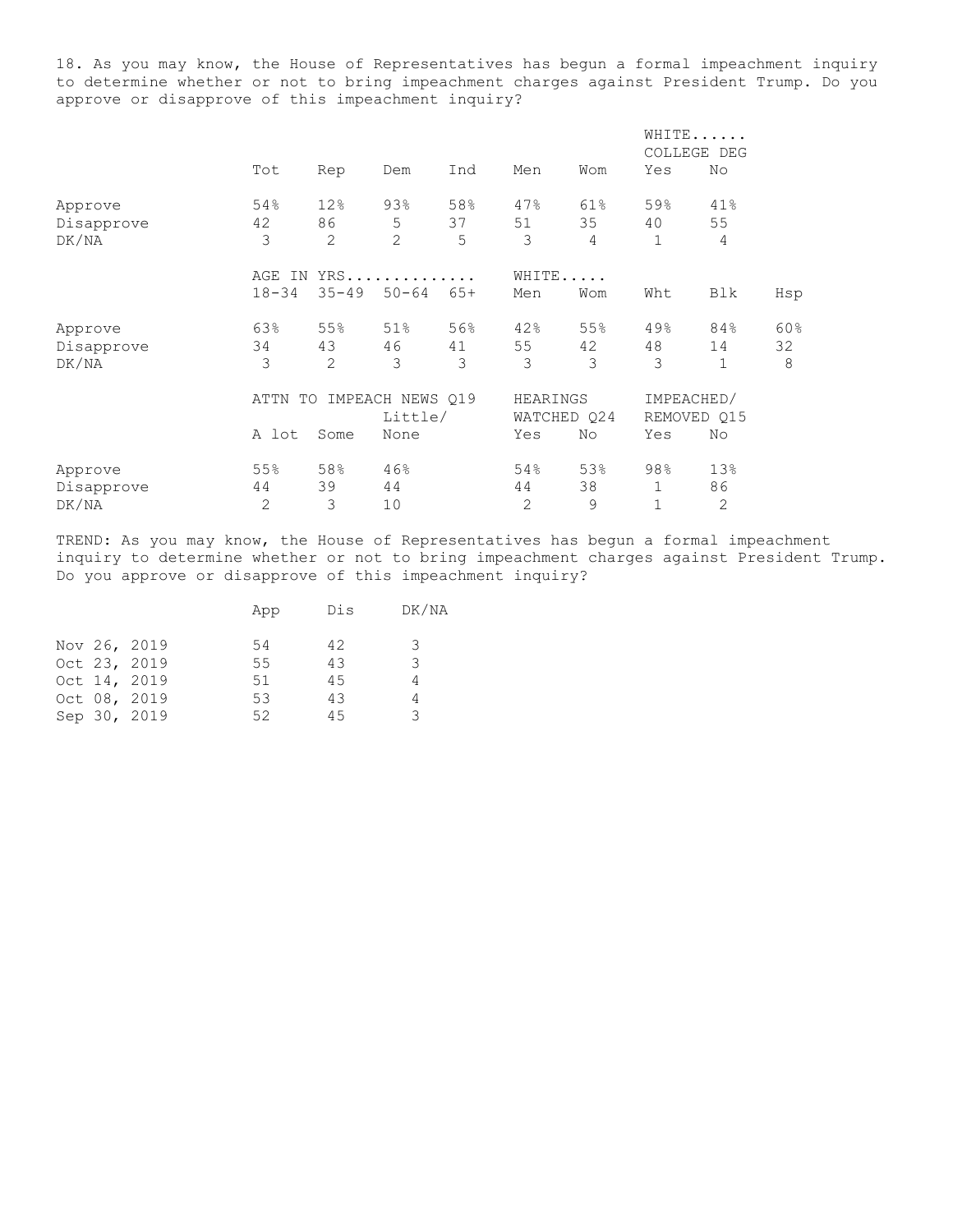19. How much attention have you been paying to news about impeachment: a lot, some, only a little, or none at all?

|                                                                                        |                          |                          |                          |                          |                 |                 |                          | WHITE                    |                          |  |
|----------------------------------------------------------------------------------------|--------------------------|--------------------------|--------------------------|--------------------------|-----------------|-----------------|--------------------------|--------------------------|--------------------------|--|
|                                                                                        |                          |                          |                          |                          |                 |                 |                          | COLLEGE DEG              |                          |  |
|                                                                                        | Tot                      | Rep                      | Dem                      | Ind                      | Men             | Wom             | Yes                      | No                       |                          |  |
| A lot                                                                                  | 59%                      | 64%                      | 61%                      | 55%                      | 60%             | 58%             | 67%                      | 58%                      |                          |  |
| Some                                                                                   | 27                       | 24                       | 28                       | 28                       | 24              | 29              | 24                       | 27                       |                          |  |
| Only a little                                                                          | 10                       | 10                       | 8                        | 12                       | 12              | 9               | 7                        | 10                       |                          |  |
| None at all                                                                            | 4                        | 2                        | $\mathfrak{Z}$           | $5\phantom{.0}$          | $4\overline{ }$ | $4\overline{ }$ | $\mathbf{1}$             | 4                        |                          |  |
| DK/NA                                                                                  | $-$                      | $-$                      | $\overline{\phantom{0}}$ | $\mathbf{1}$             | $\mathbf{1}$    | $-$             | $\overline{\phantom{0}}$ | $\mathbf{1}$             |                          |  |
|                                                                                        |                          | AGE IN YRS               |                          |                          |                 | WHITE           |                          |                          |                          |  |
|                                                                                        |                          | 18-34 35-49 50-64 65+    |                          |                          | Men             | Wom             | Wht                      | Blk                      | Hsp                      |  |
| A lot                                                                                  | 38%                      | 54%                      | <b>65%</b>               | 74%                      | 65%             | 61%             | 62%                      | 53%                      | 41%                      |  |
| Some                                                                                   | 37                       | 31                       | 23                       | 18                       | 23              | 28              | 26                       | 28                       | 29                       |  |
| Only a little                                                                          | 18                       | $11$ 8                   |                          | $5\phantom{.0}$          | $\overline{9}$  | 8               | 8                        | 13                       | 24                       |  |
| None at all                                                                            | $7\overline{ }$          | $\overline{3}$           | $\mathcal{E}$            | $\mathbf{2}$             | $\overline{c}$  | $\mathfrak{Z}$  | $\mathfrak{Z}$           | $5\overline{)}$          | 5                        |  |
| DK/NA                                                                                  | $\overline{\phantom{0}}$ | $\overline{\phantom{m}}$ | $\overline{\phantom{m}}$ | $\mathbf{1}$             | $\mathbf{1}$    | $\mathbf{1}$    | $\mathbf{1}$             | $\overline{\phantom{m}}$ | $\overline{\phantom{a}}$ |  |
|                                                                                        | HEARINGS                 |                          |                          | IMPEACHED/               |                 |                 |                          |                          |                          |  |
|                                                                                        |                          | WATCHED Q24              |                          | REMOVED Q15              |                 |                 |                          |                          |                          |  |
|                                                                                        | Yes                      | No                       | Yes                      | No                       |                 |                 |                          |                          |                          |  |
| A lot                                                                                  | 70%                      | 21%                      | 64%                      | 58%                      |                 |                 |                          |                          |                          |  |
| Some                                                                                   | 24                       | 36                       | 25                       | 27                       |                 |                 |                          |                          |                          |  |
| Only a little                                                                          | 5 <sub>5</sub>           | 29                       | 8 <sup>8</sup>           | 10                       |                 |                 |                          |                          |                          |  |
| None at all                                                                            | $\mathbf{1}$             | 14                       | 2                        | $\overline{4}$           |                 |                 |                          |                          |                          |  |
| DK/NA                                                                                  | $\overline{\phantom{0}}$ | $\overline{\phantom{m}}$ | $\qquad \qquad -$        | $\overline{\phantom{0}}$ |                 |                 |                          |                          |                          |  |
| TREND: How much attention have you been paying to news about impeachment: a lot, some, |                          |                          |                          |                          |                 |                 |                          |                          |                          |  |

only a little, or none at all?

|  |              | A lot | Some | OnlyA None<br>Little AtAll |     | DK/NA                    |
|--|--------------|-------|------|----------------------------|-----|--------------------------|
|  | Nov 26, 2019 | 59    | 27   | $\overline{10}$            |     | $\overline{\phantom{0}}$ |
|  | Oct 08, 2019 | 61.   | 25   | 1()                        | - 3 |                          |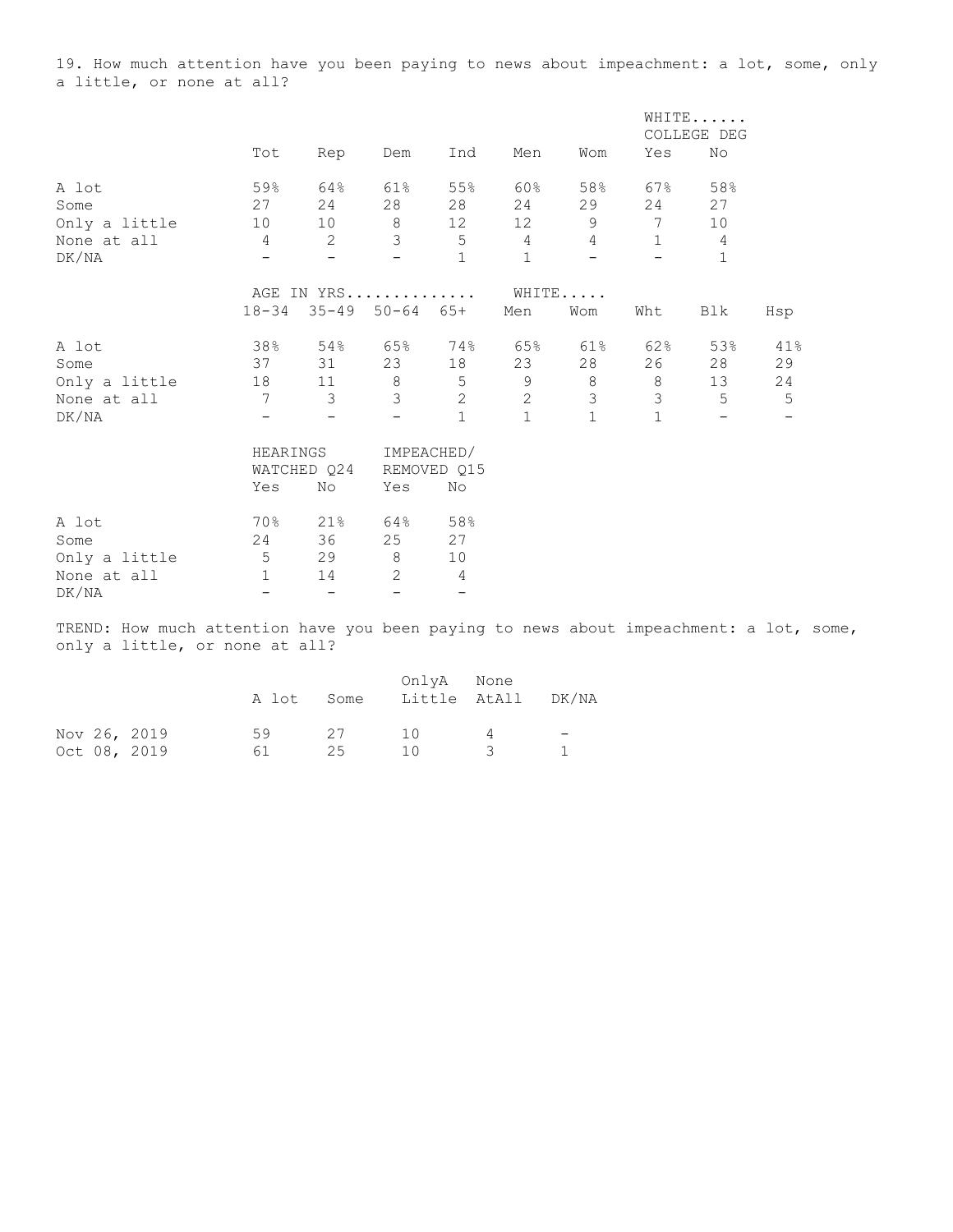20. In his dealings with Ukraine, do you think that President Trump was pursuing the national interest or his own personal interest?

|       |                   |            |           |                  |       |             |                 | WHITE<br>COLLEGE DEG |     |     |
|-------|-------------------|------------|-----------|------------------|-------|-------------|-----------------|----------------------|-----|-----|
|       |                   | Tot        | Rep       | Dem              | Ind   | Men         | Wom             | Yes                  | No  |     |
|       | National interest | 36%        | 77%       | 3 <sup>°</sup>   | 29%   | 44%         | 30 <sub>8</sub> | 34%                  | 48% |     |
|       | Personal interest | 54         | 12        | 94               | 57    | 45          | 63              | 58                   | 41  |     |
| DK/NA |                   | 9          | 11        | 3                | 14    | 12          | 8               | 8                    | 11  |     |
|       |                   | AGE IN     |           | $YRS$            |       | WHITE       |                 |                      |     |     |
|       |                   | $18 - 34$  | $35 - 49$ | $50 - 64$        | $65+$ | Men         | Wom             | Wht                  | Blk | Hsp |
|       | National interest | 28%        | 37%       | $41\%$           | 35%   | 50%         | 34%             | 41%                  | 13% | 22% |
|       | Personal interest | 64         | 54        | 50               | 57    | 38          | 58              | 49                   | 83  | 62  |
| DK/NA |                   | 9          | 8         | 8                | 8     | 11          | 8               | 9                    | 4   | 15  |
|       |                   | ATTN<br>TO |           | IMPEACH NEWS 019 |       | HEARINGS    |                 | IMPEACHED/           |     |     |
|       |                   |            |           | Little/          |       | WATCHED 024 |                 | REMOVED 015          |     |     |
|       |                   | A lot      | Some      | None             |       | Yes         | No              | Yes                  | No  |     |
|       | National interest | 40%        | 30%       | 29%              |       | 39%         | 27%             | $1\%$                | 74% |     |
|       | Personal interest | 55         | 58        | 45               |       | 55          | 53              | 97                   | 13  |     |
| DK/NA |                   | 4          | 12        | 26               |       | 6           | 20              | 2                    | 13  |     |

TREND: In his dealings with Ukraine, do you think that President Trump was pursuing the national interest or his own personal interest?

|  |                              | Nat       | Pers<br>intrst intrst DK/NA |   |
|--|------------------------------|-----------|-----------------------------|---|
|  | Nov 26, 2019<br>Oct 23, 2019 | 36.<br>33 | .54<br>59                   | a |

21. Do you think that the impeachment inquiry is a legitimate investigation, or a political witch hunt?

|                         |            |                |                  |       |          |             |     | WHITE<br>COLLEGE DEG |     |
|-------------------------|------------|----------------|------------------|-------|----------|-------------|-----|----------------------|-----|
|                         | Tot        | Rep            | Dem              | Ind   | Men      | Wom         | Yes | No                   |     |
| Legitimate              | 50%        | 8 <sup>°</sup> | 89%              | 54%   | 43%      | 57%         | 56% | 37%                  |     |
| Political witch hunt 43 |            | 86             | 5                | 38    | 51       | 36          | 40  | 57                   |     |
| DK/NA                   | 7          | 6              | 6                | 7     | 6        | 7           | 4   | 5                    |     |
|                         | AGE IN     |                | $YRS$            |       |          | WHITE       |     |                      |     |
|                         | $18 - 34$  | $35 - 49$      | $50 - 64$        | $65+$ | Men      | Wom         | Wht | Blk                  | Hsp |
| Legitimate              | 54%        | 52%            | 48%              | 54%   | 38%      | 53%         | 47% | 75%                  | 57% |
| Political witch hunt    | 34         | 43             | 49               | 41    | 58       | 42          | 49  | 14                   | 29  |
| DK/NA                   | 12         | 4              | 3                | 5     | 4        | 5           | 4   | 11                   | 14  |
|                         | ATTN<br>TO |                | IMPEACH NEWS Q19 |       | HEARINGS |             |     | IMPEACHED/           |     |
|                         |            |                | Little/          |       |          | WATCHED Q24 |     | REMOVED Q15          |     |
|                         | A lot      | Some           | None             |       | Yes      | No          | Yes | No                   |     |
| Legitimate              | 53%        | 52%            | 37%              |       | 51%      | 47%         | 93% | $11\%$               |     |
| Political witch hunt 45 |            | 37             | 45               |       | 45       | 38          | 3   | 85                   |     |
| DK/NA                   | 2          | 11             | 18               |       | 4        | 15          | 4   | 4                    |     |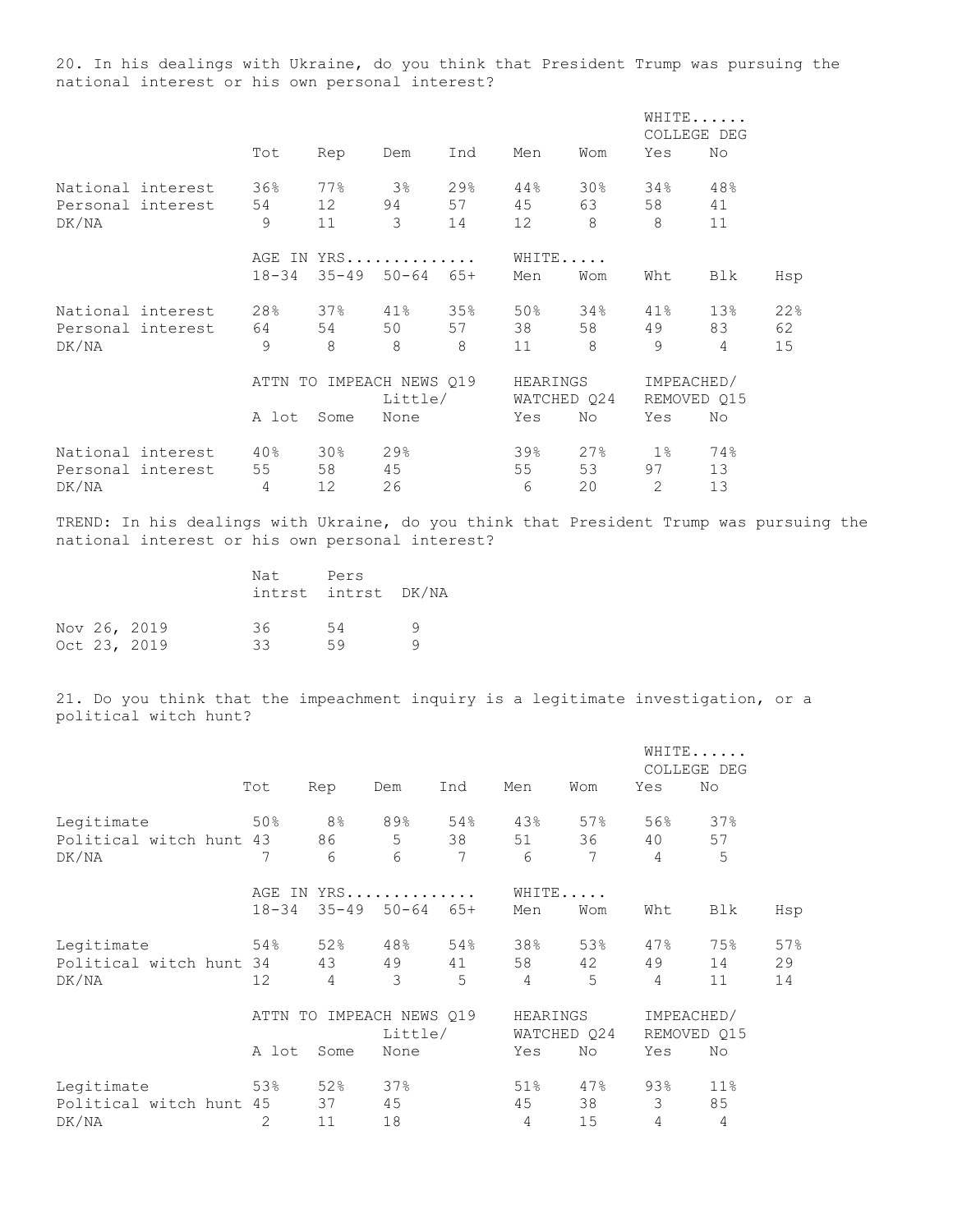TREND: Do you think that the impeachment inquiry is a legitimate investigation, or a political witch hunt?

|  |              | mate | Legit- Witch<br>Hunt | DK/NA |
|--|--------------|------|----------------------|-------|
|  | Nov 26, 2019 | 50   | 43                   | 7     |
|  | Oct 14, 2019 | 51   | 43                   | 6.    |
|  | Oct 08, 2019 | 51   | 43                   | ี คิ  |

22. Do you think that the Trump administration should fully cooperate with the impeachment inquiry, or don't you think so?

|                      |            |           |                  |       |          |             | COLLEGE    | WHITE<br>DEG |     |
|----------------------|------------|-----------|------------------|-------|----------|-------------|------------|--------------|-----|
|                      | Tot        | Rep       | Dem              | Ind   | Men      | Wom         | Yes        | No           |     |
| Yes/Should cooperate | 76%        | 53%       | 96%              | 78%   | 71%      | 80%         | 79%        | 67%          |     |
| No                   | 18         | 38        | 1                | 17    | 23       | 14          | 17         | 26           |     |
| DK/NA                | 6          | 9         | 3                | 5     | 6        | 6           | 4          | 7            |     |
|                      | AGE IN     |           | $YRS$            |       | WHITE    |             |            |              |     |
|                      | $18 - 34$  | $35 - 49$ | $50 - 64$        | $65+$ | Men      | Wom         | Wht        | Blk          | Hsp |
| Yes/Should cooperate | 83%        | 83%       | 73%              | 70%   | 69%      | 77%         | 73%        | 94%          | 83% |
| No                   | 11         | 13        | 22               | 23    | 27       | 17          | 22         | 3            | 13  |
| DK/NA                | 6          | 5         | 5                | 7     | 5        | 6           | 5          | 4            | 3   |
|                      | ATTN<br>TO |           | IMPEACH NEWS 019 |       | HEARINGS |             | IMPEACHED/ |              |     |
|                      |            |           | Little/          |       |          | WATCHED Q24 |            | REMOVED Q15  |     |
|                      | A lot      | Some      | None             |       | Yes      | No          | Yes        | No           |     |
| Yes/Should cooperate | 74%        | 81%       | 76%              |       | 75%      | 78%         | 96%        | 56%          |     |
| No                   | 22         | 13        | 12               |       | 20       | 12          | 1          | 36           |     |
| DK/NA                | 4          | 6         | 12               |       | 5        | 10          | 3          | 8            |     |

23. As you may know, there have been public impeachment hearings held by the House of Representatives. Would you say that these hearings have changed your mind about impeachment, or wouldn't you say that?

|                  |           |                 |                  |        |                 |                 |        | WHITE<br>COLLEGE DEG |     |
|------------------|-----------|-----------------|------------------|--------|-----------------|-----------------|--------|----------------------|-----|
|                  | Tot       | Rep             | Dem              | Ind    | Men             | Wom             | Yes    | No                   |     |
| Yes/Changed mind | $11\%$    | 5 <sup>°</sup>  | 15%              | 14%    | 11%             | 10 <sub>8</sub> | 14%    | $9\%$                |     |
| No               | 84        | 90              | 81               | 79     | 85              | 83              | 83     | 86                   |     |
| DK/NA            | 5         | 4               | 4                | 7      | 4               | 7               | 3      | 6                    |     |
|                  |           |                 | AGE IN YRS       |        |                 | WHITE           |        |                      |     |
|                  | $18 - 34$ | $35 - 49$       | $50 - 64$        | $65+$  | Men             | Wom             | Wht    | Blk                  | Hsp |
| Yes/Changed mind | $7\%$     | 10 <sup>°</sup> | 15 <sub>8</sub>  | $11\%$ | 10 <sub>8</sub> | 12%             | $11\%$ | 5 <sup>°</sup>       | 13% |
| No               | 85        | 87              | 82               | 82     | 87              | 83              | 85     | 92                   | 71  |
| DK/NA            | 7         | 3               | 3                | 7      | 3               | 5               | 4      | 3                    | 16  |
|                  | ATTN      | TO              | IMPEACH NEWS 019 |        | HEARINGS        |                 |        | IMPEACHED/           |     |
|                  |           |                 | Little/          |        |                 | WATCHED Q24     |        | REMOVED Q15          |     |
|                  | A lot     | Some            | None             |        | Yes             | No              | Yes    | No                   |     |
| Yes/Changed mind | 14%       | 6 <sup>°</sup>  | 4%               |        | 12%             | 5 <sup>°</sup>  | 16%    | 6%                   |     |
| No               | 83        | 88              | 81               |        | 85              | 81              | 82     | 90                   |     |
| DK/NA            | 2         | 5               | 15               |        | 3               | 14              | 2      | 3                    |     |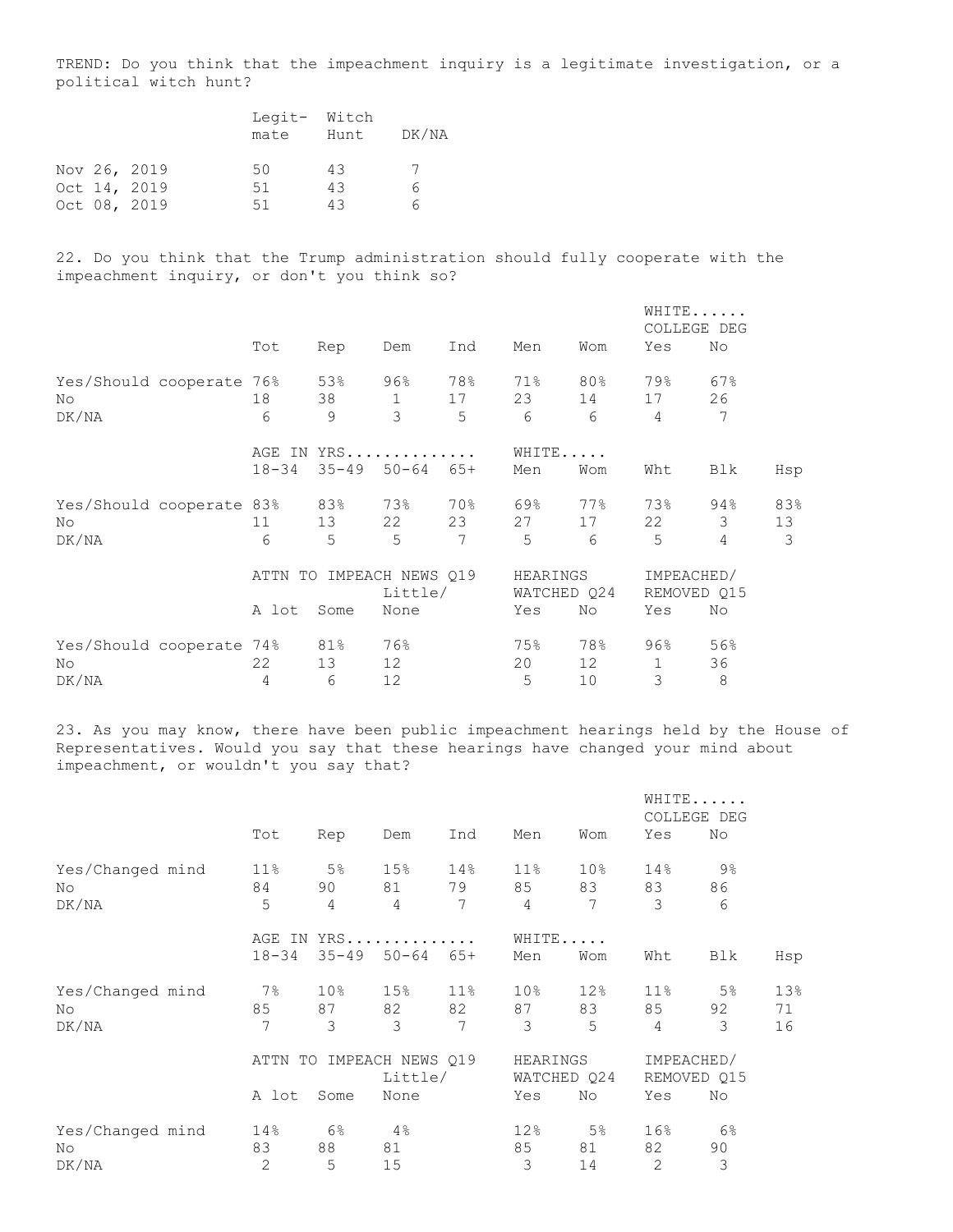|             |                                |                   |                        |       |              |              |                          | WHITE<br>COLLEGE DEG |     |  |
|-------------|--------------------------------|-------------------|------------------------|-------|--------------|--------------|--------------------------|----------------------|-----|--|
|             | Tot                            | Rep               | Dem                    | Ind   | Men          | Wom          | Yes                      | No                   |     |  |
| Yes/Watched | 77%                            | 82%               | 77%                    | 73%   | 77%          | 78%          | 80%                      | 78%                  |     |  |
| No          | 22                             | 18                | 23                     | 24    | 23           | 21           | 20                       | 20                   |     |  |
| DK/NA       | $\mathbf{1}$                   | $\qquad \qquad -$ | $\qquad \qquad -$      | 3     | $\mathbf{1}$ | $\mathbf{1}$ | $\overline{\phantom{0}}$ | $\mathbf{2}$         |     |  |
|             | YRS<br>AGE IN                  |                   |                        |       | WHITE        |              |                          |                      |     |  |
|             | $18 - 34$                      | $35 - 49$         | $50 - 64$              | $65+$ | Men          | Wom          | Wht                      | Blk                  | Hsp |  |
| Yes/Watched | 62%                            | 75%               | 81%                    | 89%   | 79%          | 79%          | 79%                      | 77%                  | 67% |  |
| No          | 36                             | 24                | 18                     | 11    | 20           | 19           | 20                       | 23                   | 33  |  |
| DK/NA       | $\overline{2}$                 | 1                 | —                      |       | $\mathbf 1$  | 1            | $\mathbf{1}$             |                      |     |  |
|             | IMPEACH NEWS 019<br>ATTN<br>TO |                   |                        |       |              | IMPEACHED/   |                          |                      |     |  |
|             |                                |                   | Little/<br>REMOVED Q15 |       |              |              |                          |                      |     |  |
|             | A lot                          | Some              | None                   |       | Yes          | No           |                          |                      |     |  |
| Yes/Watched | 92%                            | 69%               | 32%                    |       | 81%          | 79%          |                          |                      |     |  |
| No.         | 8                              | 29                | 68                     |       | 19           | 21           |                          |                      |     |  |
| DK/NA       | $\overline{\phantom{0}}$       | 2                 |                        |       | 1            | $\mathbf{1}$ |                          |                      |     |  |

25. Do you think asking a foreign leader to investigate a political rival is or is not a good enough reason to impeach a president and remove them from office?

|                 |            |                     |                  |             |          |     | WHITE<br>COLLEGE DEG |                 |     |  |
|-----------------|------------|---------------------|------------------|-------------|----------|-----|----------------------|-----------------|-----|--|
|                 | Tot        | Rep                 | Dem              | Ind         | Men      | Wom | Yes                  | No              |     |  |
| Yes/Good enough | 48%        | $9\frac{6}{6}$      | 84%              | 51%         | 40%      | 54% | 52%                  | 35%             |     |  |
| No              | 42         | 78                  | 10               | 37          | 49       | 35  | 39                   | 52              |     |  |
| DK/NA           | 11         | 13                  | 6                | 12          | 11       | 10  | 9                    | 13              |     |  |
|                 |            |                     | AGE IN YRS       |             | WHITE    |     |                      |                 |     |  |
|                 | $18 - 34$  | $35 - 49$ $50 - 64$ |                  | $65+$       | Men      | Wom | Wht                  | Blk             | Hsp |  |
| Yes/Good enough | 49%        | 45%                 | 50%              | 52%         | 35%      | 49% | 43%                  | 76%             | 53% |  |
| No              | 40         | 45                  | 42               | 38          | 53       | 40  | 46                   | 21              | 33  |  |
| DK/NA           | 12         | 10                  | 8                | 10          | 11       | 11  | 11                   | 3               | 13  |  |
|                 | ATTN<br>TO |                     | IMPEACH NEWS 019 |             | HEARINGS |     | IMPEACHED/           |                 |     |  |
|                 |            |                     | Little/          | WATCHED Q24 |          |     | REMOVED Q15          |                 |     |  |
|                 | A lot      | Some                | None             |             | Yes      | No  | Yes                  | No              |     |  |
| Yes/Good enough | 53%        | $44\,$              | 32%              |             | 50%      | 40% | 88%                  | 11 <sub>8</sub> |     |  |
| No              | 38         | 45                  | 50               |             | 40       | 44  | 7                    | 77              |     |  |
| DK/NA           | 9          | 11                  | 18               |             | 10       | 15  | 5                    | 12              |     |  |

TREND: Do you think asking a foreign leader to investigate a political rival is or is not a good enough reason to impeach a president and remove them from office?

|  |              | Yes/<br>Enough No |    | DK/NA |
|--|--------------|-------------------|----|-------|
|  | Nov 26, 2019 | 48                | 42 | 11    |
|  | Oct 14, 2019 | 44                | 47 | 8     |
|  | Oct 08, 2019 | 48                | 42 | 10    |